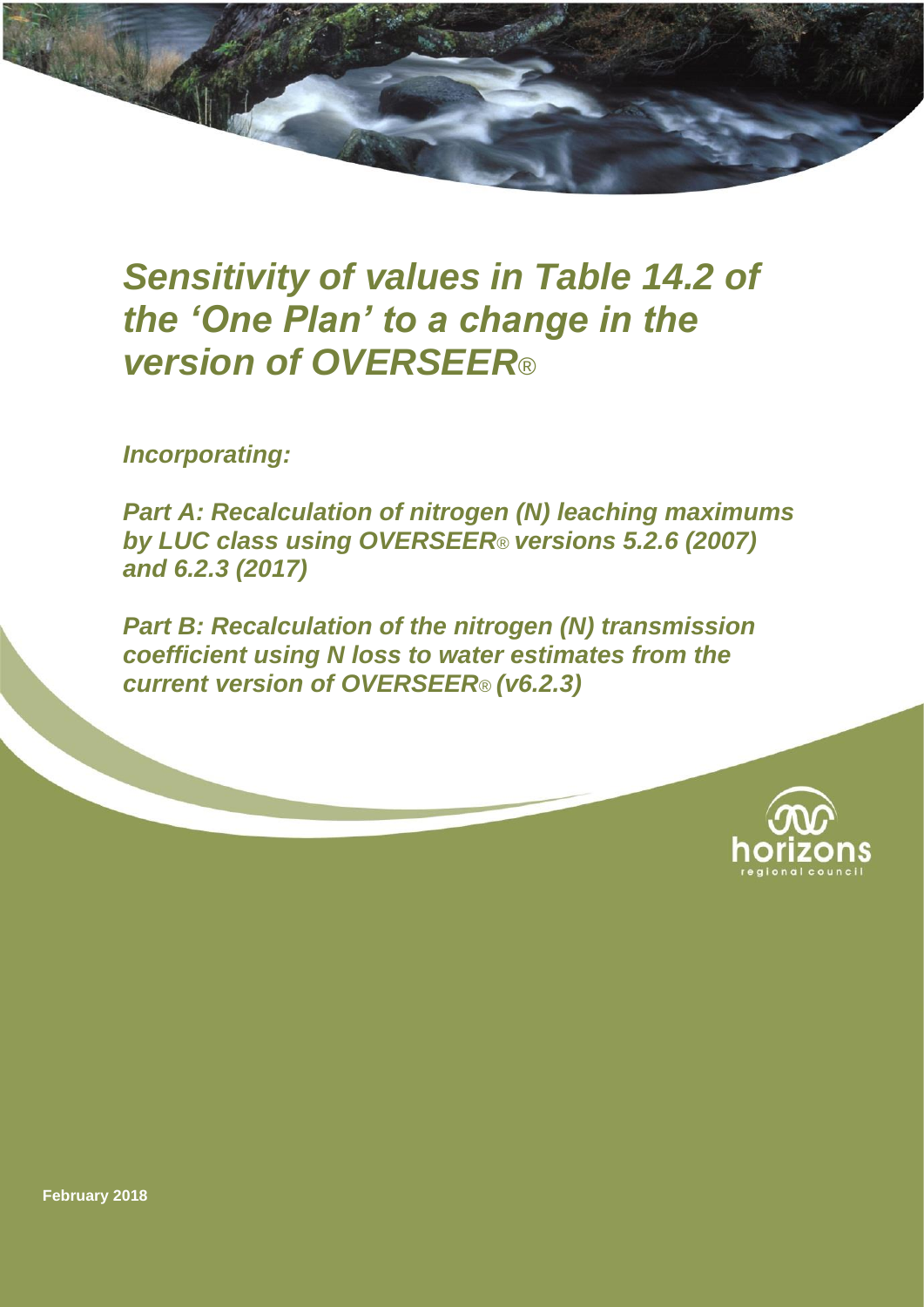#### **Prepared for:**

Barry Gilliland February 2018 Acting Manager Policy and Strategy **Report No. 2018/EXT/1571**<br>Horizons Regional Council **Report No. 2018/EXT/1571** Palmerston North

ISBN No 978-1-98-853728-3

#### **Prepared by:**

**Prepared by:** Dr. James Hanly Prof. Mike Hedley Assoc. Prof. Dave Horne

Fertilizer and Lime Research Centre School of Agriculture & Environment Private Bag 11 222 Massey University Palmerston North [http://flrc.massey.ac.nz](http://flrc.massey.ac.nz/)

Phone: (06) 951 7854 Email**:** J.A.Hanly@massey.ac.nz

| Kairanga<br>Cnr Rongotea and<br>Kairanga-Bunnythorpe<br><b>Palmerston North</b><br>Roads<br>Palmerston North<br>11-15 Victoria Avenue<br><b>SERVICE</b><br><b>REGIONAL</b><br><b>CENTRES</b><br><b>HOUSES</b><br>Whanganui<br>Marton<br><b>Hammond Street</b><br>181 Guyton Street<br>Taumarunui<br>34 Maata Street | <b>DEPOTS</b> | Levin<br>11 Bruce Road<br><b>Taihape</b><br>Torere Road<br>Ohotu<br>Woodville<br>116 Vogel Street |  |
|---------------------------------------------------------------------------------------------------------------------------------------------------------------------------------------------------------------------------------------------------------------------------------------------------------------------|---------------|---------------------------------------------------------------------------------------------------|--|
|---------------------------------------------------------------------------------------------------------------------------------------------------------------------------------------------------------------------------------------------------------------------------------------------------------------------|---------------|---------------------------------------------------------------------------------------------------|--|

**CONTACT 24 hr Freephone 0508 800 800 help@horizons.govt.nz www.horizons.govt.nz**

**POSTAL** 

**ADDRESS** Horizons Regional Council, Private Bag 11025, Manawatu Mail Centre, Palmerston North 4442 F 06 9522 929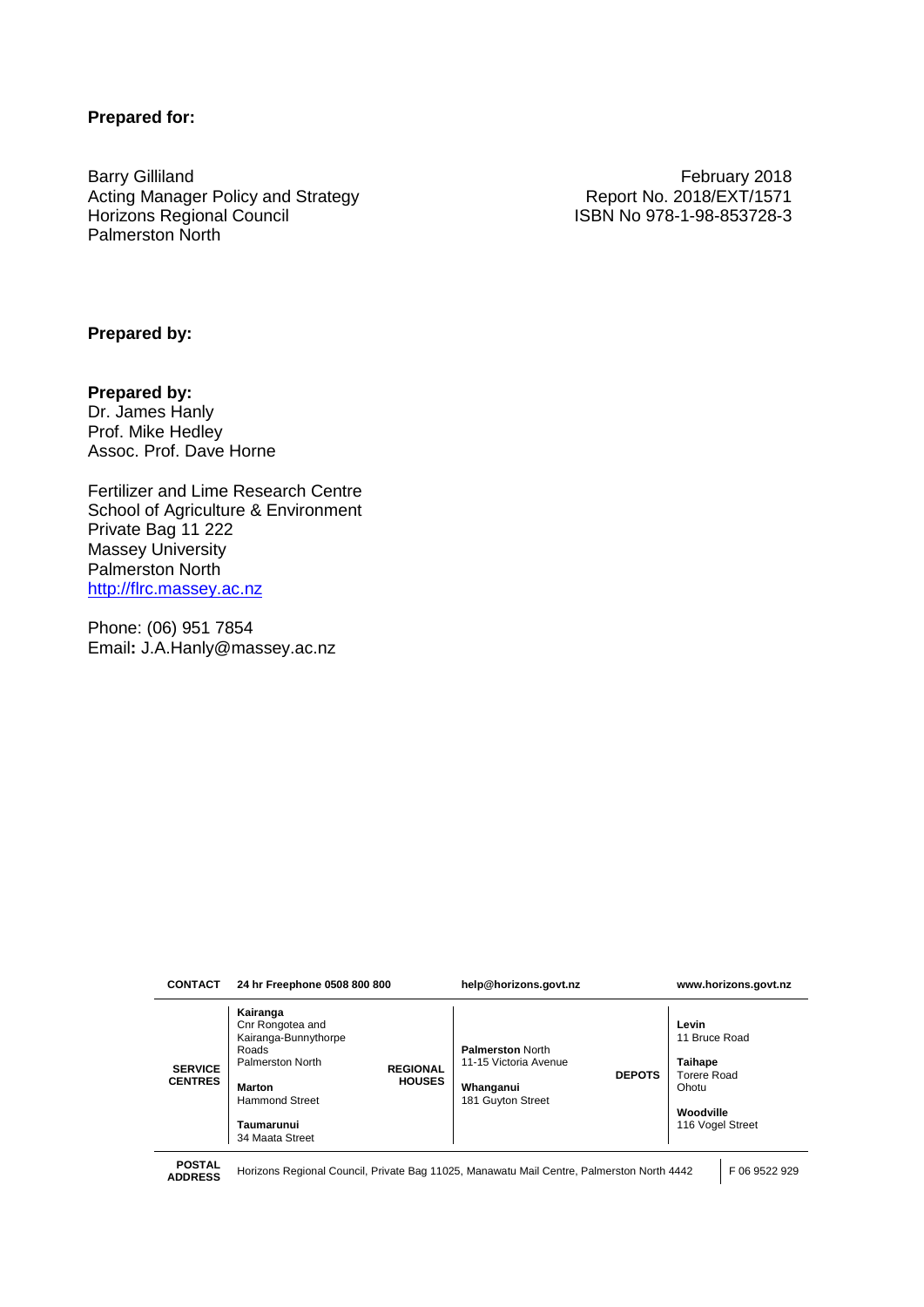

# *Sensitivity of values in Table 14.2 of the 'One Plan' to a change in the version of OVERSEER*<sup>Ò</sup>

*Part A: Recalculation of nitrogen (N) leaching maximums by LUC class using OVERSEER<sup>®</sup> versions 5.2.6 (2007) and 6.2.3 (2017)*



**January 2018**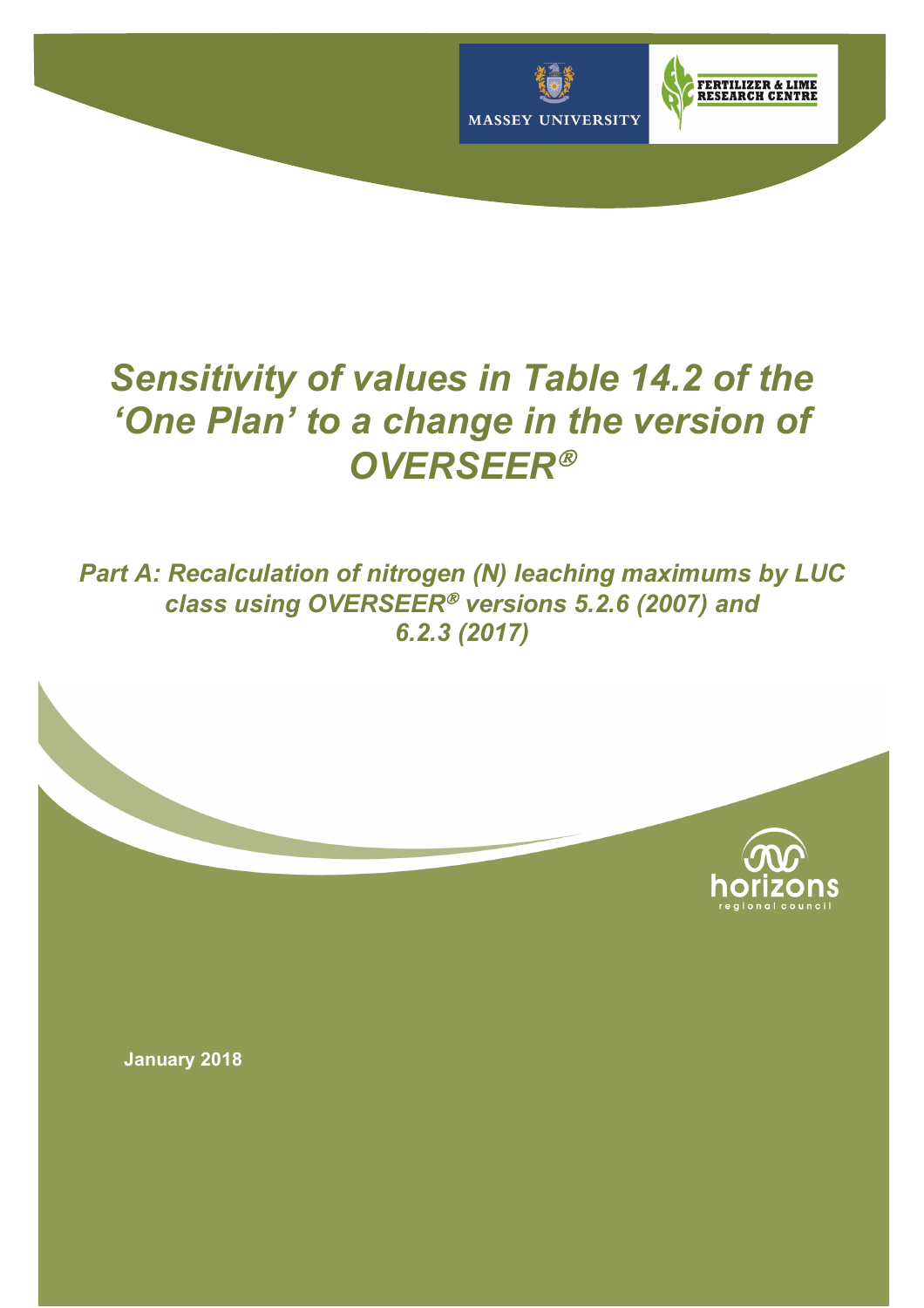#### **Prepared for:**

Horizons Regional Council **Horizons** January 2018 Palmerston North

#### **Prepared by:**

Dr. James Hanly Prof. Mike Hedley Assoc. Prof. Dave Horne

Fertilizer and Lime Research Centre School of Agriculture & Environment Private Bag 11 222 Massey University Palmerston North http://flrc.massey.ac.nz

Phone: (06) 951 7854 Email**:** J.A.Hanly@massey.ac.nz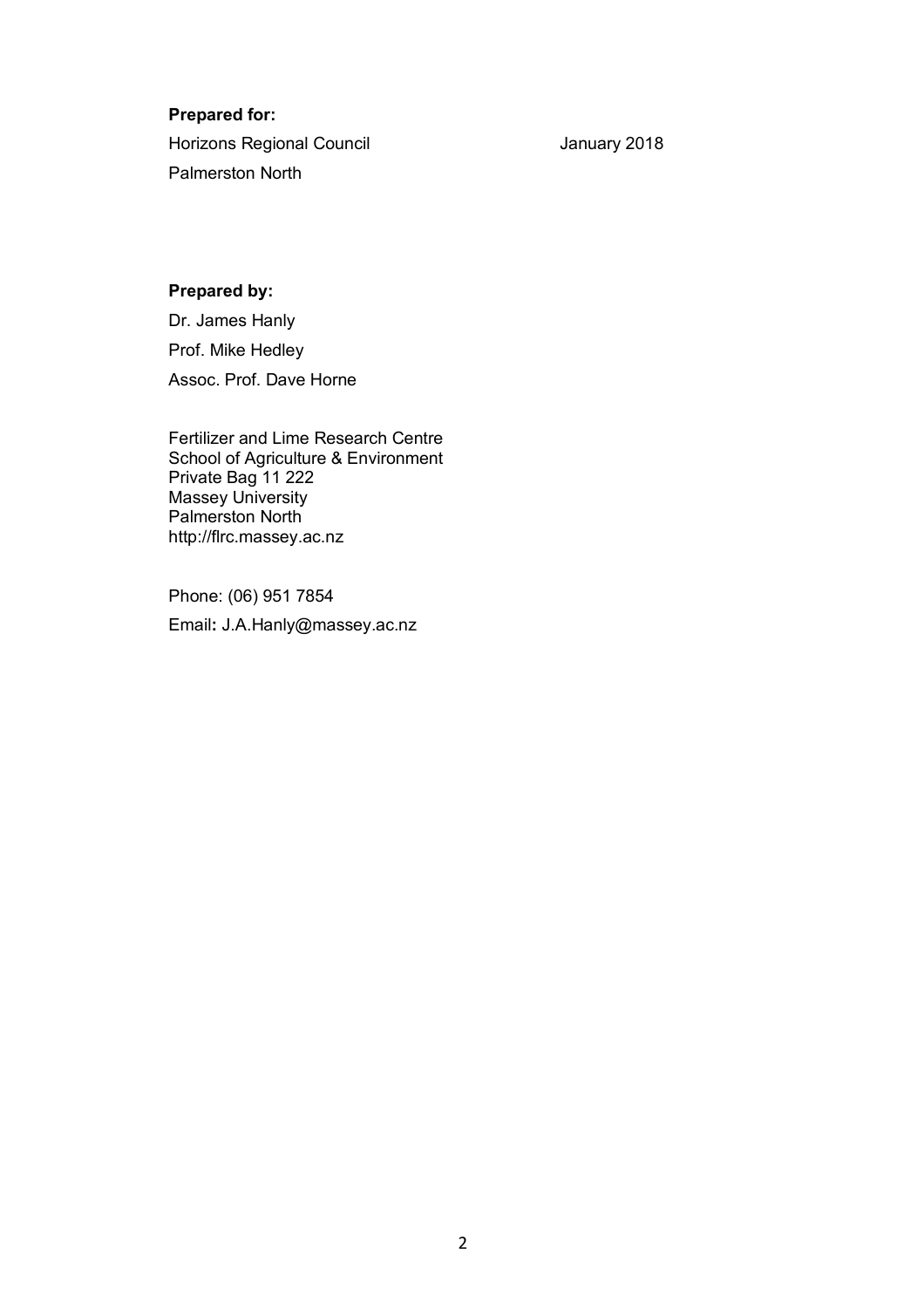#### **Introduction**

Horizons Regional Council commissioned the Fertilizer and Lime Research Centre (Massey University) to investigate the extent to which cumulative N leaching maximums, by Land Use Capability (LUC) Class in Table 14.2, of their One Plan, are affected by a change in the version of OVERSEER<sup>®</sup>. The Year 1 numbers in Table 14.2 appear to have been derived directly from values calculated using OVERSEER<sup>®</sup> version 5.2.6 (2007 version) or earlier (Carran *et al.*, 2007). The first step to re-calibrating the Table 14.2 values is to assess the impact that the current version of OVERSEER<sup>®</sup> (v6.2.3) has on the N leaching losses by LUC class for Year 1 (Table 1).

**Table 1**: One Plan Table 14.2 Cumulative N Leaching Maximums for Year 1 (kg N/ha)

|        | LUC       | JC II<br>◡ | LUC III | LUC IV | JC. | ٧I<br>IJС | VII<br>LUC | VIII |
|--------|-----------|------------|---------|--------|-----|-----------|------------|------|
| Year 1 | ົາດ<br>3U | ^¬<br>، ے  | 24      | 18     | 16  | <b></b>   |            |      |

This report has two objectives. Firstly, to approximately replicate the data for each LUC class for Year 1 (One Plan Table 14.2) by identifying input parameter data (known and assumed) for a base farm for use in OVERSEER<sup>®</sup> (v5.2.6). Secondly, the input parameter data is used in the current version of OVERSEER<sup>®</sup> (v6.2.3) to determine the new cumulative N leaching maximums for each LUC class.

## **Methods**

The main initial assumptions used to develop the base farm file for use in OVERSEER<sup>®</sup>

(v5.2.6) include the following:

- a legume based pasture receiving no N fertiliser.
- seasonal supply dairy farm, not carrying any replacements,
- 1200 mm annual average rainfall,
- soil orders used: Class I = Recent Soil, Class II = Brown soil, Class III VII Pallic soil.
- the appropriate slope class and erosion potential solely dictate the choice of topography, and
- distance from the coast of 50 km
- A total of 9% of the farm area is used for spray application of farm dairy effluent (Holding ponds are used to store effluent, which is 'sprayed at optimum times').

Full details of the input parameters for the base farm file are provided in Appendix 1. The approach used to develop the base farm file was to first set up the farm for LUC I. To do this, the 'attainable physical potential' grazing carrying capacity was obtained from the NZLRI Land Use Capability Extended Legend for the Manawatu/Taranaki Region. For LUC I, the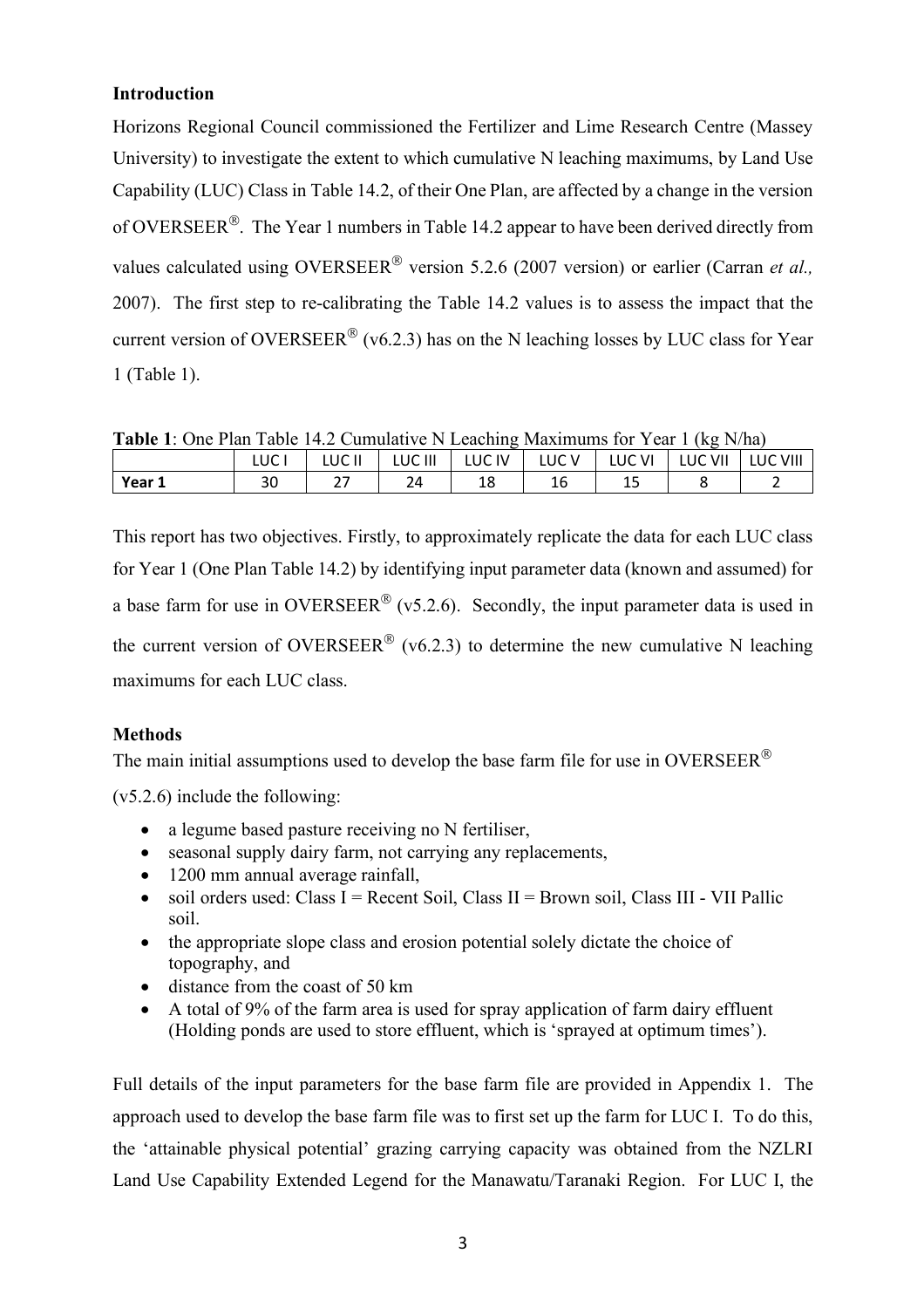'attainable physical potential' is 30 stock units (SU)/ha, while the 'present average' value provided is 20 SU/ha. Cow stocking rate and milksolids production were increased in OVERSEER<sup>®</sup> v5.2.6 until a pasture intake corresponding to a stocking rate of approximately 30 SU/ha (16,500 kg DM/ha; assumes 550 kg DM/SU) was achieved. The milksolids (MS) production was maintained at 370 kg MS/cow, which was the average value provided in Clothier *et al.,* (2007).

To derive the stocking rate values for the other LUC classes (LUC II-VII), the stocking rate and milksolids production were decreased until the N loss to water values were the same as those provided in the One Plan Table 14.2 for Year 1 (Table 1). The pasture intakes for each LUC class, as estimated by OVERSEER<sup>®</sup> v5.2.6, were then compared with the 'attainable' physical potential' grazing carrying capacity, provided in the NZLRI Land Use Capability Extended Legend. This was done to ensure that the values obtained using OVERSEER<sup>®</sup> v5.2.6 for each LUC class were within the expected range provided in the LUC Extended Legend. The stocking rates, milk solids production, soil order and topography used in OVERSEER® v5.2.6 for each LUC class are provided in Table 2. Although LUC VII is classified as having 'Steep' topography, 'Easy' was used instead because a N loss to water below 9 kg N/ha could not be achieved with OVERSEER<sup>®</sup> v5.2.6 when 'Steep' topography was used.

| <b>LUC</b> | <b>Stock Units</b><br>(SU/ha) | <b>Stocking rate</b><br>(cows/ha) | <b>Milksolids</b><br>(kg/ha) | Soil Order               | <b>Topography</b> |
|------------|-------------------------------|-----------------------------------|------------------------------|--------------------------|-------------------|
|            | 29.9                          | 3.4                               | 1275                         | Recent                   | Flat              |
| Ш          | 27.1                          | 3.1                               | 1150                         | <b>Brown</b>             | Flat              |
| Ш          | 23.8                          | 2.7                               | 1020                         | Pallic                   | Rolling           |
| IV         | 16.6                          | 1.9                               | 700                          | Pallic                   | Rolling           |
| V          | 14.0                          | 1.6                               | 590                          | Pallic                   | Easy              |
| VI         | 13.1                          | 1.5                               | 555                          | Pallic                   | Easy              |
| VII        | 4.4                           | 0.5                               | 185                          | Pallic                   | Easy**            |
| VIII       | <b>Trees</b>                  | -                                 | $\qquad \qquad \blacksquare$ | $\overline{\phantom{a}}$ |                   |

**Table 2**: Summary of main input parameter changes for each LUC class

\*Assumes 550 kg DM/SU intake. \*\*Used Easy rather than Steep.

For each LUC class, the equivalent input data to that was used in OVERSEER<sup>®</sup> v5.2.6 was then entered into OVERSEER<sup>®</sup> v6.2.3. There were two main considerations that needed to be addressed when changing versions. The first consideration was that some of the default values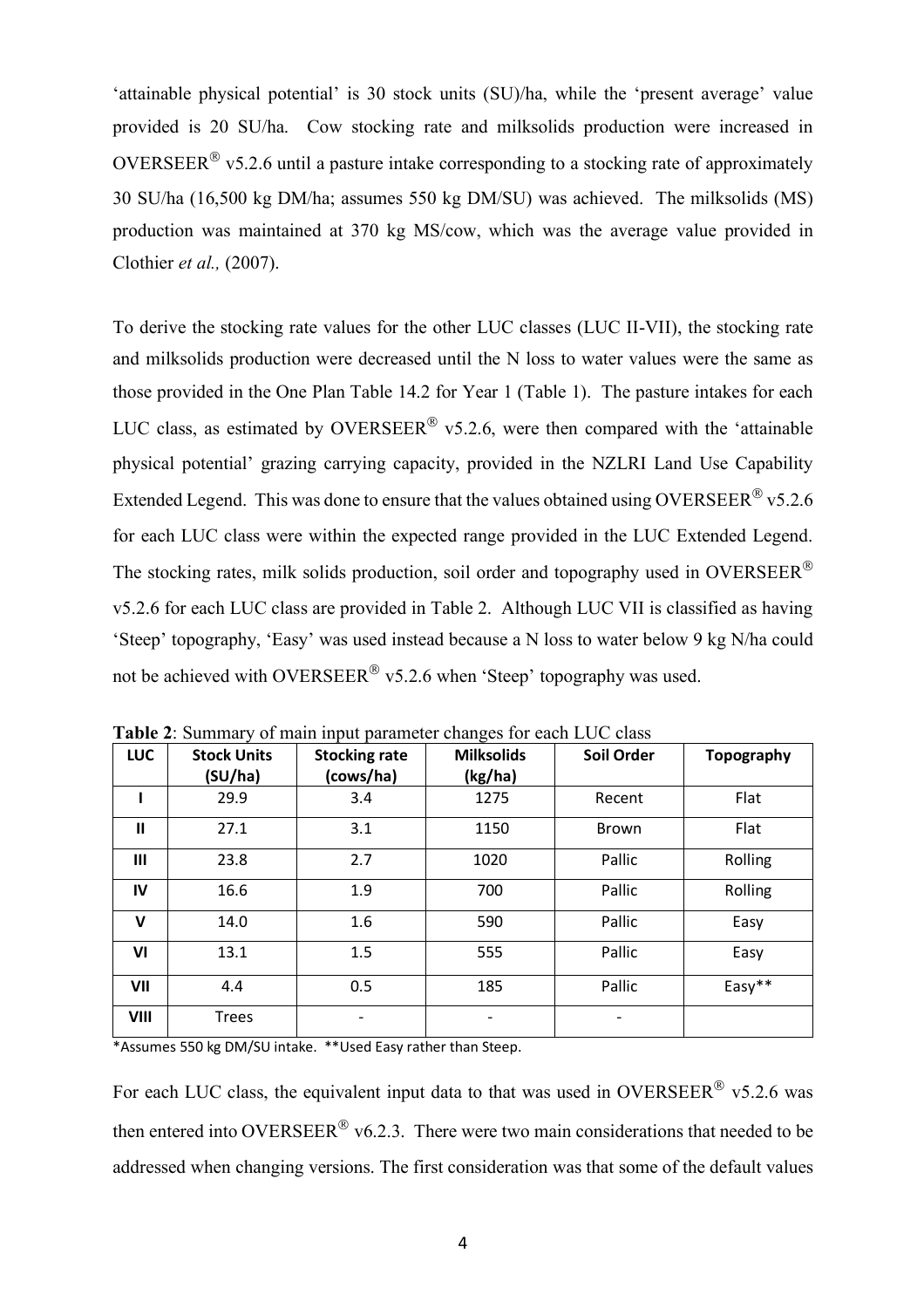used in OVERSEER<sup>®</sup> v5.2.6 varied from OVERSEER<sup>®</sup> v6.2.3. Therefore, two sets of results from OVERSEER<sup>®</sup> v6.2.3 are provided; one using the v5.2.6 default values (Appendix 2) and the other using the v6.2.3 default values (Appendix 3). The other consideration was that v6.2.3 has more options for entering input data than  $v5.2.6$ . Therefore, in most cases where additional input information was required by v6.2.3, then either the default value was used or the  $OVERSEER^®$ Best Practice Data Input Standards (v6.2.3) were used for guidance.

#### **Results**

The N leaching maximums obtained with OVERSEER<sup>®</sup> v6.2.3, using the v5.2.6 defaults, were 32.5 - 66.0% higher than the original One Plan Table 14.2 values (Table 2). Using the v6.2.3 defaults instead of the v5.2.6 defaults made minimal difference to the N leaching maximums obtained (Table 3).

**Table 2**: Original and revised (v 6.2.3 using v5.2.6 defaults) N leaching maximums

|                 | LUC I | LUC II | LUC III | LUC IV | LUC <sub>V</sub> | LUC VI | LUC VII | <b>LUC VIII</b> |
|-----------------|-------|--------|---------|--------|------------------|--------|---------|-----------------|
| Original        | 30    | 27     | 24      | 18     | 16               | 15     | 8       |                 |
| (v 5.2.6)       |       |        |         |        |                  |        |         |                 |
| <b>Revised</b>  | 49.8  | 44.4   | 35.7    | 26.2   | 22.7             | 21.6   | 10.6    | $3.3*$          |
| (v 6.2.3)       |       |        |         |        |                  |        |         |                 |
| v5.2.6 defaults |       |        |         |        |                  |        |         |                 |
| Increase        | 66.0% | 64.4%  | 48.8%   | 45.6%  | 41.9%            | 44.0%  | 32.5%   | 65.0%           |

\*Native trees (pines are 2.7 kg N/ha loss to water)

|  | Table 3: Original and revised (v6.2.3 using v6.2.3 defaults) N leaching maximums |  |  |  |  |
|--|----------------------------------------------------------------------------------|--|--|--|--|
|  |                                                                                  |  |  |  |  |

|                 | LUC I | LUC II | LUC III | LUC IV | LUC V | LUC VI | LUC VII | LUC VIII |
|-----------------|-------|--------|---------|--------|-------|--------|---------|----------|
| Original        | 30    | 27     | 24      | 18     | 16    | 15     | 8       |          |
| (v 5.2.6)       |       |        |         |        |       |        |         |          |
| <b>Revised</b>  | 49.4  | 44.0   | 35.5    | 26.0   | 22.6  | 21.5   | 10.6    | $3.3*$   |
| (v 6.2.3)       |       |        |         |        |       |        |         |          |
| v6.2.3 defaults |       |        |         |        |       |        |         |          |
| Increase        | 64.7% | 63.0%  | 47.9%   | 44.4%  | 41.3% | 43.3%  | 32.5%   | 65.0%    |

\*Native trees (pines are 2.7 kg N/ha loss to water)

The pasture intakes provided for each LUC class by OVERSEER<sup>®</sup> v6.2.3, using the v5.2.6 defaults, were close to those obtained with v5.2.6 (Table 4). When the v6.2.3 default values were used instead, the difference in pasture intakes between v6.2.3 and v5.2.6 increased. Therefore, it is recommended that comparisons of the N losses to water between the two OVERSEER<sup>®</sup> versions are best made using the v5.2.6 defaults for both versions.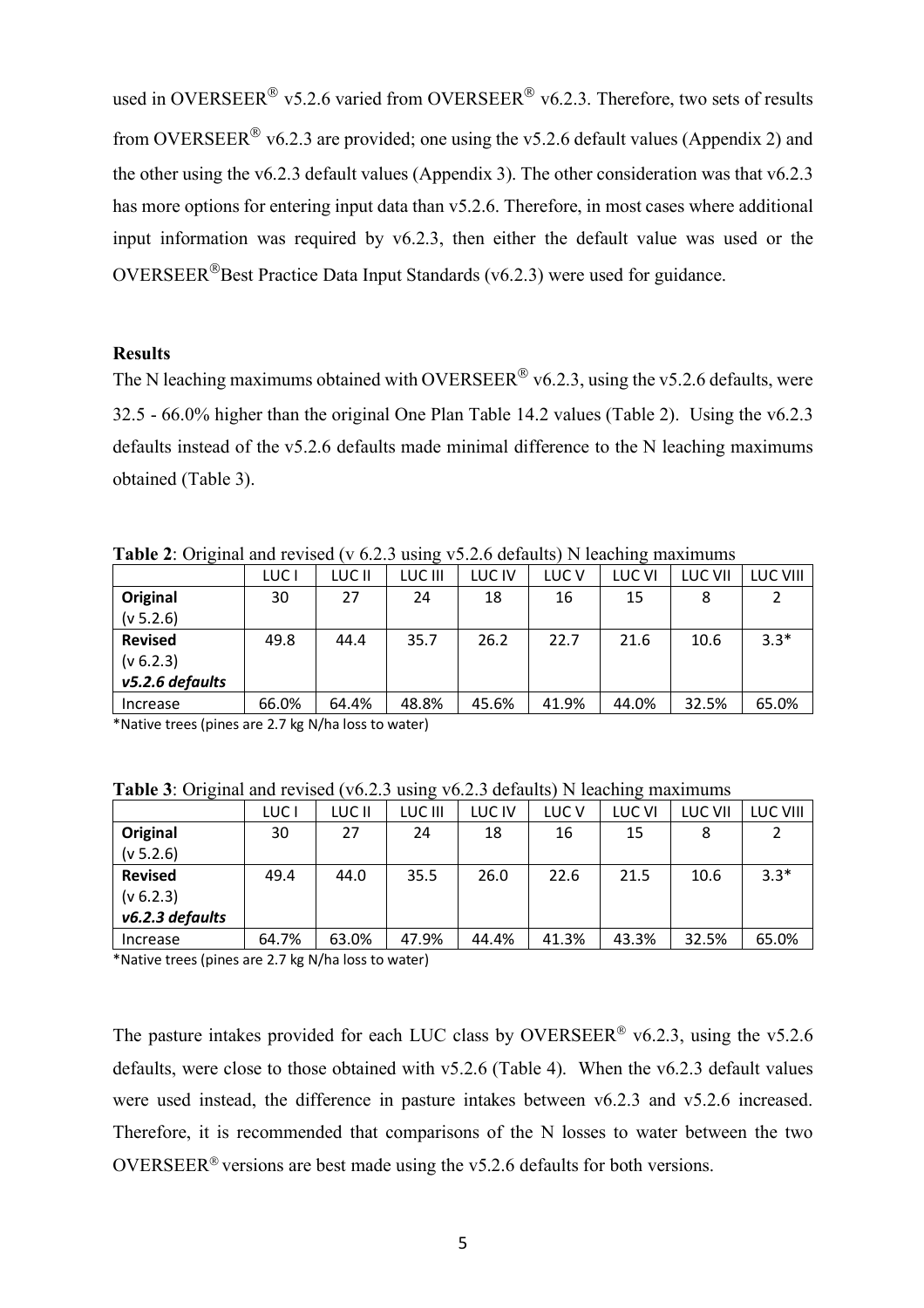|                       | LUC <sub>1</sub> | LUC II | LUC III | LUC IV | LUC V | LUC VI | <b>LUC VII</b> | <b>LUC VIII</b> |
|-----------------------|------------------|--------|---------|--------|-------|--------|----------------|-----------------|
| Stock units**         | 29.9             | 27.1   | 23.8    | 16.6   | 14    | 13.1   | 4.4            |                 |
| (SU/ha)               |                  |        |         |        |       |        |                |                 |
| v5.2.6                | 16,448           | 14,930 | 13,108  | 9,123  | 7,683 | 7,216  | 2,406          |                 |
| <b>Pasture Intake</b> |                  |        |         |        |       |        |                |                 |
| (kg DM/ha)            |                  |        |         |        |       |        |                |                 |
| v6.2.3                | 16,265           | 14,742 | 13,179  | 9,144  | 7,784 | 7,319  | 2,440          |                 |
| <b>Pasture Intake</b> |                  |        |         |        |       |        |                |                 |
| v5.2.6 defaults       |                  |        |         |        |       |        |                |                 |
| (kg DM/ha)            |                  |        |         |        |       |        |                |                 |
| v6.2.3                | 16,977           | 15,395 | 13,748  | 9,543  | 8,130 | 7,636  | 2,545          |                 |
| <b>Pasture Intake</b> |                  |        |         |        |       |        |                |                 |
| v6.2.3 defaults       |                  |        |         |        |       |        |                |                 |
| (kg DM/ha)            |                  |        |         |        |       |        |                |                 |

**Table 4:** Stock units and OVERSEER<sup>®</sup> pasture intakes<sup>\*</sup> for each LUC class

\* Assumes that pasture intake is 85% of pasture production. \*\*Based on an intake of 550 kg DM/SU

#### **References**

- Carran A, Clothier B, Mackay, Parfitt R (2007). A*ppendix 6: Defining nutrient (nitrogen) loss limits within a water management zone on the basis of the natural capital of soil in Farm Strategies for Contaminant Management*. A report prepared by the Sustainable Land Use Research Initiative (SLURI) for Horizons Regional Council.
- Clothier B, Mackay A Carran A, Gray R, Parfitt R, Francis G, Manning Maitland, Duerer M, Green S (2007). *Farm Strategies for Contaminant Management.* A report prepared by the Sustainable Land Use Research Initiative (SLURI) for Horizons Regional Council.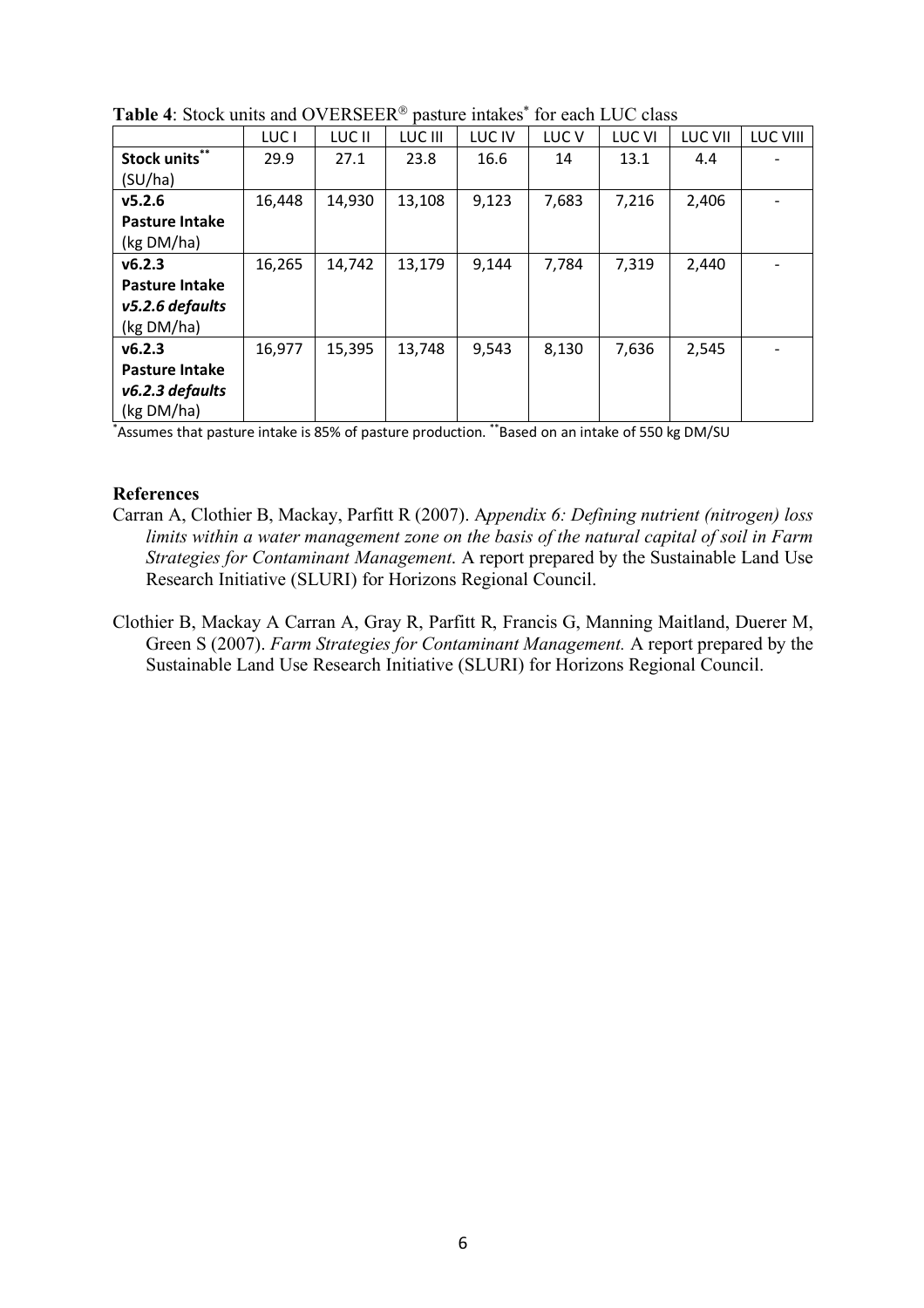# **Appendix 1**

**Case study farm - LUC I (base)**

Overseer 5.2.6 file: '*LUC I(v5.2.6)'*

# **Current**

# *Farm*

| rurm               |                                                              |                                                      |
|--------------------|--------------------------------------------------------------|------------------------------------------------------|
| $\bullet$          | Region:                                                      | <b>East Coast North Island</b>                       |
| <b>Block setup</b> |                                                              |                                                      |
| $\bullet$          | <b>Block areas:</b>                                          | 100 ha Non-effluent, 10 ha Effluent (spray effluent) |
| $\bullet$          | Relative productivity:                                       | No difference between blocks                         |
|                    | Dairy animals                                                |                                                      |
|                    | Dairy cows (/ha):                                            | 3.4 cows                                             |
| $\bullet$          | Breed:                                                       | Friesian                                             |
| $\bullet$          | Milk solids (kg/ha):                                         | 1275 kg MS/ha                                        |
|                    | Replacements grazed off:                                     | Weaning                                              |
|                    | Effluent disposal system:                                    | Holding pond                                         |
| $\bullet$          | Pond treatment method:                                       | Spray at optimum times                               |
|                    | Block (solid) effluent distrib: Effluent block (pond sludge) |                                                      |
|                    | <b>Non-effluent block</b>                                    |                                                      |
|                    | <b>Block general</b>                                         |                                                      |
| $\bullet$          | Topography:                                                  | Flat                                                 |
| $\bullet$          | Distance from coast:                                         | 50 km                                                |
| $\bullet$          | Rainfall:                                                    | 1200 mm                                              |
|                    | Animals and pasture                                          |                                                      |
| $\bullet$          | Development status:                                          | Highly developed (not default)                       |
| ٠                  | Pasture type:                                                | Ryegrass/white clover                                |
| Soil               |                                                              |                                                      |
| ٠                  | Soil order:                                                  | Recent                                               |
|                    | Soil texture:                                                | Silt loam                                            |
|                    | Soil tests:                                                  | "Click if missing soil test data"                    |
| Fertiliser         |                                                              |                                                      |
|                    | <b>Effluent block</b>                                        |                                                      |
|                    | <b>Block general</b>                                         |                                                      |
|                    | Topography:                                                  | Flat                                                 |
|                    | Distance from coast:                                         | 50 km                                                |
|                    | Rainfall:                                                    | 1200 mm                                              |
|                    | Effluent application rate:                                   | Medium                                               |
|                    | Animals and pasture                                          |                                                      |
|                    | Development status:                                          | Highly developed (not default)                       |
| $\bullet$          | Pasture type:                                                | Ryegrass/white clover                                |
| Soil               |                                                              |                                                      |
|                    | Soil order:                                                  | Recent                                               |
|                    |                                                              |                                                      |

- Soil texture: Silt loam
- Soil tests: "Click if missing soil test data"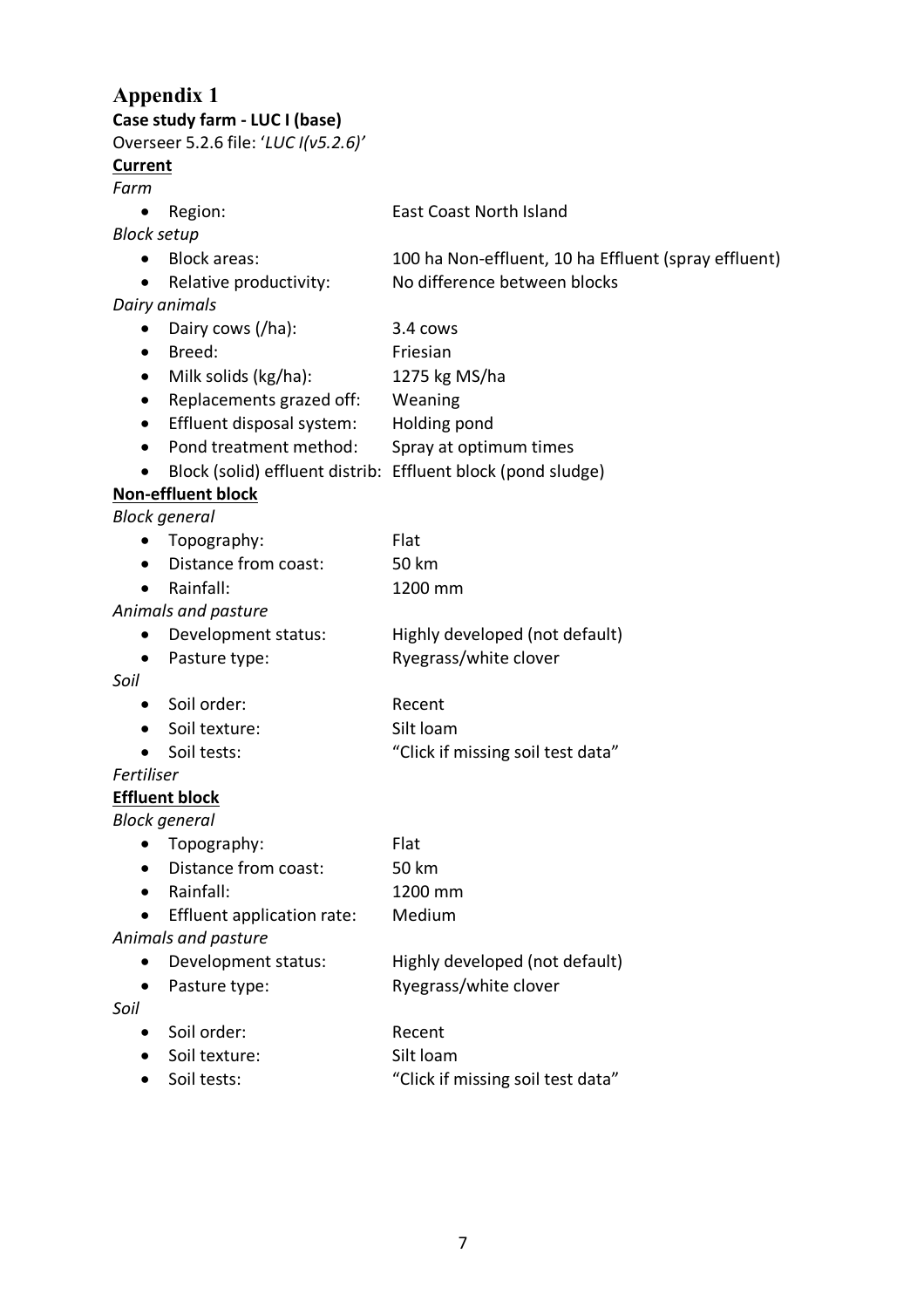| Case study farm - LUC II (differences from LUC I - base):<br>Overseer 5.2.6 file: 'LUC II (v5.2.6)'<br><b>Current</b> |                                                                                                                        |               |  |  |  |  |  |  |  |  |
|-----------------------------------------------------------------------------------------------------------------------|------------------------------------------------------------------------------------------------------------------------|---------------|--|--|--|--|--|--|--|--|
|                                                                                                                       | Dairy animals                                                                                                          |               |  |  |  |  |  |  |  |  |
|                                                                                                                       | Dairy cows (/ha):                                                                                                      | 3.1 cows      |  |  |  |  |  |  |  |  |
|                                                                                                                       | Milk solids (kg/ha):                                                                                                   | 1150 kg MS/ha |  |  |  |  |  |  |  |  |
|                                                                                                                       | <b>Non-effluent block</b>                                                                                              |               |  |  |  |  |  |  |  |  |
| Soil                                                                                                                  |                                                                                                                        |               |  |  |  |  |  |  |  |  |
|                                                                                                                       | Soil order:                                                                                                            | Brown         |  |  |  |  |  |  |  |  |
|                                                                                                                       | <b>Effluent block</b>                                                                                                  |               |  |  |  |  |  |  |  |  |
| Soil                                                                                                                  |                                                                                                                        |               |  |  |  |  |  |  |  |  |
| $\bullet$                                                                                                             | Soil order:                                                                                                            | Brown         |  |  |  |  |  |  |  |  |
|                                                                                                                       |                                                                                                                        |               |  |  |  |  |  |  |  |  |
| <b>Current</b>                                                                                                        | Case study farm - LUC III (differences from LUC I - base):<br>Overseer 5.2.6 file: 'LUC III (v5.2.6)'<br>Dairy animals |               |  |  |  |  |  |  |  |  |
|                                                                                                                       | Dairy cows (/ha):                                                                                                      | 2.7 cows      |  |  |  |  |  |  |  |  |
|                                                                                                                       | Milk solids (kg/ha):                                                                                                   | 1020 kg MS/ha |  |  |  |  |  |  |  |  |
|                                                                                                                       | <b>Non-effluent block</b>                                                                                              |               |  |  |  |  |  |  |  |  |
|                                                                                                                       | <b>Block general</b>                                                                                                   |               |  |  |  |  |  |  |  |  |
|                                                                                                                       | Topography:                                                                                                            | Rolling       |  |  |  |  |  |  |  |  |
| Soil                                                                                                                  |                                                                                                                        |               |  |  |  |  |  |  |  |  |
| $\bullet$                                                                                                             | Soil order:                                                                                                            | Pallic        |  |  |  |  |  |  |  |  |
| Fertiliser                                                                                                            |                                                                                                                        |               |  |  |  |  |  |  |  |  |
|                                                                                                                       | <b>Effluent block</b>                                                                                                  |               |  |  |  |  |  |  |  |  |
|                                                                                                                       | <b>Block general</b>                                                                                                   |               |  |  |  |  |  |  |  |  |
|                                                                                                                       | Topography:                                                                                                            | Rolling       |  |  |  |  |  |  |  |  |
| Soil                                                                                                                  |                                                                                                                        |               |  |  |  |  |  |  |  |  |
|                                                                                                                       | Soil order:                                                                                                            | Pallic        |  |  |  |  |  |  |  |  |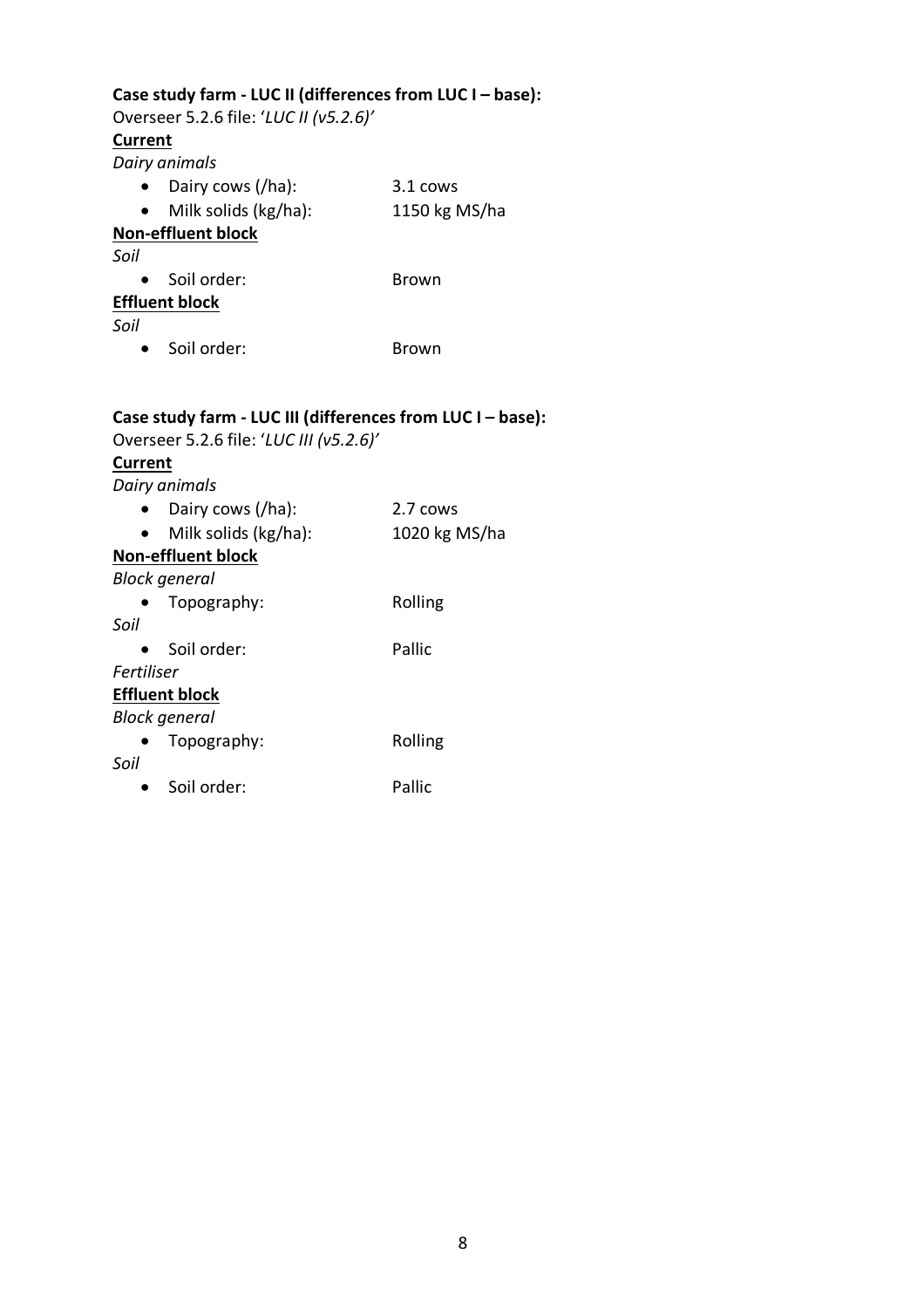#### **Case study farm - LUC IV (differences from LUC I – base):**

Overseer 5.2.6 file: '*LUC IV (v5.2.6)'* **Current** *Dairy animals* • Dairy cows (/ha): 1.9 cows • Milk solids (kg/ha): 700 kg MS/ha **Non-effluent block** *Block general* • Topography: Rolling *Soil*

# • Soil order: Pallic **Effluent block** *Block general* • Topography: Rolling *Soil*

• Soil order: Pallic

# **Case study farm - LUC V (differences from LUC I – base):**

|         | Overseer 5.2.6 file: 'LUC V (v5.2.6)' |                    |
|---------|---------------------------------------|--------------------|
| Current |                                       |                    |
|         | Dairy animals                         |                    |
|         | Dairy cows (/ha):                     | $1.6 \text{ cows}$ |
|         | Milk solids (kg/ha):                  | 590 kg MS/ha       |
|         | <b>Non-effluent block</b>             |                    |
|         | <b>Block general</b>                  |                    |
|         | Topography:                           | Easy hill          |
| Soil    |                                       |                    |
|         | Soil order:                           | Pallic             |
|         | <b>Effluent block</b>                 |                    |
|         | <b>Block general</b>                  |                    |
|         | Topography:                           | Easy hill          |
| Soil    |                                       |                    |
|         | Soil order:                           | Pallic             |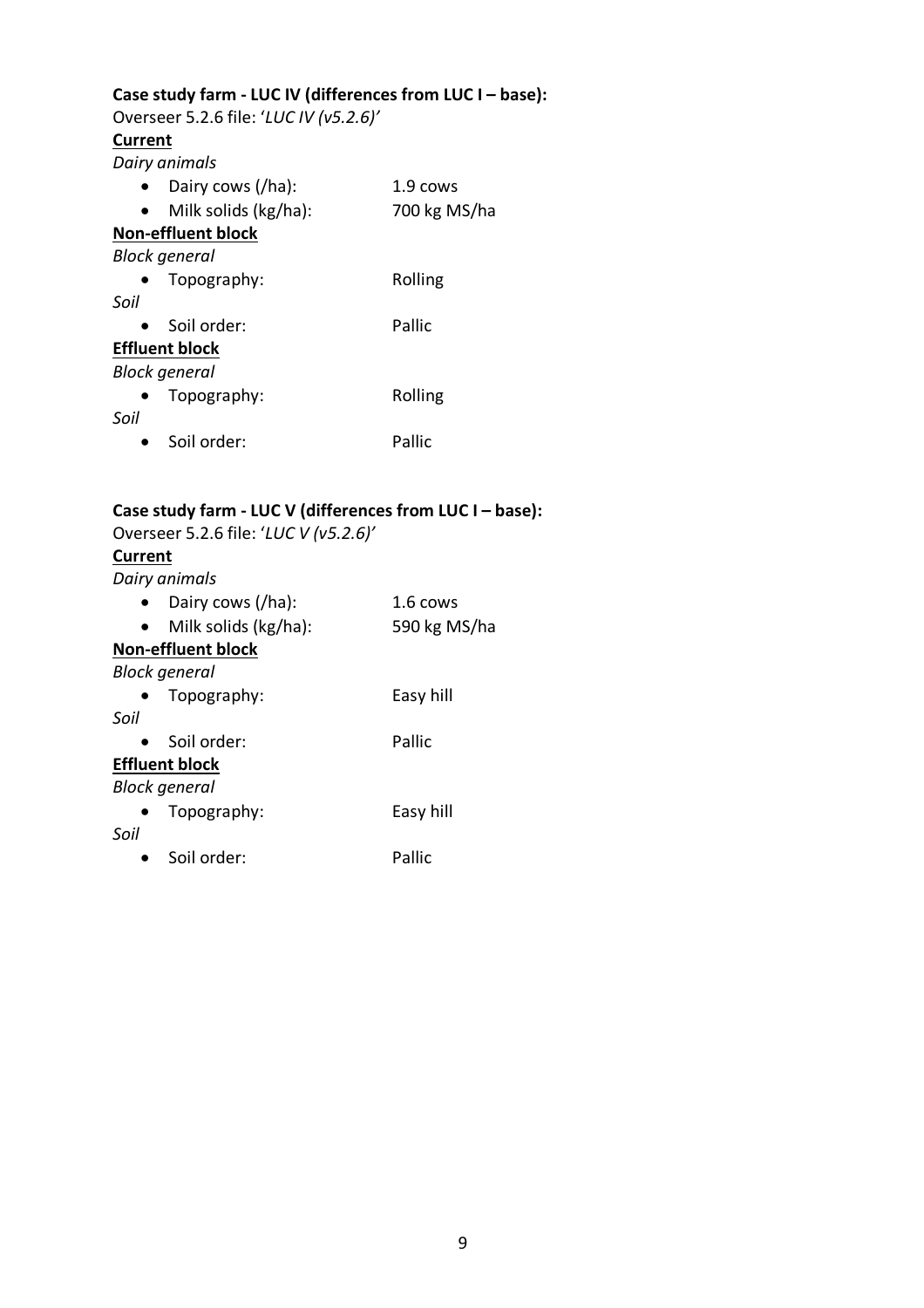# **Case study farm - LUC VI (differences from LUC I – base):**

Overseer 5.2.6 file: '*LUC VI (v5.2.6)'* **Current** *Dairy animals*

|      | <i>Duny unimus</i>        |              |
|------|---------------------------|--------------|
|      | Dairy cows (/ha):         | 1.5 cows     |
|      | Milk solids (kg/ha):      | 555 kg MS/ha |
|      | <b>Non-effluent block</b> |              |
|      | <b>Block general</b>      |              |
|      | Topography:               | Easy hill    |
| Soil |                           |              |
|      | Soil order:               | Pallic       |
|      | <b>Effluent block</b>     |              |
|      | <b>Block general</b>      |              |
|      | Topography:               | Easy hill    |
| Soil |                           |              |
|      | Soil order:               | Pallic       |

# **Case study farm - LUC VII (differences from LUC I – base):**

| Case study farm - LUC VII (differences from LUC I – base): |                                   |
|------------------------------------------------------------|-----------------------------------|
| Overseer 5.2.6 file: 'LUC VII(v5.2.6)'                     |                                   |
| <b>Current</b>                                             |                                   |
| Dairy animals                                              |                                   |
| Dairy cows (/ha):                                          | $0.5 \cos$                        |
| Milk solids (kg/ha):<br>$\bullet$                          | 185 kg MS/ha                      |
| <b>Non-effluent block</b>                                  |                                   |
| <b>Block general</b>                                       |                                   |
| Topography:                                                | Easy hill (instead of Steep hill) |
| Soil                                                       |                                   |
| Soil order:                                                | Pallic                            |
| <b>Effluent block</b>                                      |                                   |
| <b>Block general</b>                                       |                                   |
| Topography:                                                | Easy hill (instead of Steep hill) |
| Soil                                                       |                                   |
| Soil order:                                                | Pallic                            |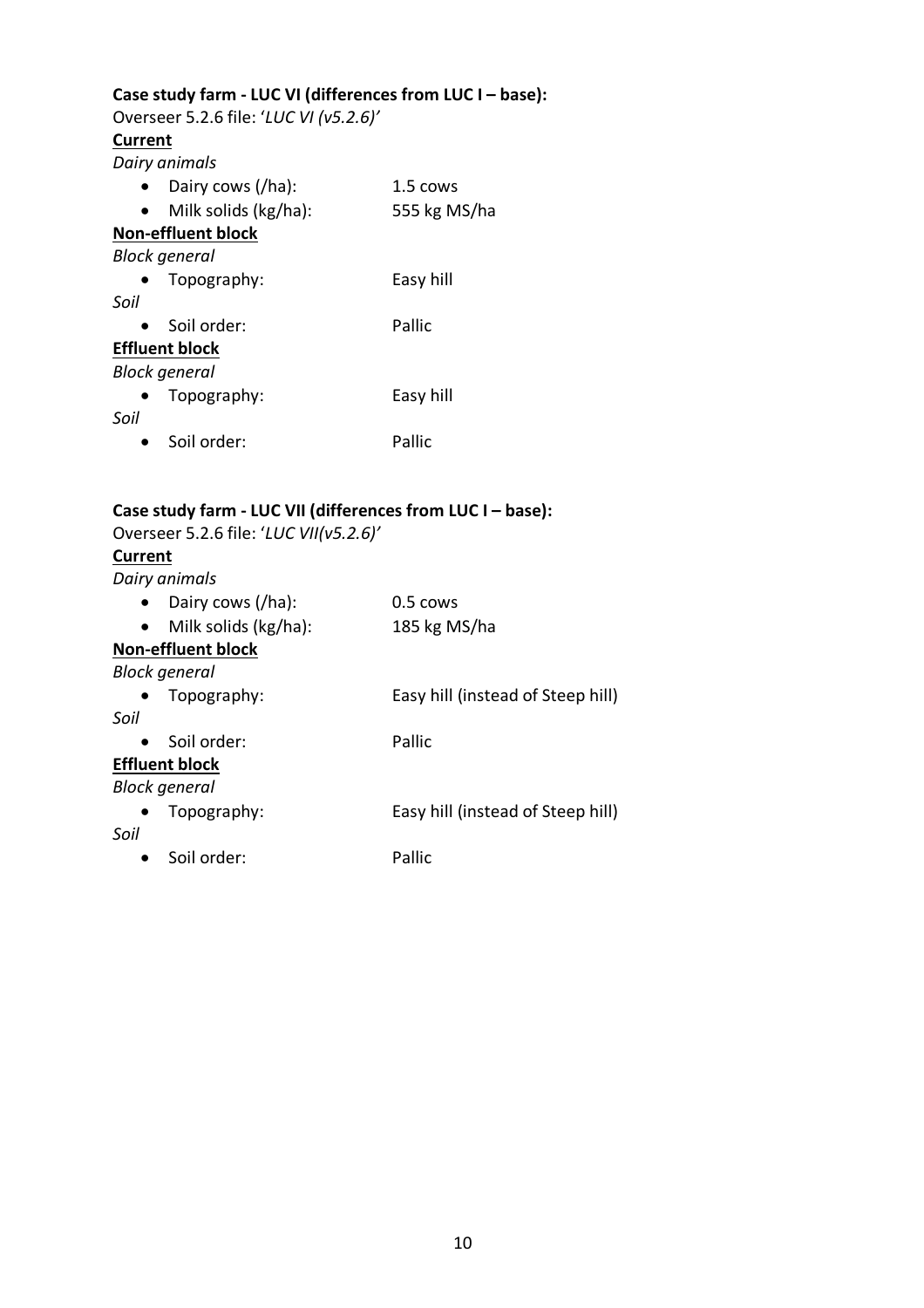## **Case study farm - LUC VIII:**

Overseer 5.2.6 file: '*LUC VII(v5.2.6)'* **Current** *Block setup* • Block areas: 109 ha Trees, 1 ha Pasture *Other animals* • SU/ha beef: 1 **Trees block** *Block general* • Distance from coast: 50 km • Rainfall: 1200 mm **Pasture block** *Block general* • Topography: Steep hill *Soil* • Soil order: Pallic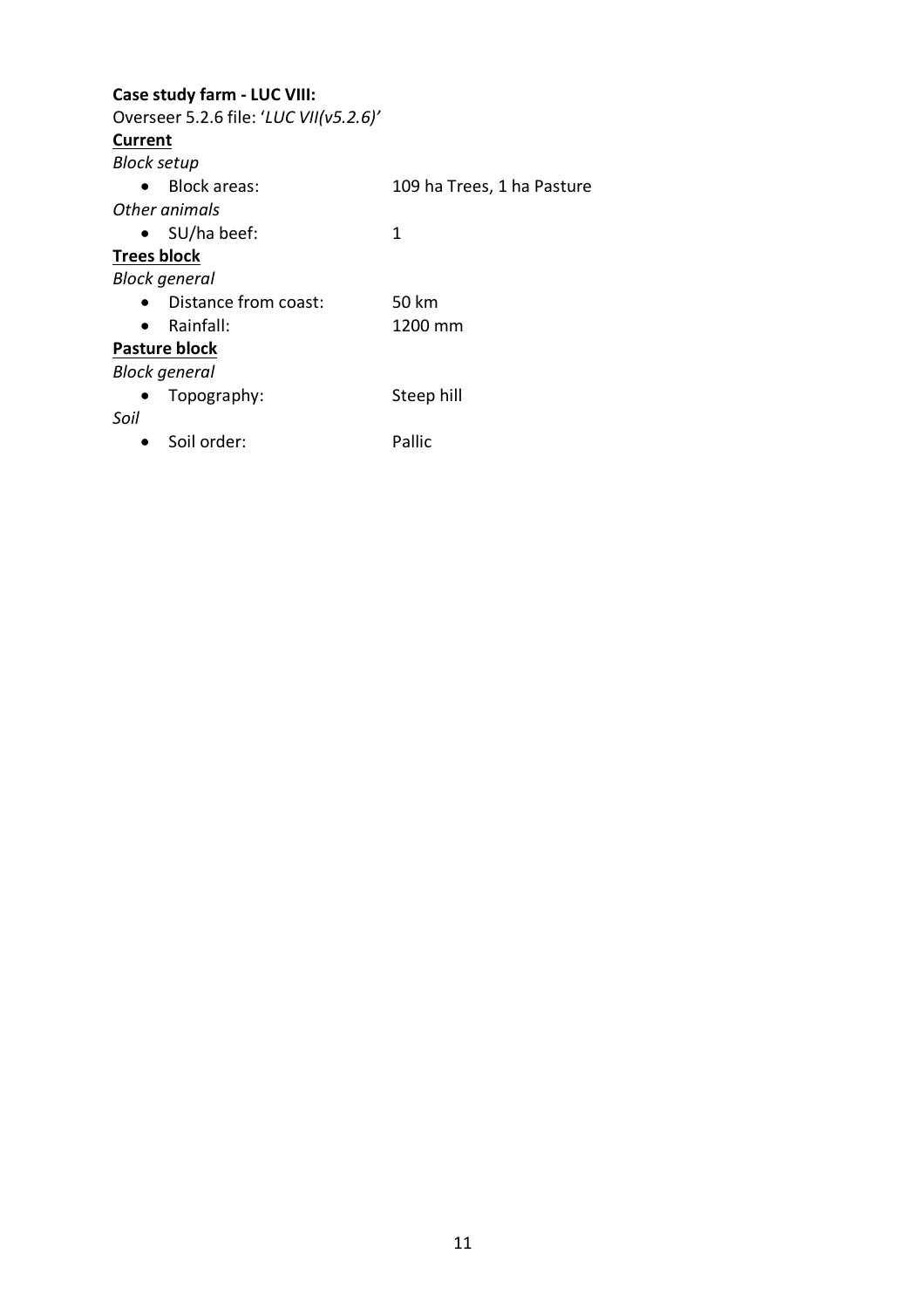# **Appendix 2 – Overseer 6.2.3 using v5.2.6 defaults Case study farm - LUC I (base): Bold denotes additional input information required by v6.2.3** Overseer 6.2.3 file: '*LUC I (v6.2.3) – v5 defaults'*

|                    | Overseer 0.2.5 me. LOC $(100.2.5) - 100.2$ |                                                       |
|--------------------|--------------------------------------------|-------------------------------------------------------|
|                    | Farm scenario                              |                                                       |
| Farm               |                                            |                                                       |
| $\bullet$          | Location                                   | By Region - East Coast North Island                   |
| <b>Block setup</b> |                                            |                                                       |
|                    | <b>Block areas:</b>                        | Total 110 ha: 100 ha Non-effluent, 10 ha Effluent     |
| $\bullet$          | Relative productivity:                     | No difference between blocks                          |
|                    | Dairy animals                              |                                                       |
| $\bullet$          | <b>Peak cow numbers:</b>                   | 374 cows (breeding numbers NOT constant)              |
| $\bullet$          | Breed:                                     | Friesian                                              |
| $\bullet$          | Average weight:                            | 534 kg/animal (default for 5.2.6)                     |
| $\bullet$          | <b>Replacement rate:</b>                   | 25% (default for 5.2.6)                               |
| $\bullet$          | Milk solids (kg/ha):                       | 1275 kg MS/ha                                         |
| $\bullet$          | <b>Lactation length:</b>                   | 271 (default for 5.2.6)                               |
| $\bullet$          | Replacements grazed off:                   | Weaning                                               |
| $\bullet$          | Effluent disposal system:                  | Holding pond;                                         |
| $\bullet$          | <b>Pond solids:</b>                        | Solids spread on selected blocks; ponds empty every 1 |
|                    | year                                       |                                                       |
|                    | Liquid effluent:                           | <b>Spray regularly</b>                                |
|                    | <b>Non-effluent block</b>                  |                                                       |
| General            |                                            |                                                       |
| ٠                  | Topography:                                | Flat                                                  |
| $\bullet$          | Distance from coast:                       | 50 km                                                 |
| Climate            |                                            |                                                       |
| $\bullet$          | Daily rainfall pattern:                    | 731-1450 mm, low                                      |
| $\bullet$          | Rainfall:                                  | 1200 mm                                               |
| $\bullet$          | Temperature:                               | 12.6 °C (default for 5.2.6)                           |
| $\bullet$          | PET:                                       | Use default PET (801-950 mm/yr)                       |
| $\bullet$          | <b>PET seasonal variation:</b>             | <b>Moderate</b>                                       |
| Pasture            |                                            |                                                       |
| ٠                  | Development status:                        | No input for development status                       |
| $\bullet$          | Pasture type:                              | Ryegrass/white clover                                 |
| $\bullet$          | Specify pasture quality:                   | default from v5.2.6, see table below                  |

| . .                   | Digestibility (%) | ME (MJ ME/kg DM) |
|-----------------------|-------------------|------------------|
| <b>January</b>        | 75                | 11.1             |
| <b>February-April</b> | 73                | 10.8             |
| <b>May-August</b>     | 74                | 10.9             |
| <b>September</b>      | 77                | 11.4             |
| <b>October</b>        | 79                | 11.7             |
| <b>November</b>       | 78                | 11.5             |
| <b>December</b>       |                   | 11.4             |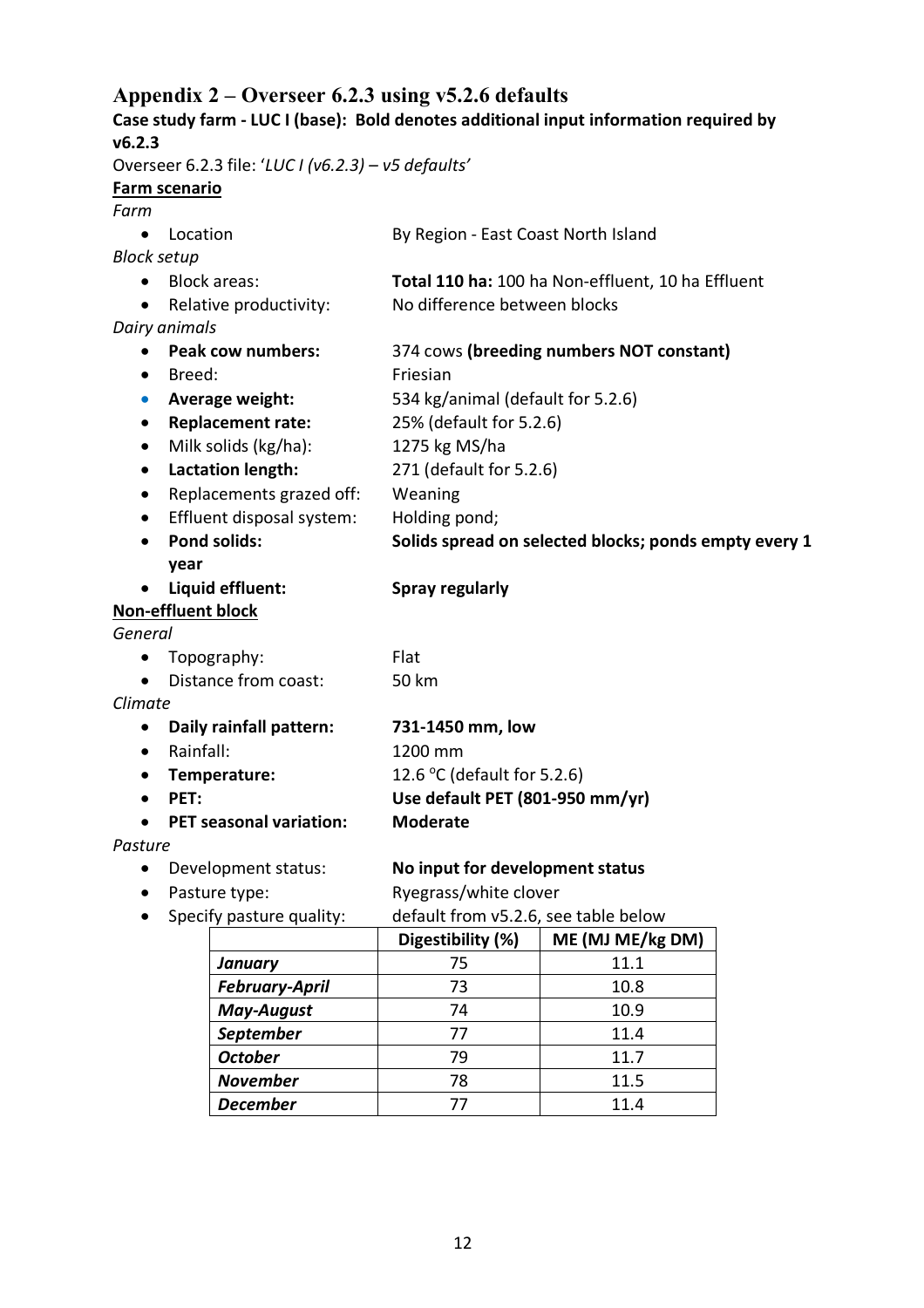| v<br>×                        |  |
|-------------------------------|--|
| ۹<br>۰.<br>۰.<br>۰.<br>×<br>× |  |

| $\bullet$ | Soil order:                       | Recent                                             |
|-----------|-----------------------------------|----------------------------------------------------|
| $\bullet$ | Top soil texture:                 | Silt loam                                          |
| ٠         | Lower profile:                    | <b>Medium</b>                                      |
| $\bullet$ | Soil tests:                       | "Replace missing test data with typical values"    |
| $\bullet$ | <b>Susceptibility to pugging:</b> | <b>Occasional</b>                                  |
|           | Supplements made                  |                                                    |
|           | Category:                         | Silage                                             |
| $\bullet$ | Weight:                           | 80 tonnes (dry weight basis) (automatic in v5.2.6) |
|           | Destination:                      | Non-effluent block                                 |
|           | <b>Effluent block</b>             |                                                    |
| General   |                                   |                                                    |
| $\bullet$ | Topography:                       | Flat                                               |
|           | Distance from coast:              | 50 km                                              |
| Climate   |                                   |                                                    |
| ٠         | Daily rainfall pattern:           | 731-1450 mm, low                                   |
| $\bullet$ | Rainfall:                         | 1200 mm                                            |
| ٠         | Temperature:                      | 12.6 °C (default for $v5.2.6$ )                    |
|           | PET:                              | Use default PET (801-950 mm/yr)                    |
| $\bullet$ | <b>PET seasonal variation:</b>    | <b>Moderate</b>                                    |
| Pasture   |                                   |                                                    |
| ٠         | Development status:               | No input for development status                    |
| $\bullet$ | Pasture type:                     | Ryegrass/white clover                              |
|           | Specify pasture quality:          | Default from v5.2.6                                |
| Soil      |                                   |                                                    |
| $\bullet$ | Soil order:                       | Recent                                             |
| ٠         | Top soil texture:                 | Silt loam                                          |
| $\bullet$ | Lower profile:                    | <b>Medium</b>                                      |
| $\bullet$ | Soil tests:                       | "Replace missing test data with typical values"    |
| $\bullet$ | <b>Susceptibility to pugging:</b> | <b>Occasional</b>                                  |
|           | Supplements made                  |                                                    |
|           | Category:                         | Silage                                             |
|           | Weight:                           | 8 tonnes (dry weight basis) (default from 5.2.6)   |
|           | Destination:                      | <b>Effluent block</b>                              |
| Effluent  |                                   |                                                    |
|           | Effluent application rate:        | 12-24 mm                                           |
|           | Solids effluent application:      | Pond solids/sludge (December)                      |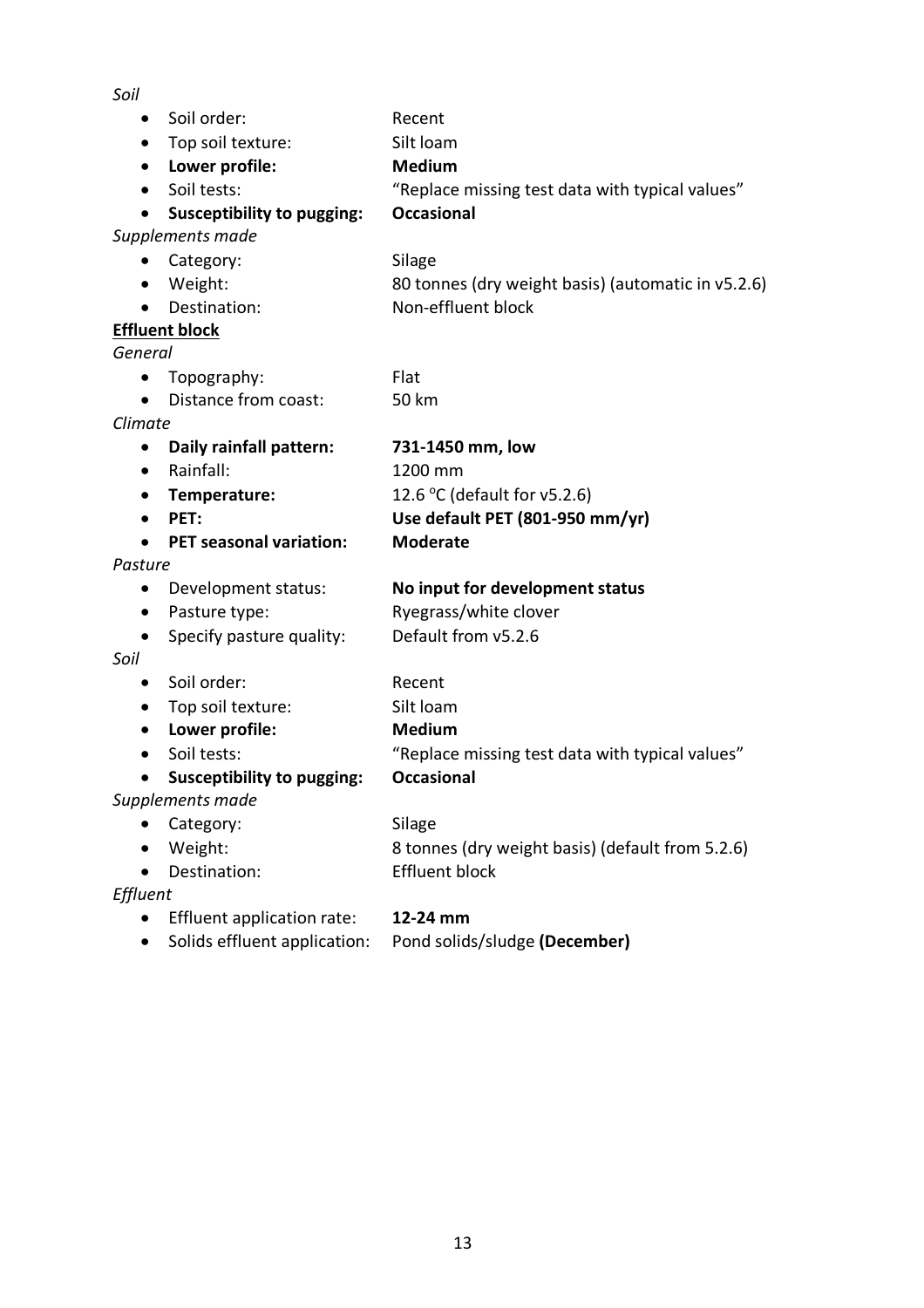#### **Case study farm - LUC II (differences from LUC I – base):**

Overseer 6.2.3 file: '*LUC II (v6.2.3) - v5 defaults'*

#### **Farm scenario**

*Dairy animals*

• Peak cow numbers: 341 cows (breeding numbers NOT constant) • Milk solids (kg/ha): 1150 kg MS/ha

#### **Non-effluent block**

*Soil*

| Brown                                              |
|----------------------------------------------------|
|                                                    |
| Silage                                             |
| 73 tonnes (dry weight basis) (automatic in v5.2.6) |
|                                                    |
| Brown                                              |
|                                                    |
| Silage                                             |
| 7 tonnes (dry weight basis) (automatic in v5.2.6)  |
|                                                    |

#### **Case study farm - LUC III (differences from LUC I – base):**

Overseer 6.2.3 file: '*LUC III (v6.2.3) – v5 defaults'*

#### **Farm scenario**

*Dairy animals*

- Peak cow numbers: 297 cows (breeding numbers NOT constant) • Milk solids (kg/ha): 1120 kg MS/ha
- **Non-effluent block**

*General*

- Topography: Rolling *Soil* • Soil order: Pallic *Supplements made* • Category: Silage
	- Weight: 64 tonnes (dry weight basis) (automatic in v5.2.6)

# **Effluent block**

*General*

• Topography: Rolling

*Soil*

- Soil order: Pallic
- *Supplements made* • Category: Silage
	- Weight: 6 tonnes (dry weight basis) (automatic in v5.2.6)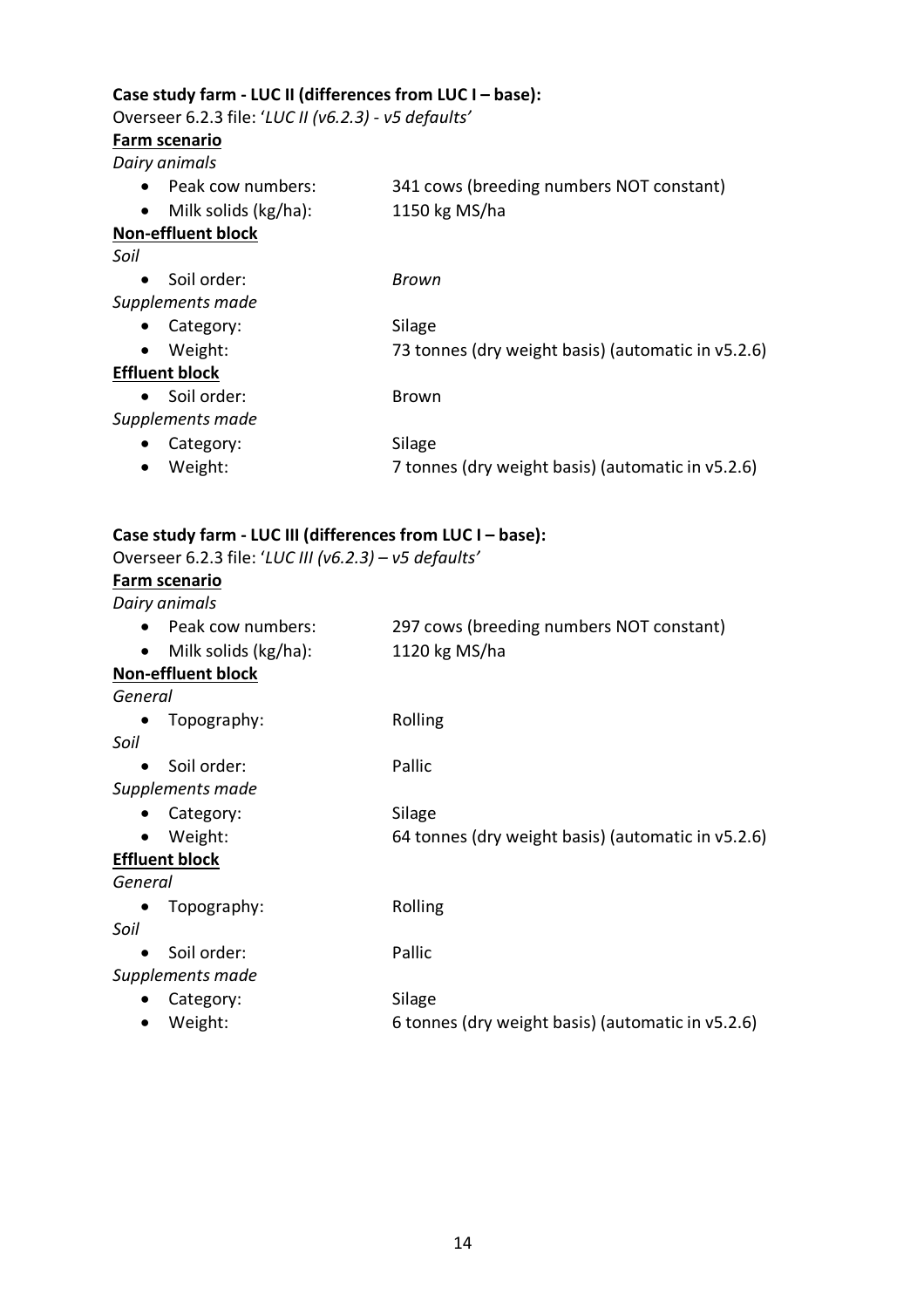#### **Case study farm - LUC IV (differences from LUC I – base):**

Overseer 6.2.3 file: '*LUC IV (v6.2.3) – v5 defaults'*

#### **Farm scenario**

*Dairy animals*

- Peak cow numbers: 209 cows (breeding numbers NOT constant)
- Milk solids (kg/ha): 700 kg MS/ha
- 
- **Non-effluent block**

*General*

• Topography: Rolling

*Soil*

- Soil order: Pallic
- *Supplements made*
	- Category: Silage
	- Weight: 45 tonnes (dry weight basis) (automatic in v5.2.6)

#### **Effluent block**

*General*

- Topography: Rolling *Soil* • Soil order: Pallic
- *Supplements made*
	- Category: Silage • Weight: 4 tonnes (dry weight basis) (automatic in v5.2.6)

#### **Case study farm - LUC V (differences from LUC I – base)**

Overseer 6.2.3 file: '*LUC V (v6.2.3) – v5 defaults'*

#### **Farm scenario**

| Dairy animals                     |                                                    |
|-----------------------------------|----------------------------------------------------|
| Peak cow numbers:<br>$\bullet$    | 176 cows (breeding numbers NOT constant)           |
| Milk solids (kg/ha):<br>$\bullet$ | 590 kg MS/ha                                       |
| <b>Non-effluent block</b>         |                                                    |
| General                           |                                                    |
| Topography:                       | Easy hill                                          |
| Soil                              |                                                    |
| Soil order:<br>$\bullet$          | Pallic                                             |
| Supplements made                  |                                                    |
| Category:                         | Silage                                             |
| Weight:                           | 38 tonnes (dry weight basis) (automatic in v5.2.6) |
| <b>Effluent block</b>             |                                                    |
| General                           |                                                    |
| Topography:                       | Easy hill                                          |
| Soil                              |                                                    |
| Soil order:                       | Pallic                                             |
| Supplements made                  |                                                    |
| Category:                         | Silage                                             |
|                                   |                                                    |

• Weight: 4 tonnes (dry weight basis) (automatic in v5.2.6)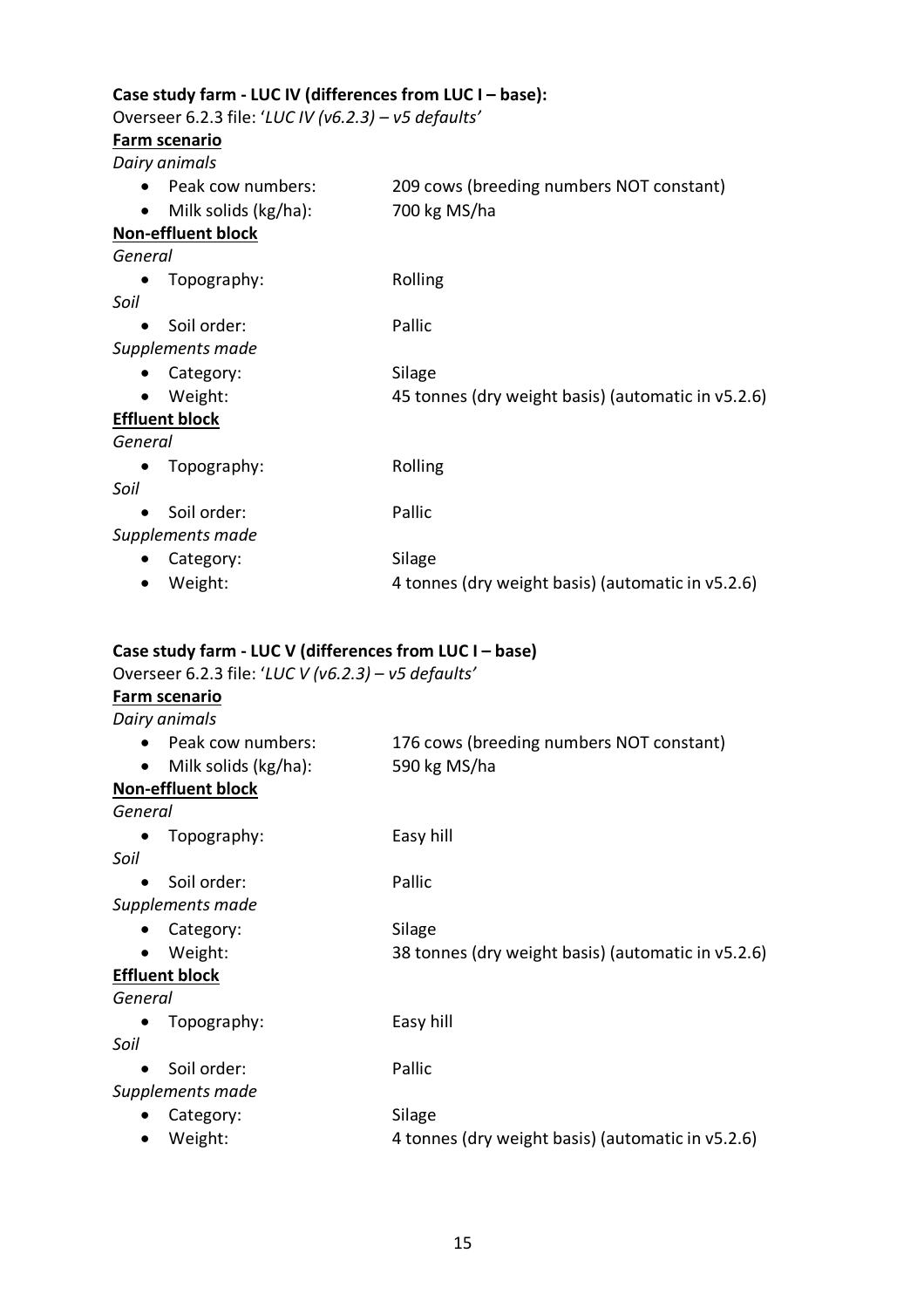#### **Case study farm - LUC VI (differences from LUC I – base):**

Overseer 6.2.3 file: '*LUC VI (v6.2.3) – v5 defaults'*

#### **Farm scenario**

*Dairy animals*

- Peak cow numbers: 165 cows (breeding numbers NOT constant)
- Milk solids (kg/ha): 555 kg MS/ha
	-

**Non-effluent block** *General*

• Topography: Easy hill

*Soil*

- Soil order: Pallic
- *Supplements made*
	- Category: Silage
	- Weight: 36 tonnes (dry weight basis) (automatic in v5.2.6)

#### **Effluent block**

*General*

- Topography: Easy hill *Soil* • Soil order: Pallic *Supplements made*
	- Category: Silage • Weight: 4 tonnes (dry weight basis) (automatic in v5.2.6)

#### **Case study farm - LUC VII (differences from LUC I – base):**

Overseer 6.2.3 file: '*LUC VII (v6.2.3) – v5 defaults'*

#### **Farm scenario**

| Dairy animals                     |                                                     |
|-----------------------------------|-----------------------------------------------------|
| Peak cow numbers:                 | 5 cows (breeding numbers NOT constant)              |
| Milk solids (kg/ha):<br>$\bullet$ | 185 kg MS/ha                                        |
| <b>Non-effluent block</b>         |                                                     |
| General                           |                                                     |
| Topography:                       | Easy hill                                           |
| Soil                              |                                                     |
| Soil order:                       | Pallic                                              |
| Supplements made                  |                                                     |
| Category:                         | Silage                                              |
| Weight:<br>$\bullet$              | 12 tonnes (dry weight basis) ((automatic in v5.2.6) |
| <b>Effluent block</b>             |                                                     |
| General                           |                                                     |
| Topography:                       | Easy hill                                           |
| Soil                              |                                                     |
| Soil order:<br>$\bullet$          | Pallic                                              |
| Supplements made                  |                                                     |
| Category:                         | Silage                                              |

• Weight: 1 tonnes (dry weight basis) (automatic in v5.2.6)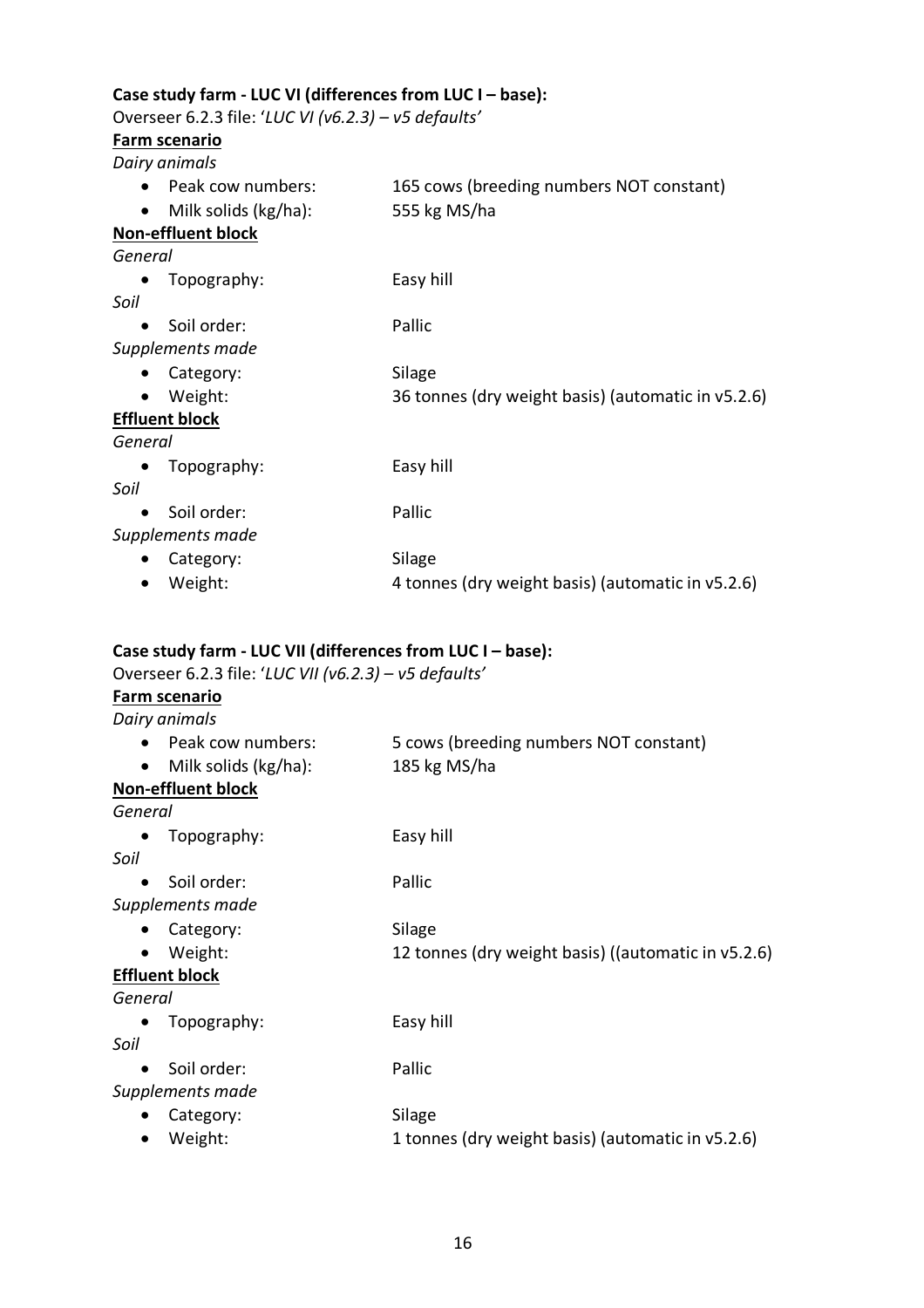# **Case study farm - LUC VIII:**  Overseer 6.2.3 file: '*LUC VIII (v6.2.3) – v5 defaults'* **Farm scenario** *Beef/dairy grazers* • Block areas: 1 RSU *Block setup* • Block areas: 109 ha Trees, 1 ha Pasture **Trees** *General* • Bush type Native **Pasture** *Block general* • Topography: Steep hill *Soil* • Soil order: Pallic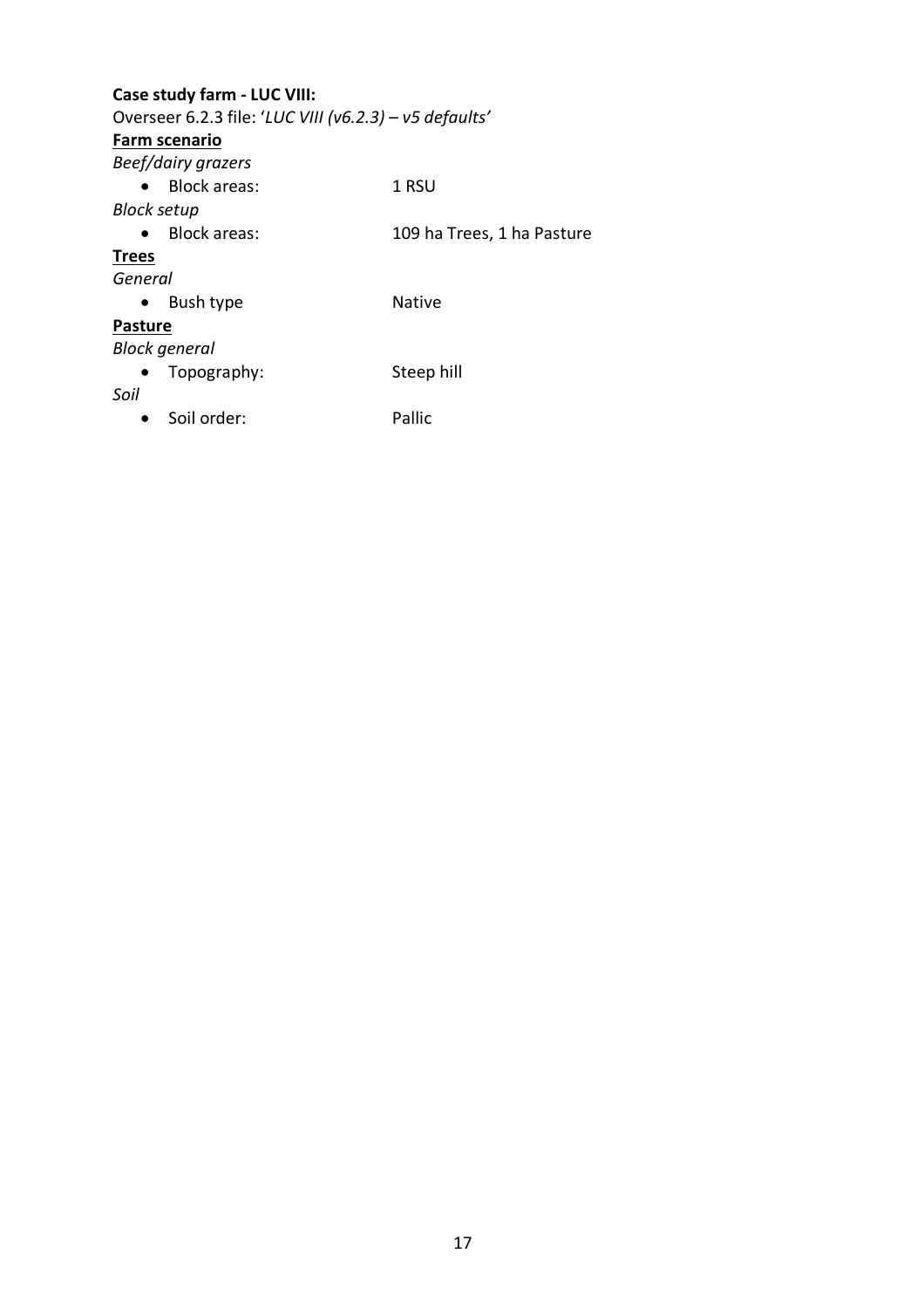# **Appendix 3 - Overseer 6.2.3 using v6.2.3 defaults**

| Case study farm - LUC I (base): Bold denotes additional input information required by |                                                     |                                                       |
|---------------------------------------------------------------------------------------|-----------------------------------------------------|-------------------------------------------------------|
| v6.2.3                                                                                |                                                     |                                                       |
|                                                                                       | Overseer 6.2.3 file: 'LUC I (v6.2.3) - v6 defaults' |                                                       |
|                                                                                       | Farm scenario                                       |                                                       |
| Farm                                                                                  |                                                     |                                                       |
| $\bullet$                                                                             | Location                                            | By Region - East Coast North Island                   |
| <b>Block setup</b>                                                                    |                                                     |                                                       |
|                                                                                       | <b>Block areas:</b>                                 | Total 110 ha: 100 ha Non-effluent, 10 ha Effluent     |
| $\bullet$                                                                             | Relative productivity:                              | No difference between blocks                          |
|                                                                                       | Dairy animals<br>Peak cow numbers:                  |                                                       |
| $\bullet$                                                                             |                                                     | 374 cows (breeding numbers NOT constant)<br>Friesian  |
| $\bullet$                                                                             | Breed:                                              |                                                       |
| $\bullet$                                                                             | Average weight:                                     | Default reading falsely as 462 kg/animal,             |
|                                                                                       |                                                     | actual 525 kg/animal (default for 6.2.3)              |
| $\bullet$                                                                             | <b>Replacement rate:</b>                            | Default 23% (default for 6.2.3)                       |
| $\bullet$                                                                             | Milk solids (kg/ha):                                | 1275 kg MS/ha                                         |
| $\bullet$                                                                             | <b>Lactation length:</b>                            | 270 (default for 6.2.3)                               |
| $\bullet$                                                                             | Replacements grazed off:                            | Weaning                                               |
| $\bullet$                                                                             | Effluent disposal system:                           | Holding pond;                                         |
| $\bullet$                                                                             | <b>Pond solids:</b>                                 | Solids spread on selected blocks; ponds empty every 1 |
|                                                                                       | year                                                |                                                       |
|                                                                                       | Liquid effluent:                                    | <b>Spray regularly</b>                                |
|                                                                                       | <b>Non-effluent block</b>                           |                                                       |
| General                                                                               |                                                     |                                                       |
| $\bullet$                                                                             | Topography:                                         | Flat                                                  |
| $\bullet$                                                                             | Distance from coast:                                | 50 km                                                 |
| Climate                                                                               |                                                     |                                                       |
| ٠                                                                                     | Daily rainfall pattern:                             | 731-1450 mm, low                                      |
| $\bullet$                                                                             | Rainfall:                                           | 1200 mm                                               |
| $\bullet$                                                                             | Temperature:                                        | Default 12.3 $\degree$ C (default for 6.2.3)          |
|                                                                                       | PET:                                                | Use default PET (801-950 mm/yr)                       |
|                                                                                       | <b>PET seasonal variation:</b>                      | <b>Moderate</b>                                       |
| Pasture                                                                               |                                                     |                                                       |
| $\bullet$                                                                             | Development status:                                 | No input for development status                       |
| $\bullet$                                                                             | Pasture type:                                       | Ryegrass/white clover                                 |
| $\bullet$                                                                             | Specify pasture quality:                            | Not specified (defaults for 6.2.3 are different to    |
|                                                                                       |                                                     | defaults for v5.2.6, but are not shown)               |
| Soil                                                                                  |                                                     |                                                       |
|                                                                                       | Soil order:                                         | Recent                                                |
| $\bullet$                                                                             | Top soil texture:                                   | Silt loam                                             |
|                                                                                       | Lower profile:                                      | <b>Medium</b>                                         |
| $\bullet$                                                                             | Soil tests:                                         | "Replace missing test data with typical values"       |
|                                                                                       | <b>Susceptibility to pugging:</b>                   | <b>Occasional</b>                                     |
| Supplements made                                                                      |                                                     |                                                       |
|                                                                                       | Category:                                           | Silage                                                |
| ٠                                                                                     | Weight:                                             | 80 tonnes (dry weight basis) (automatic in v5.2.6)    |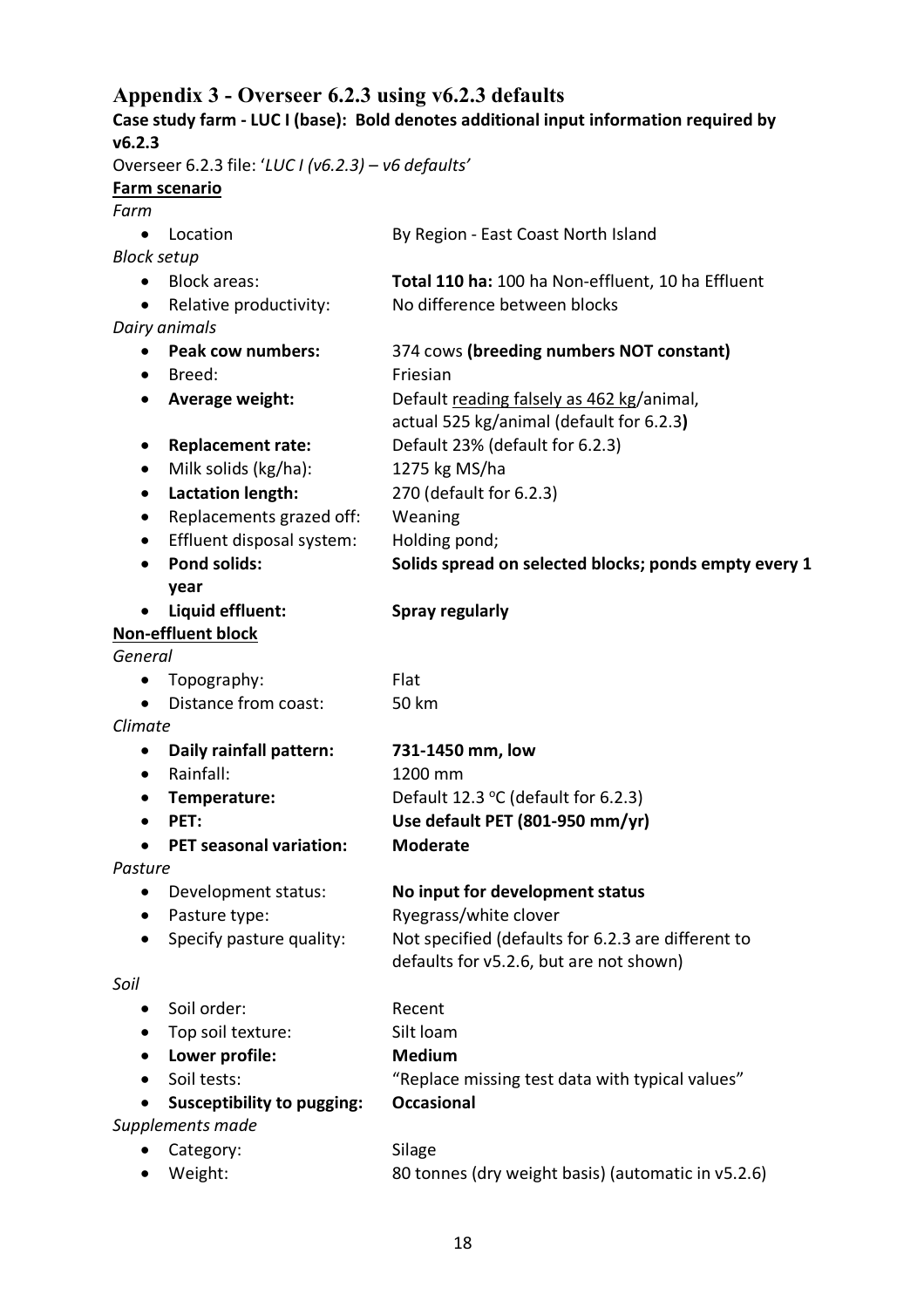| $\bullet$ | Destination:                      | Non-effluent block                                 |
|-----------|-----------------------------------|----------------------------------------------------|
|           | <b>Effluent block</b>             |                                                    |
| General   |                                   |                                                    |
| $\bullet$ | Topography:                       | Flat                                               |
| $\bullet$ | Distance from coast:              | <b>50 km</b>                                       |
| Climate   |                                   |                                                    |
| $\bullet$ | Daily rainfall pattern:           | 731-1450 mm, low                                   |
| ٠         | Rainfall:                         | 1200 mm                                            |
| ٠         | Temperature:                      | Default 12.3 °C (default for 6.2.3)                |
| ٠         | PET:                              | Use default PET (801-950 mm/yr)                    |
|           | <b>PET seasonal variation:</b>    | <b>Moderate</b>                                    |
| Pasture   |                                   |                                                    |
| $\bullet$ | Development status:               | No input for development status                    |
| $\bullet$ | Pasture type:                     | Ryegrass/white clover                              |
| $\bullet$ | Specify pasture quality:          | Not specified (defaults for 6.2.3 are different to |
|           |                                   | defaults for v5.2.6, but are not shown)            |
| $\bullet$ | Soil                              |                                                    |
|           | Soil order:                       | Recent                                             |
|           | Top soil texture:                 | Silt loam                                          |
| $\bullet$ | Lower profile:                    | <b>Medium</b>                                      |
| $\bullet$ | Soil tests:                       | "Replace missing test data with typical values"    |
|           | <b>Susceptibility to pugging:</b> | <b>Occasional</b>                                  |
|           | Supplements made                  |                                                    |
| $\bullet$ | Category:                         | Silage                                             |
| $\bullet$ | Weight:                           | 8 tonnes (dry weight basis) (automatic in v5.2.6)  |
| $\bullet$ | Destination:                      | <b>Effluent block</b>                              |
| Effluent  |                                   |                                                    |
| ٠         | Effluent application rate:        | 12-24 mm                                           |
| $\bullet$ | Solids effluent application:      | Pond solids/sludge (December)                      |
|           |                                   |                                                    |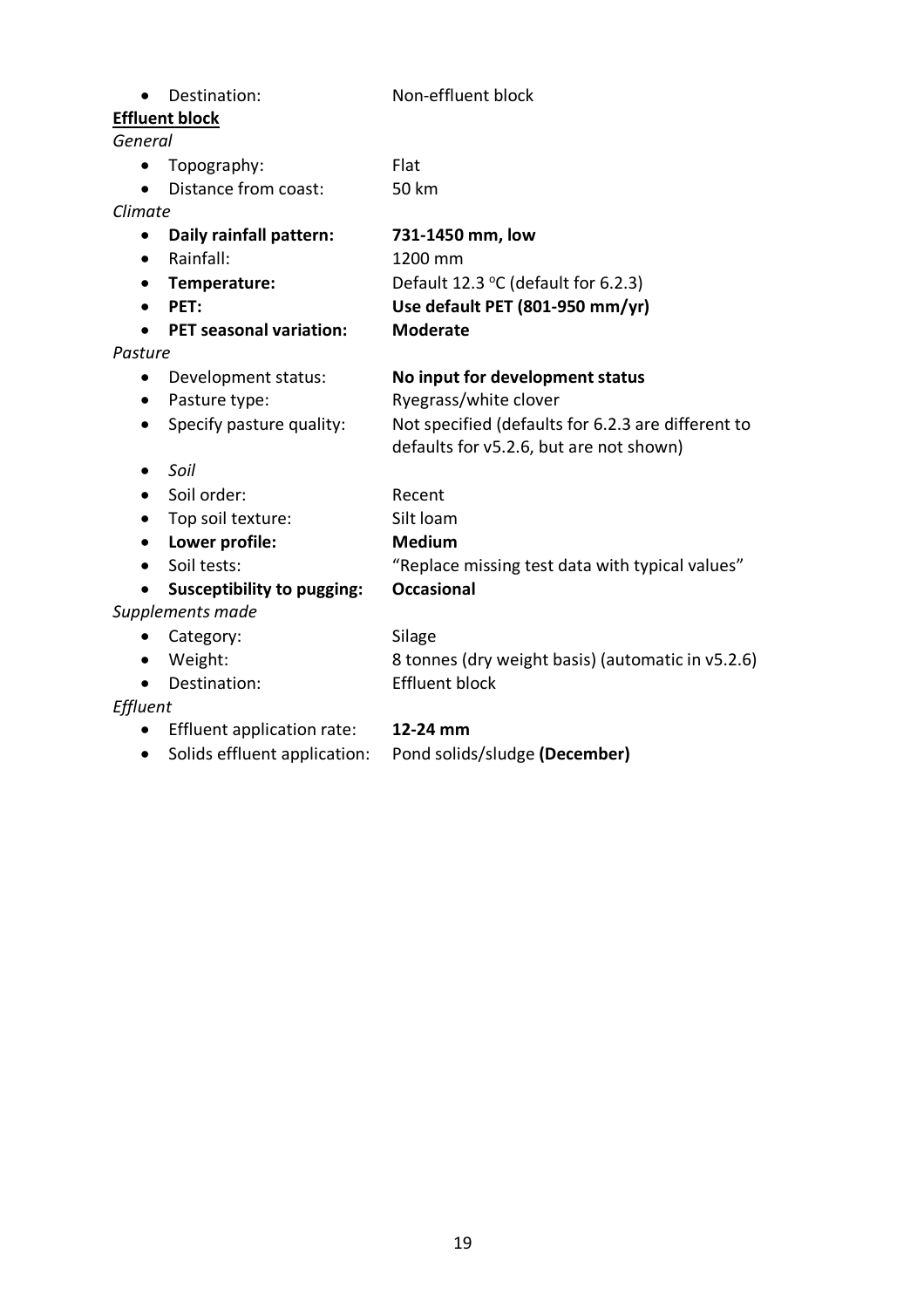#### **Case study farm - LUC II (differences from LUC I – base):**

Overseer 6.2.3 file: '*LUC II (v6.2.3) – v6 defaults'*

#### **Farm scenario**

*Dairy animals*

| • Peak cow numbers:       | 341 cows (breeding numbers NOT constant) |
|---------------------------|------------------------------------------|
| • Milk solids $(kg/ha)$ : | 1150 kg MS/ha                            |

# **Non-effluent block**

| I<br>۰.<br>×<br>۰.<br>× |  |
|-------------------------|--|
|                         |  |

| Soil order:<br>$\bullet$ | <b>Brown</b>                                       |
|--------------------------|----------------------------------------------------|
| Supplements made         |                                                    |
| Category:<br>$\bullet$   | Silage                                             |
| Weight:<br>$\bullet$     | 73 tonnes (dry weight basis) (automatic in v5.2.6) |
| <b>Effluent block</b>    |                                                    |
| Soil order:<br>$\bullet$ | <b>Brown</b>                                       |
| Supplements made         |                                                    |
| Category:<br>$\bullet$   | Silage                                             |
| Weight:<br>$\bullet$     | 7 tonnes (dry weight basis) (automatic in v5.2.6)  |

#### **Case study farm - LUC III (differences from LUC I – base):**

Overseer 6.2.3 file: '*LUC III (v6.2.3) – v6 defaults'*

#### **Farm scenario**

*Dairy animals*

| • Peak cow numbers:       | 297 cows (breeding numbers NOT constant) |
|---------------------------|------------------------------------------|
| • Milk solids $(kg/ha)$ : | 1120 kg MS/ha                            |

# **Non-effluent block**

| General |  |
|---------|--|
|---------|--|

| Topography: | Rolling |
|-------------|---------|
|             |         |

*Soil*

- Soil order: Pallic
- *Supplements made*
	- Category: Silage
	- Weight: 64 tonnes (dry weight basis) (automatic in v5.2.6)

#### **Effluent block**

*General*

• Topography: Rolling

*Soil*

- Soil order: Pallic
- *Supplements made*
	- Category: Silage
	- Weight: 6 tonnes (dry weight basis) (automatic in v5.2.6)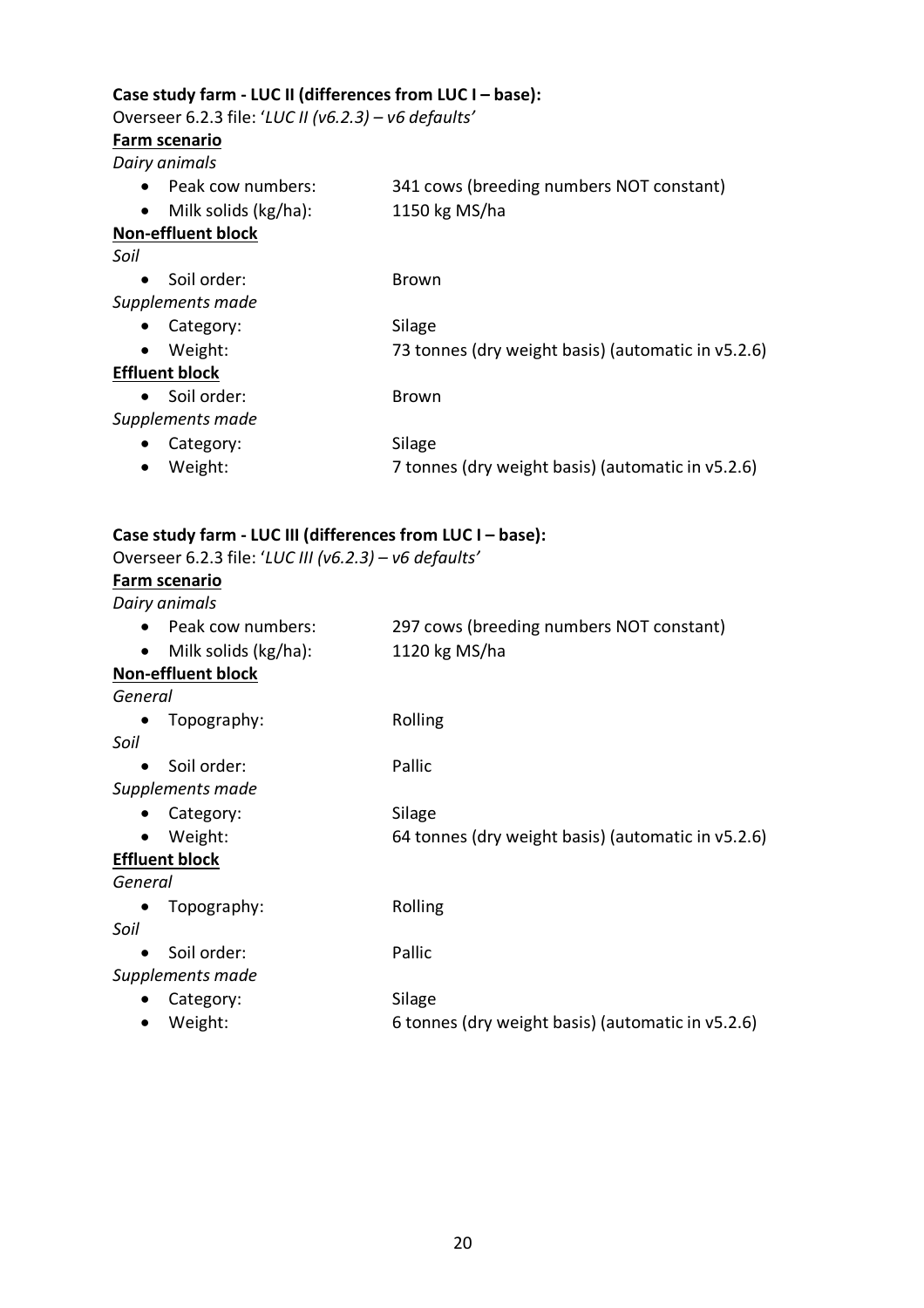#### **Case study farm - LUC IV (differences from LUC I – base):**

Overseer 6.2.3 file: '*LUC IV (v6.2.3) – v6 defaults'*

#### **Farm scenario**

*Dairy animals*

- Peak cow numbers: 209 cows (breeding numbers NOT constant)
- Milk solids (kg/ha): 700 kg MS/ha
- 
- **Non-effluent block**

*General*

• Topography: Rolling

*Soil*

- Soil order: Pallic
- *Supplements made*
	- Category: Silage
	- Weight: 45 tonnes (dry weight basis) (automatic in v5.2.6)

#### **Effluent block**

*General*

- Topography: Rolling *Soil* • Soil order: Pallic
- *Supplements made*
	- Category: Silage • Weight: 4 tonnes (dry weight basis) (automatic in v5.2.6)

#### **Case study farm - LUC V (differences from LUC I – base):**

Overseer 6.2.3 file: '*LUC V (v6.2.3) – v6 defaults'*

#### **Farm scenario**

| Dairy animals                     |                                                    |
|-----------------------------------|----------------------------------------------------|
| Peak cow numbers:                 | 176 cows (breeding numbers NOT constant)           |
| Milk solids (kg/ha):<br>$\bullet$ | 590 kg MS/ha                                       |
| <b>Non-effluent block</b>         |                                                    |
| General                           |                                                    |
| Topography:                       | Easy hill                                          |
| Soil                              |                                                    |
| Soil order:<br>$\bullet$          | Pallic                                             |
| Supplements made                  |                                                    |
| Category:                         | Silage                                             |
| Weight:                           | 38 tonnes (dry weight basis) (automatic in v5.2.6) |
| <b>Effluent block</b>             |                                                    |
| General                           |                                                    |
| Topography:                       | Easy hill                                          |
| Soil                              |                                                    |
| Soil order:                       | Pallic                                             |
| Supplements made                  |                                                    |
| Category:                         | Silage                                             |
|                                   |                                                    |

• Weight: 4 tonnes (dry weight basis) (automatic in v5.2.6)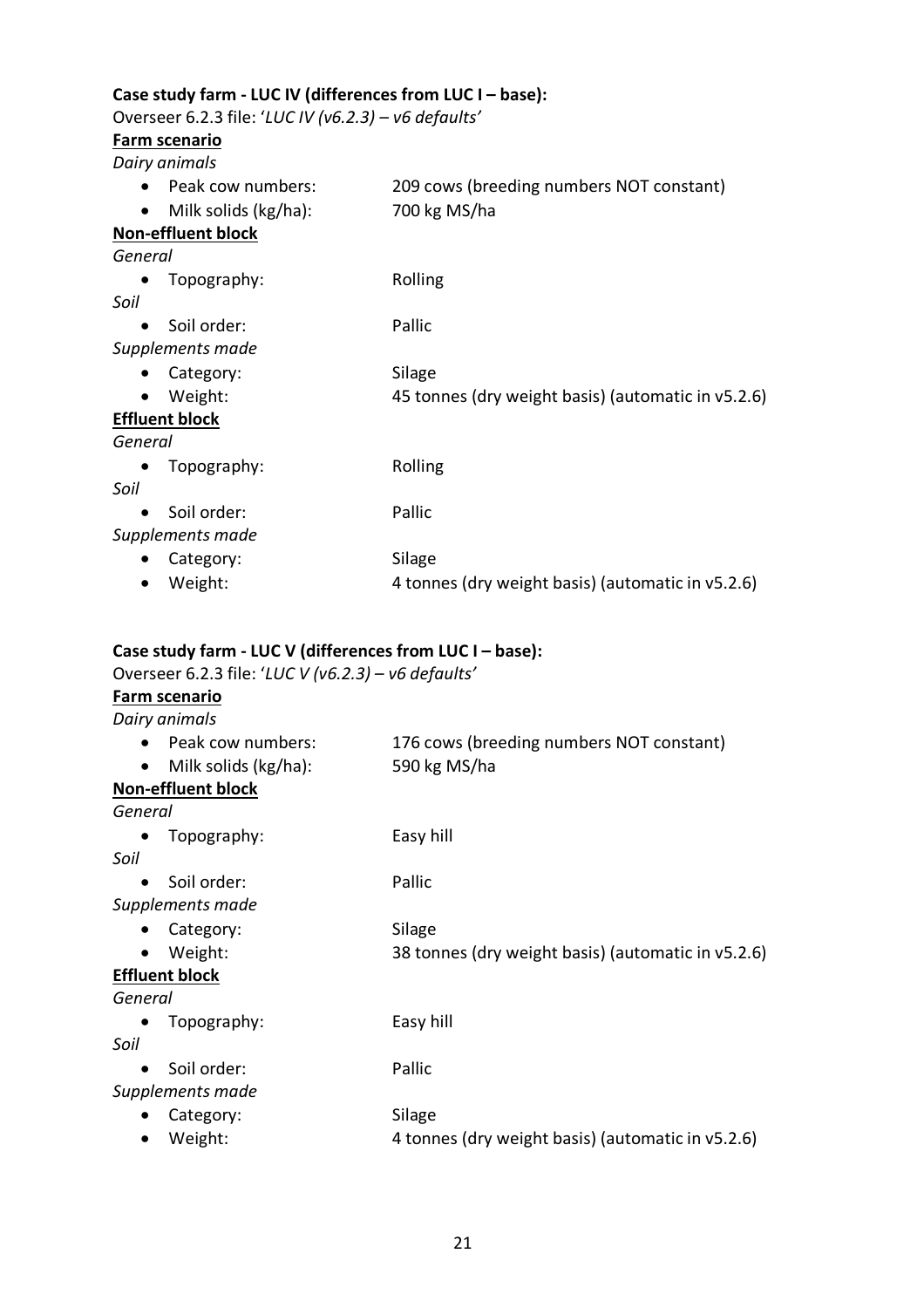| previous LUC value file                               | Case study farm - LUC VI (differences from LUC I - base): Italics denotes changes from the |
|-------------------------------------------------------|--------------------------------------------------------------------------------------------|
| Overseer 6.2.3 file: 'LUC VI (v6.2.3) - v6 defaults'  |                                                                                            |
| <b>Farm scenario</b>                                  |                                                                                            |
| Dairy animals                                         |                                                                                            |
| Peak cow numbers:                                     | 165 cows (breeding numbers NOT constant)                                                   |
| Milk solids (kg/ha):                                  | 555 kg MS/ha                                                                               |
| <b>Non-effluent block</b>                             |                                                                                            |
| General                                               |                                                                                            |
| Topography:                                           | Easy hill                                                                                  |
| Soil                                                  |                                                                                            |
| Soil order:                                           | Pallic                                                                                     |
| Supplements made                                      |                                                                                            |
| Category:                                             | Silage                                                                                     |
| Weight:                                               | 36 tonnes (dry weight basis) (automatic in v5.2.6)                                         |
| <b>Effluent block</b>                                 |                                                                                            |
| General                                               |                                                                                            |
| Topography:                                           | Easy hill                                                                                  |
| Soil                                                  |                                                                                            |
| Soil order:                                           | Pallic                                                                                     |
| Supplements made                                      |                                                                                            |
| Category:                                             | Silage                                                                                     |
| Weight:<br>$\bullet$                                  | 4 tonnes (dry weight basis) (automatic in v5.2.6)                                          |
|                                                       | Case study farm - LUC VII (differences from LUC I - base):                                 |
| Overseer 6.2.3 file: 'LUC VII (v6.2.3) - v6 defaults' |                                                                                            |
| <b>Farm scenario</b>                                  |                                                                                            |
| Dairy animals                                         |                                                                                            |
| Peak cow numbers:                                     | 5 cows (breeding numbers NOT constant)                                                     |
| Milk solids (kg/ha):                                  | 185 kg MS/ha                                                                               |
| <b>Non-effluent block</b>                             |                                                                                            |
| General                                               |                                                                                            |
| Topography:                                           | Easy hill                                                                                  |
| Soil                                                  |                                                                                            |
| Soil order:                                           | Pallic                                                                                     |
| Supplements made                                      |                                                                                            |
| Category:                                             | Silage                                                                                     |
| Weight:                                               | 12 tonnes (dry weight basis) (automatic in v5.2.6)                                         |

#### **Effluent block**

*General*

• Topography: Easy hill

*Soil*

- Soil order: Pallic
- *Supplements made*
	- Category: Silage<br>• Weight: 1 tonn
	- 1 tonnes (dry weight basis) (automatic in v5.2.6)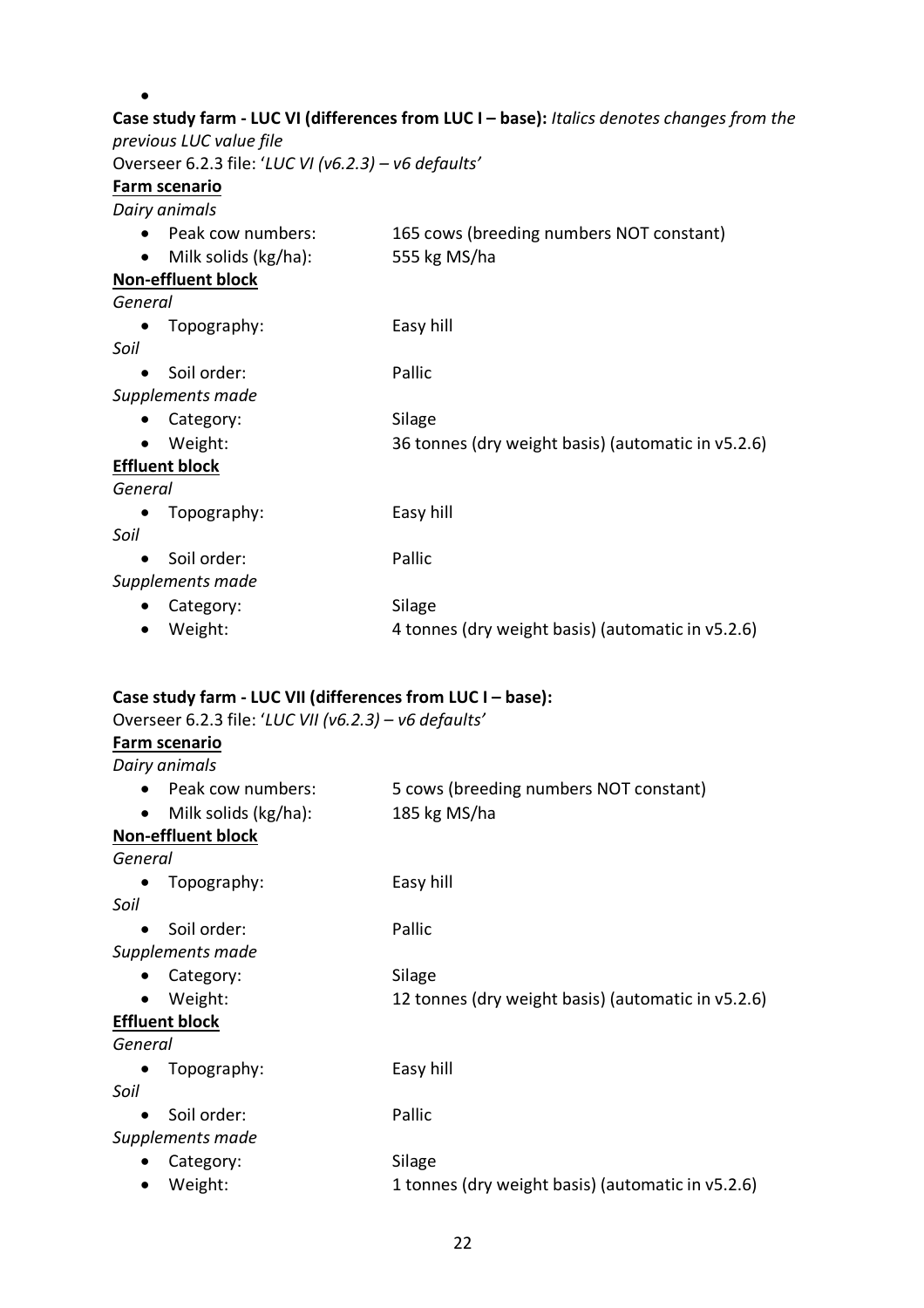# **Case study farm - LUC VIII:**  Overseer 6.2.3 file: *LUC VIII '(v6.2.3) – v6 defaults'* **Farm scenario** *Beef/dairy grazers* • Block areas: 1 RSU *Block setup* • Block areas: 109 ha Trees, 1 ha Pasture **Trees** *General* • Bush type Native **Pasture** *Block general* • Topography: Steep hill *Soil* • Soil order: Pallic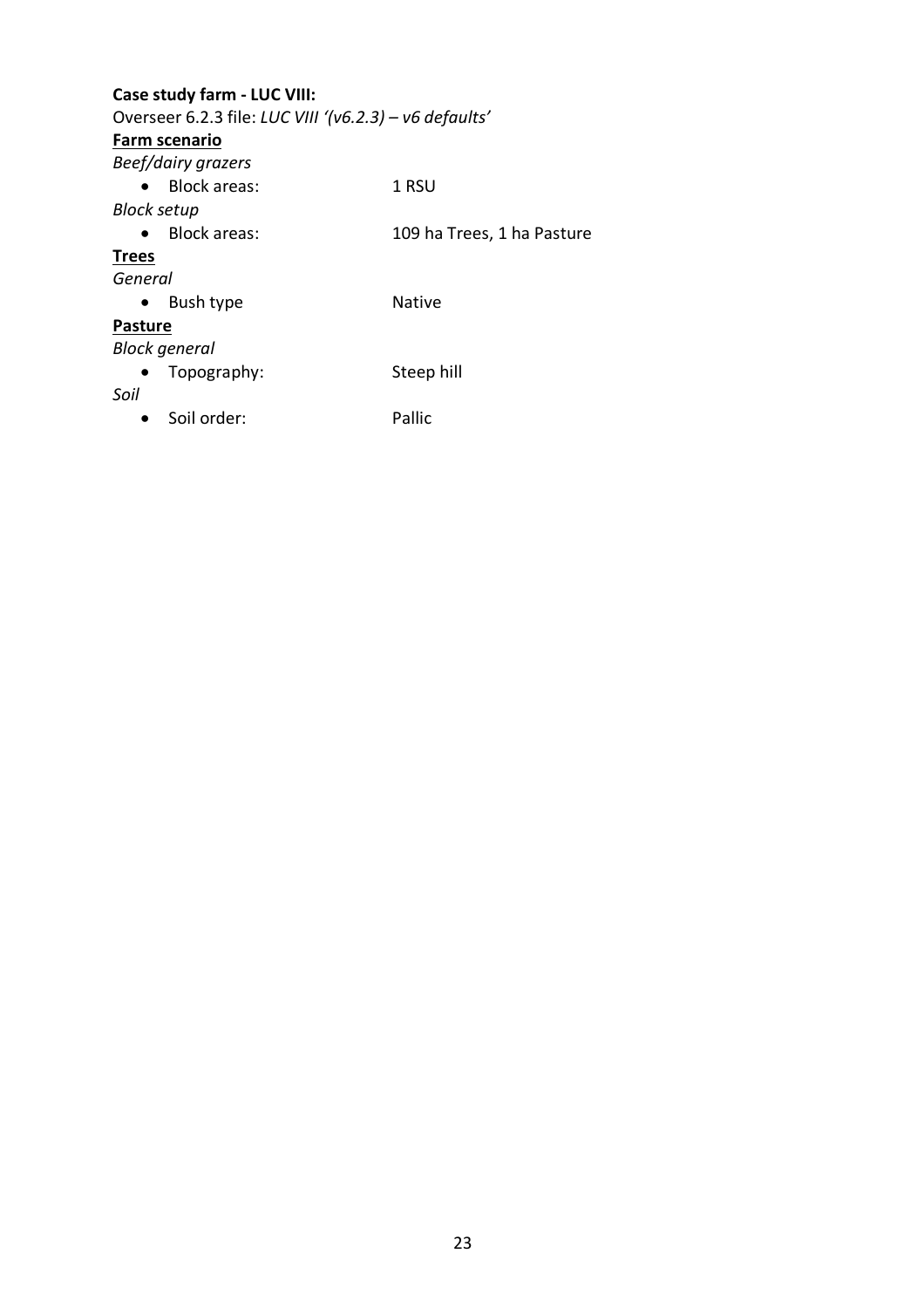

# *Sensitivity of values in Table 14.2 of the 'One Plan' to a change in the version of OVERSEER*<sup>Ò</sup>

*Part B: Recalculation of the nitrogen (N) transmission coefficient using N loss to water estimates from the current version of*  **OVERSEER<sup>®</sup> (v6.2.3)** 



**February 2018**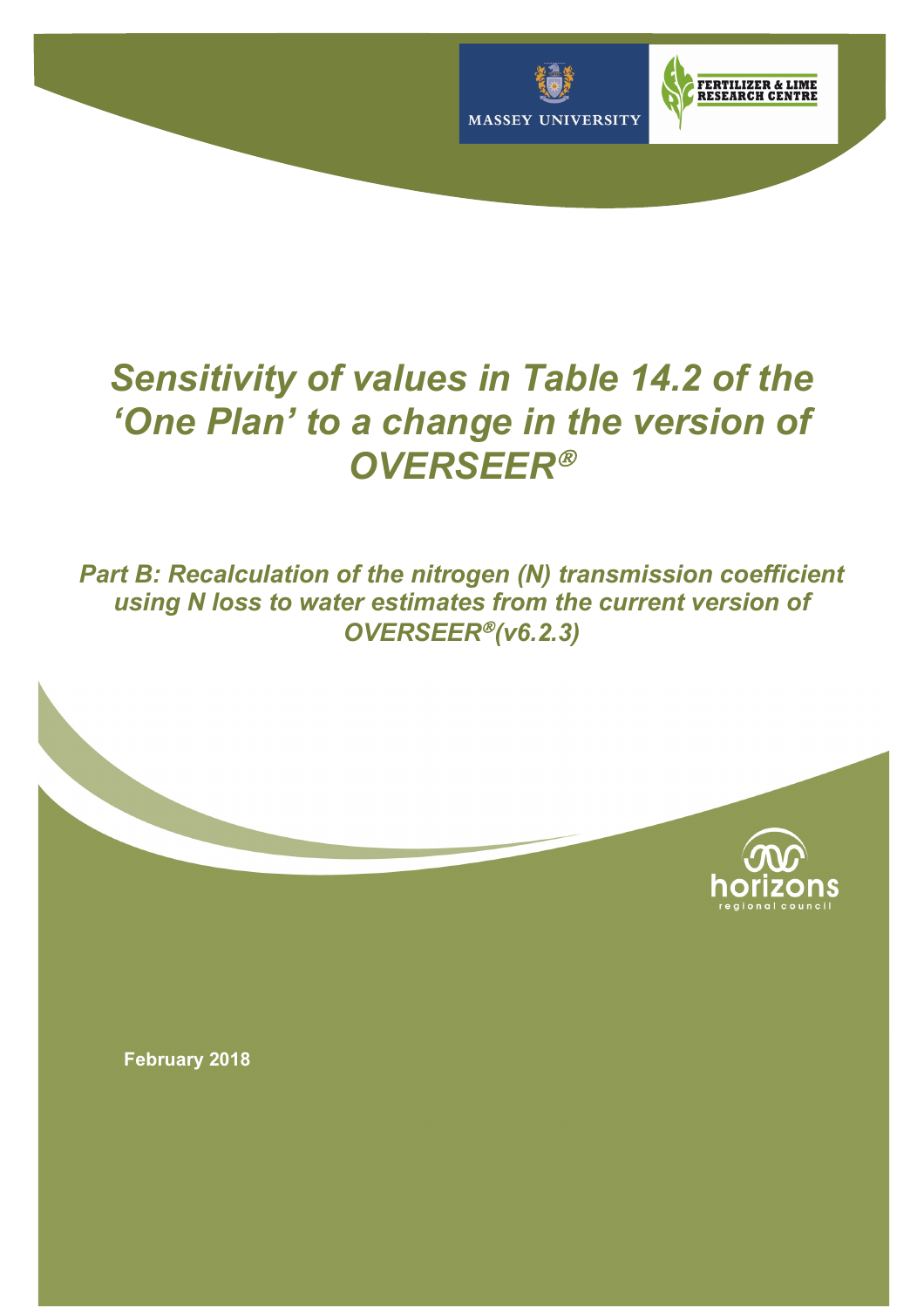#### **Prepared for:**

Horizons Regional Council **February 2018** Palmerston North

#### **Prepared by:**

Dr. James Hanly Prof. Mike Hedley Assoc. Prof. Dave Horne

Fertilizer and Lime Research Centre School of Agriculture & Environment Private Bag 11 222 Massey University Palmerston North http://flrc.massey.ac.nz

Phone: (06) 951 7854 Email**:** J.A.Hanly@massey.ac.nz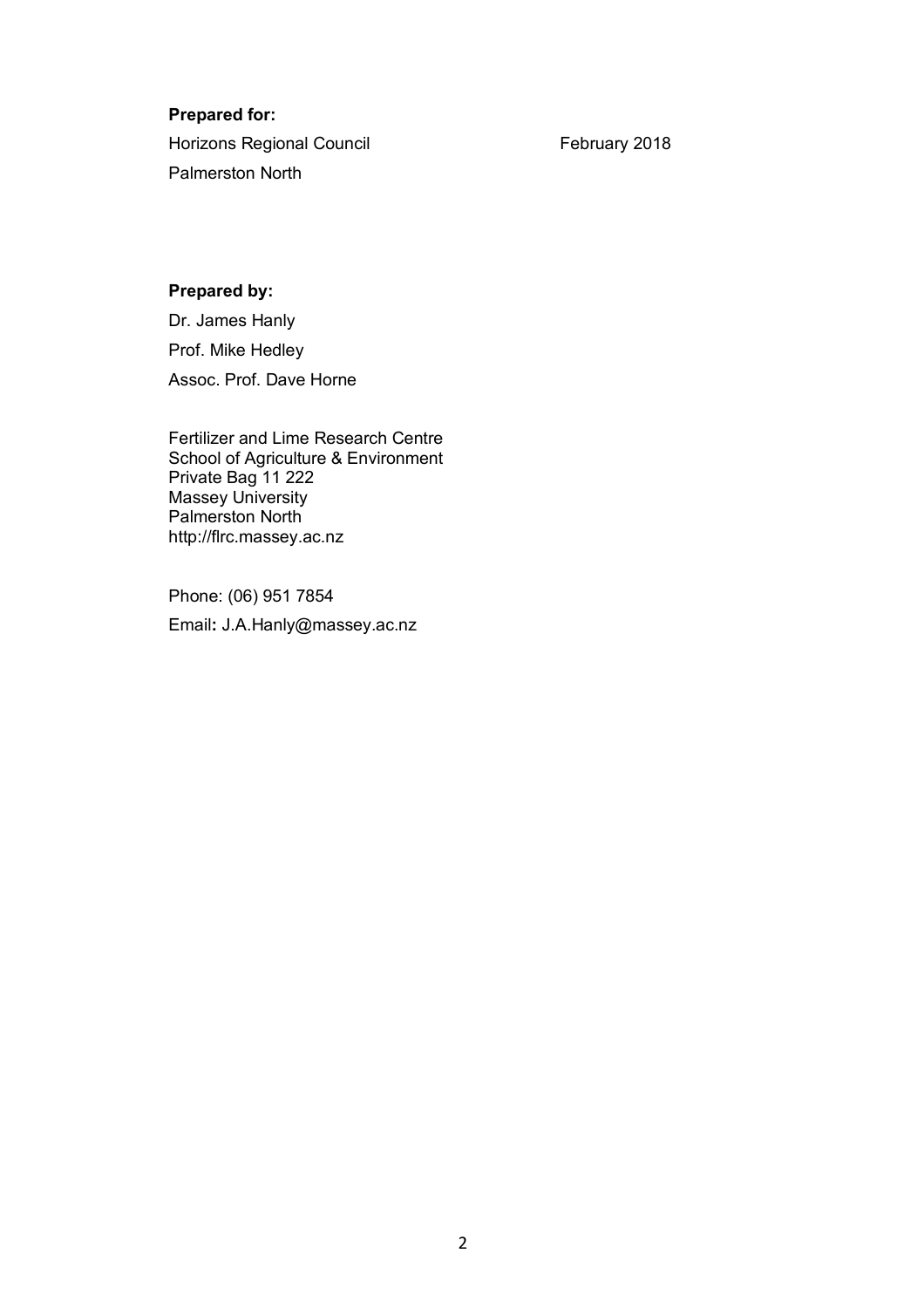#### **Introduction**

Horizons Regional Council commissioned the Fertilizer and Lime Research Centre (Massey University) to investigate the extent to which cumulative N leaching maximums in Table 14.2 of their One Plan are affected by OVERSEER<sup>®</sup> version changes. The results of that analysis, reported in Hanly *et al.,* (2018), showed that the N leaching maximums obtained with OVERSEER<sup>®</sup> (v6.2.3) were 32.5 - 66.0% higher than the original One Plan Table 14.2 values (Table 1).

**Table 1**: Original and revised (OVERSEER<sup>®</sup> v 6.2.3 using v5.2.6 defaults) cumulative N leaching maximums (Hanly *et al.*, 2018). LUC I LUC II LUC III LUC IV LUC V LUC VI LUC VII LUC VIII

|                                                                                                                 | LUC   | LUC II                                                   | LUC III       | LUC IV | LUC V | LUC VI | LUC VII | LUC VIII |
|-----------------------------------------------------------------------------------------------------------------|-------|----------------------------------------------------------|---------------|--------|-------|--------|---------|----------|
| Original                                                                                                        | 30    | 27                                                       | 24            | 18     | 16    | 15     |         |          |
| <b>Revised</b><br>(v 6.2.3)                                                                                     | 49.8  | 44.4                                                     | 35.7          | 26.2   | 22.7  | 21.6   | 10.6    | $3.3*$   |
| Increase                                                                                                        | 66.0% | 64.4%                                                    | 48.8%         | 45.6%  | 41.9% | 44.0%  | 32.5%   | 65.0%    |
| about the committee of the committee of the committee of the committee of the committee of the committee of the |       | $\sim$ $ \sim$ $\sim$ $\sim$ $\sim$ $\sim$ $\sim$ $\sim$ | $\sim$ $\sim$ |        |       |        |         |          |

\*Native trees (pines are 2.7 kg N/ha loss to water)

The increase in the quantity of estimated N leaching from the soil root zone, using the current version of OVERSEER<sup>®</sup> (v6.2.3), has implications for the original N transmission coefficient derived by Clothier *et al.,* (2007) and used in Carran *et al.,* (2007). The transmission coefficient is defined as the proportion of N leached from the soil root zone, as estimated by OVERSEER<sup>®</sup>, that is measured in the river. Using OVERSEER<sup>®</sup> (v5), Clothier *et al.*, (2007) estimated that the N transmission coefficient for a 'typical' dairying and 'typical' sheep/beef farms was ~0.5 in two sub-catchments (Weber and Hopelands) of the Upper Manawatu River Catchment. In other words, approximately 50% of the N estimated by OVERSEER<sup>®</sup> to be lost from the root zone was measured in the river.

With the OVERSEER<sup>®</sup> estimates of N leaching from the root zone increasing with the current version (v6.2.3, Table 1), then the N transmission coefficient will also be lower than previously estimated because the river N load is a measured value. Therefore, the N transmission coefficient should be varied with changes in OVERSEER<sup>®</sup> N leaching estimates, to provide a consistent approach for predicting the impact of changing N leaching maximums on river N loads.

The aim of the analysis presented in this report was to determine the effect of the OVERSEER<sup>®</sup> version change, from v5.2.6 to v6.2.3, on the derived N transmission coefficient. In addition,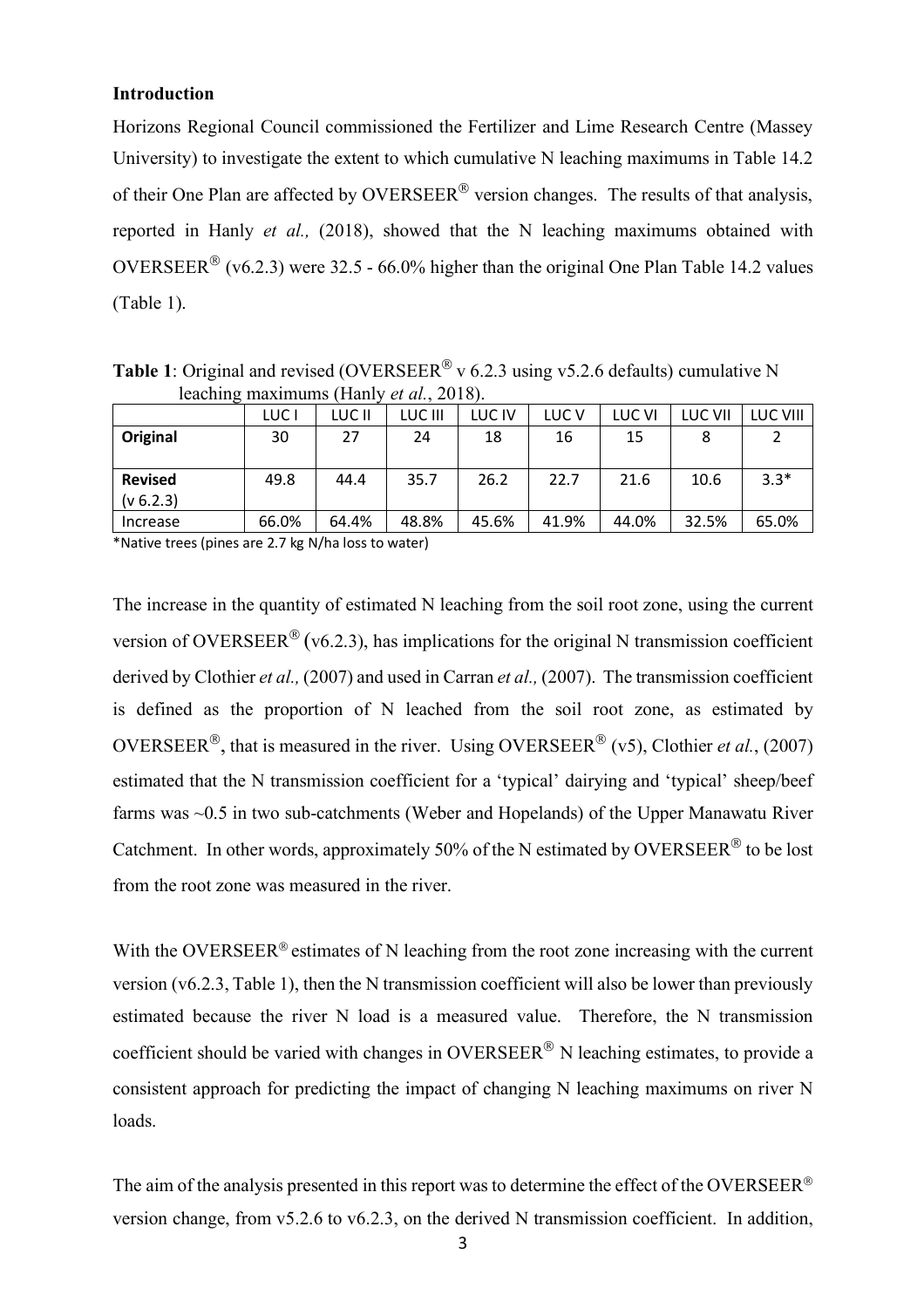this exercise explored the relationship between the revised N leaching maximum values for each LUC class (Table 1), and the revised N transmission coefficients and the implications for river N loads using the same approach as presented in Carran *et al*., (2007).

#### **Methods**

Farm input parameters for the 'typical' dairy farm and 'typical' sheep/beef farm were obtained from Clothier *et al.,* (2007). For input parameters that were not provided by Clothier *et al.,* (2007), then default or assumed values were used to complete the farm files in OVERSEER<sup>®</sup> (v5.2.6). The OVERSEER<sup>®</sup> (v5.2.6) N leaching values were then compared with those reported for the two farm systems in Clothier *et al.,* (2007).

The equivalent input data, to that used in OVERSEER<sup>®</sup> (v5.2.6), was then entered into OVERSEER<sup>®</sup> (v6.2.3). As reported in Hanly *et al.*, 2018, there were two main considerations that needed to be addressed when changing versions. The first consideration was that some of the default values used in OVERSEER<sup>®</sup> v6.2.3 varied from those in OVERSEER<sup>®</sup> v5.2.6. In such cases, the v5.2.6 default values were used (as indicated in Appendix 2). The other consideration was that v6.2.3 has more options for entering input information compared to v5.2.6. Therefore, in most cases where additional input information was required by v6.2.3, then either the default value was used or the OVERSEER<sup>®</sup> Best Practice Data Input Standards  $(v6.2.3)$  were used for guidance. Full details of the OVERSEER<sup>®</sup> input parameters used for the farm files are provided in Appendices 1 and 2.

#### **Results**

The estimated OVERSEER<sup>®</sup> N leaching values obtained in the current analysis for the 'typical' dairy farm and 'typical' sheep/beef farm using v5.2.6 were 31 and 7 kg N/ha/yr, respectively, which were the same values report in Clothier *et al.*, (2007) (Table 2).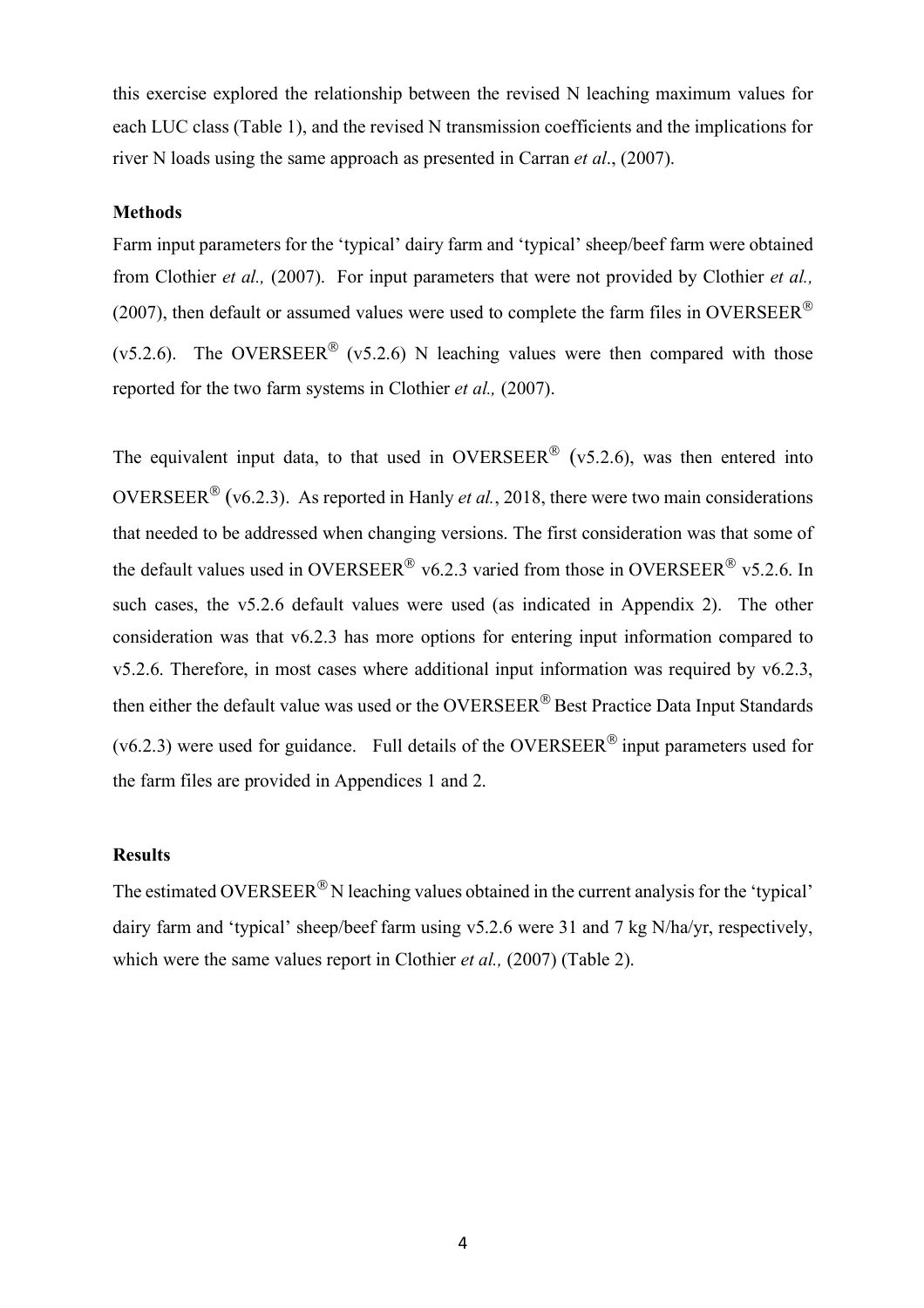**Table 2**: The river-based farm fluxes *q*, the median of OVERSEER<sup>®</sup> (v5) calculations *q\**, and the derived transmission coefficient estimates for dairying and sheep/beef (adapted from Table 3 in Clothier *et al.*, 2007).

|                 | $q$ (Eq5) kg N/ha/yr | $q^*$ (Eq5) kg N/ha/yr | Transmission coefficient |
|-----------------|----------------------|------------------------|--------------------------|
| <b>Dairying</b> | 15.4                 |                        | $^{\sim}$ 0.5            |
| Sheep/beef      |                      |                        | $^{\sim}$ 0.5            |

Changing from v5.2.6 to v6.2.3 increased the 'typical' dairying farm N leaching value by 22.6%, from 31 kg to 38 kg N/ha/yr (Table 3). This percentage increase is smaller than the 32.5-66.0% increase range obtained for the farm files when OVERSEER<sup>®</sup> (v6.2.3) was used to revise the One Plan Table 14.2 (Hanly *et al.,* 2018). The reasons for this discrepancy relates to differences in the predictions of N leaching by the two versions of OVERSEER<sup>®</sup> when nitrogen fertiliser is used. When the OVERSEER<sup>®</sup> versions are compared when no N fertiliser is used (i.e. as was the case with the farm files used to derive the One Plan Table 14.2 values) then the 'typical' dairy farm N leaching loss value increased by 45.8%, from 24 to 35 kg N/ha/yr. However, the 'typical' dairying farm in Clothier *et al.,* (2007) used urea fertiliser at a rate of 100 kg N/ha/yr. For some reason, v6.2.3 predicts a smaller increase in estimated N leaching from the use of N fertiliser than v5.2.6. Accordingly, there is a larger difference in N leaching losses between the two versions of the farm scenarios that use no N fertiliser.

Changing from v5.2.6 to 6.2.3 increases the 'typical' sheep/beef farm N leaching loss value by 85.7%, from 7 to 13 kg N/ha/yr. This farm uses urea N fertiliser at a low rate of 7 kg N/ha/yr.

|                                                                                 | <b>EXAMPLE 1</b> FIGURE 1997 THE EXAMPLE 11 FIGURE 11 THE EXAMPLE 11 THE 11 THE 11 ON THE 11 OF $\theta$ , |                          |
|---------------------------------------------------------------------------------|------------------------------------------------------------------------------------------------------------|--------------------------|
| and the derived transmission coefficient estimates for dairying and sheep/beef. |                                                                                                            |                          |
| q (Eq5) kg N/ha/yr                                                              | $q^*$ (Eq5) kg N/ha/yr                                                                                     | Transmission coefficient |

**Dairying 15.4 16.4 38 70.4 Sheep/beef** | 3.9 13  $\sim$  0.3

**Table 3:** The river-based farm fluxes *q*, the median of OVERSEER<sup>®</sup> (v6.2.3) calculations  $q^*$ 

The N transmission coefficient of ~0.5 was used by Carran *et al.*, (2007) to estimate the total N loading in the river (kg N/yr) for the Upper Manawatu River Catchment, which was 767,541 kg N/yr (Table 4). This estimated value is close to the measured load of 744,000 kg N/yr (Clothier *et al.* 2007). Carran *et al.,* (2007) found that "*when the fraction of potential production is limited to 75% on all LUC classes, the N at farm scale and the resulting N loading in the river are very close to the present loading".* They go on to say that "*if the short-term goal was to prevent any further increase in the N loading in the river the N loss values in column 5 provide an N loss limit, before requiring the introduction of a mitigation practice."*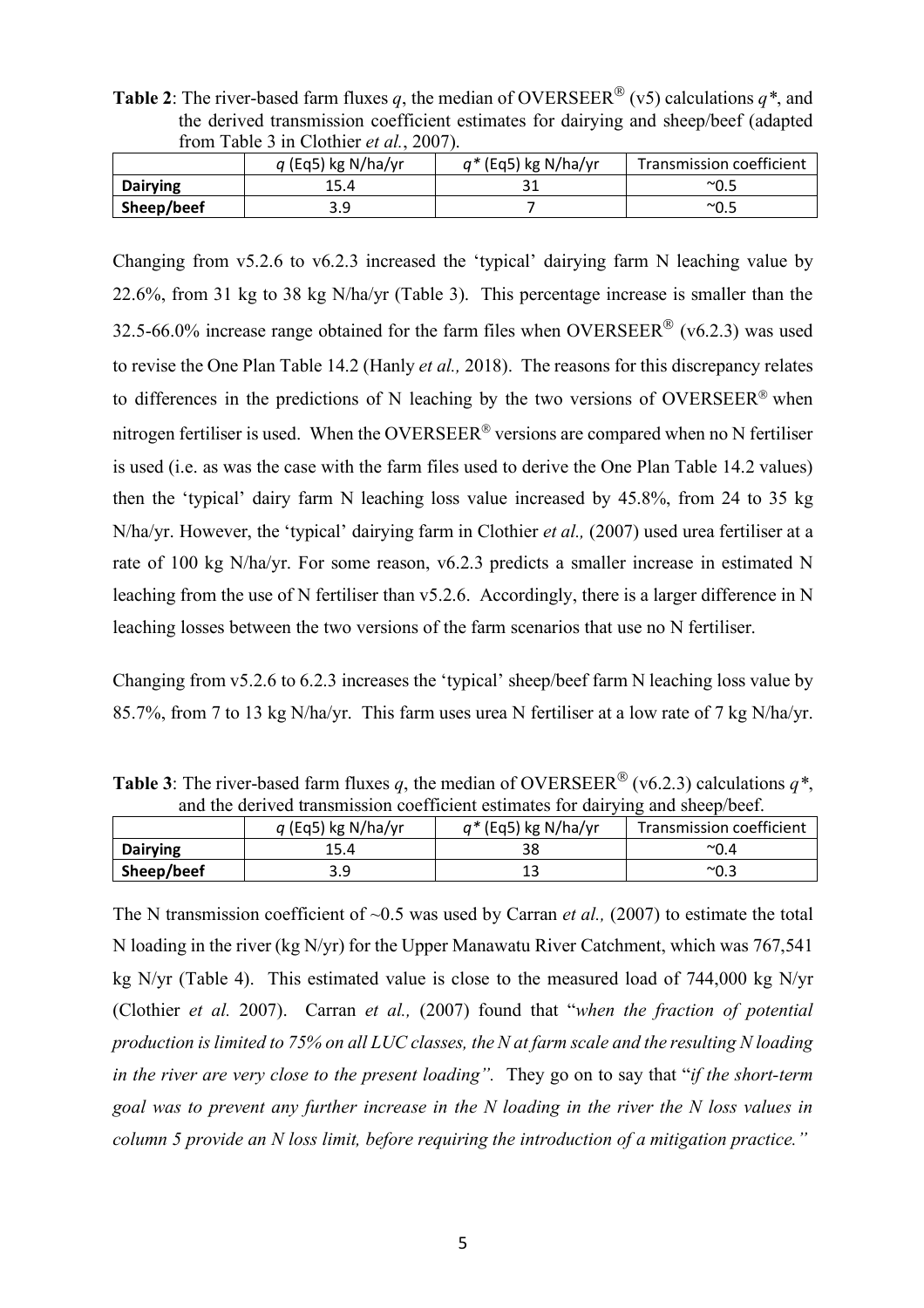**Table 4**: Area of each LUC class in the Upper Manawatu River Catchment, calculated N loss associated with the potential productivity of the soil in each LUC class (using OVERSEER<sup>®</sup> v5) and the contribution of the soils in each LUC to the N loading of the Upper Manawatu river when each LUC is farmed at 75% of potential (values from Carran *et al.,* 2007).

|           |           | N loss based |           |              |              |                        |
|-----------|-----------|--------------|-----------|--------------|--------------|------------------------|
|           |           | on potential | Fraction  |              |              | <b>Total N loading</b> |
|           |           | production   | οf        | N loss limit | Transmission | in the River           |
| LUC Class | Area (ha) | (kg N/ha/yr) | potential | (kg N/ha/yr) | coefficient  | (kg N/yr)              |
| Ш         | 12424     | 27           | 0.75      | 20.6         | 0.5          | 127790                 |
| III       | 20257     | 23           | 0.75      | 17.6         | 0.5          | 178315                 |
| IV        | 11508     | 18           | 0.75      | 13.1         | 0.5          | 75608                  |
| $\vee$    | 907       | 16           | 0.75      | 12.3         | 0.5          | 5555                   |
| VI        | 57254     | 15           | 0.75      | 10.9         | 0.5          | 311580                 |
| VII       | 22108     | 8            | 0.75      | 6.2          | 0.5          | 68693                  |
| VIII      | 5180      | 0            | 0.75      | 0            | 0.5          | 0                      |
| Total     | 129638    |              |           |              |              | 767541                 |

A simplified approach was used to allocate the revised dairy N transmission coefficient and the revised sheep/beef N transmission coefficient to the different LUC classes. The dairy coefficient of ~0.4 was applied to the lowest LUC classes based on the area of land in dairying, and then the sheep/beef coefficient of  $\sim 0.3$  was applied to the remaining LUC classes. Clothier *et al.*, (2007) estimated that approximately 16% of the catchment was in dairy farming at that time. Therefore, 0.4 was used for all of the LUC Class II land and half of the LUC Class III land, which resulted in transmission coefficient of 0.35 for LUC Class III. When the N leaching losses, based on potential production for each LUC class, and the N transmission coefficient were revised using OVERSEER<sup>®</sup> (v6.2.3), the N river load is estimated to be 758,775 kg N/yr (Table 5). This revised value is close to the value estimated using the earlier version of OVERSEER<sup>®</sup> (Table 4).

**Table 5**: Area of each LUC class in the Upper Manawatu River Catchment, calculated N loss associated with the potential productivity of the soil in each LUC class (using OVERSEER<sup>®</sup> v6.2.3) and the contribution of the soils in each LUC to the N loading of the Upper Manawatu river when each LUC is farmed at 75% of potential.

|             |           | N loss based |           |              |              |                        |
|-------------|-----------|--------------|-----------|--------------|--------------|------------------------|
|             |           | on potential | Fraction  |              |              | <b>Total N loading</b> |
|             |           | production   | οf        | N loss limit | Transmission | in the River           |
| LUC Class   | Area (ha) | (kg N/ha/yr) | potential | (kg N/ha/yr) | coefficient  | (kg N/yr)              |
| Ш           | 12424     | 44.4         | 0.75      | 33.3         | 0.4          | 165488                 |
| III         | 20257     | 35.7         | 0.75      | 26.8         | 0.35         | 189833                 |
| IV          | 11508     | 26.2         | 0.75      | 19.7         | 0.3          | 67840                  |
| v           | 907       | 22.7         | 0.75      | 17.0         | 0.3          | 4633                   |
| VI          | 57254     | 21.6         | 0.75      | 16.2         | 0.3          | 278254                 |
| VII         | 22108     | 10.6         | 0.75      | 8.0          | 0.3          | 52728                  |
| <b>VIII</b> | 5180      | 0*           | 0.75      | 0.0          | 0.3          | 0                      |
| Total       | 129638    |              |           |              |              | 758775                 |

\*A value of zero was used for LUC VIII to be consistent with the approach by Carren *et al.,* 2007.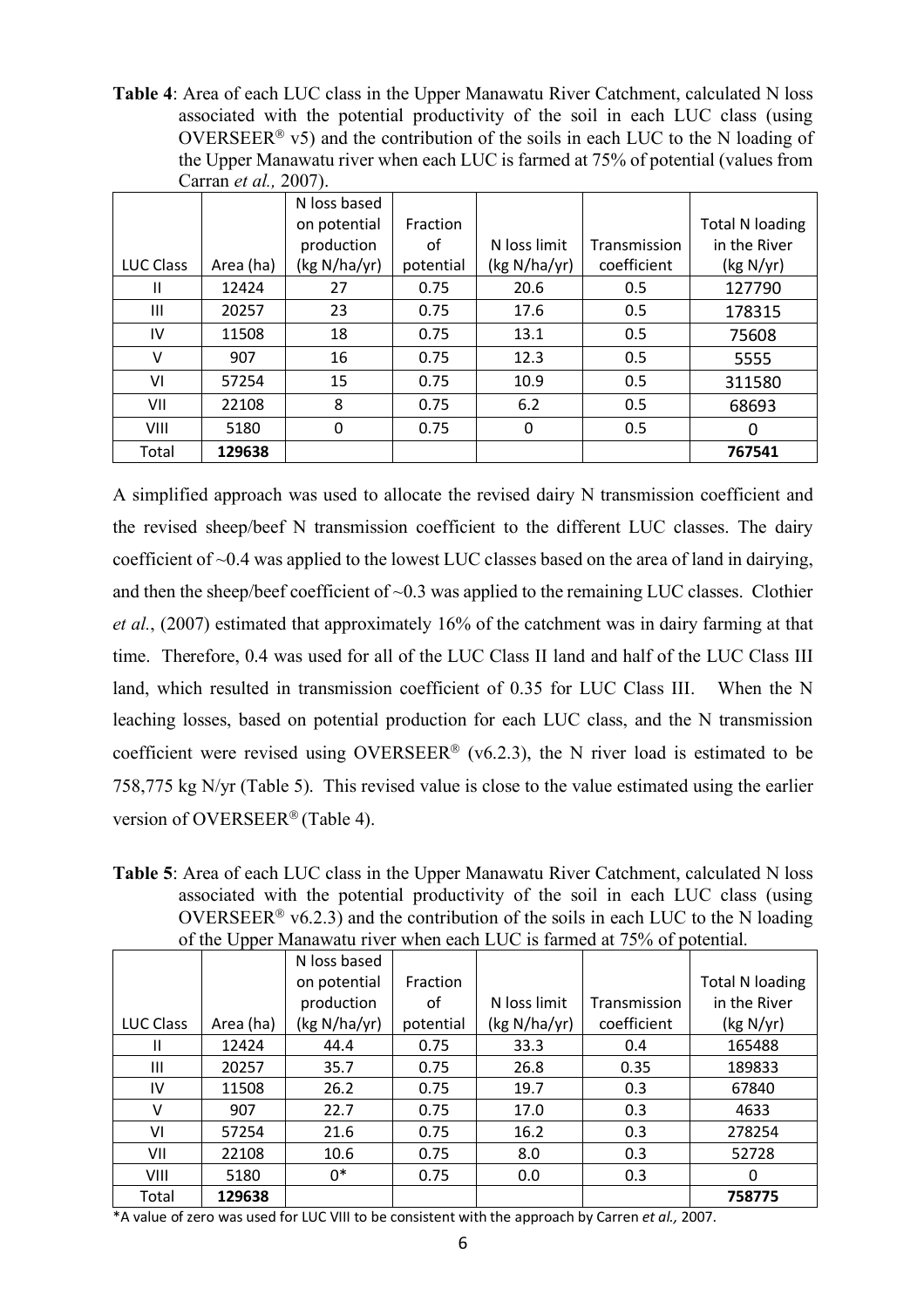The original cumulative N leaching maximums by LUC Class from Table 14.2 of Horizons Regional Council's One Plan for Years 1, 5, 10 and 20 are presented in Table 6. The percentage decreases in values in each of the subsequent years after Year 1, in Table 6, were identified. These percentage decreases were then applied to the revised Year 1 values (using OVERSEER v 6.2.3) to obtain revised values for Years 5, 10 and 20 for comparative purposes (Table 7).

**Table 6**: Original cumulative N leaching maximums (kg N/ha/yr) by LUC Class from Table 14.2 of Horizons Regional Council's One Plan.

|         | LUC I | LUC II | LUC III | LUC IV | LUC <sub>V</sub> | LUC VI | LUC VII | LUC VIII |
|---------|-------|--------|---------|--------|------------------|--------|---------|----------|
| Year 1  | 30    | 27     | 24      | 18     | 16               | 15     |         |          |
| Year 5  | 27    | 25     |         | 16     | 13               | 10     |         |          |
| Year 10 | 26    | 22     | 19      | 14     | 13               | 10     |         |          |
| Year 20 | 25    | 21     | 18      | 13     | 12               | 10     | n       |          |

**Table 7**: Revised cumulative N leaching maximums (kg N/ha/yr) by LUC Class, revised using OVERSEER<sup>®</sup> v6.2.3.

|         | LUC. | LUC II | LUC III | <b>LUC IV</b> | LUC V | LUC VI | LUC VII | LUC VIII |
|---------|------|--------|---------|---------------|-------|--------|---------|----------|
| Year 1  | 50   | 44     | 36      | 26            | 23    | 22     | 11      |          |
| Year 5  | 45   | 41     | 32      | 23            | 19    | 15     |         |          |
| Year 10 | 43   | 36     | 29      | 20            | 19    | 15     |         |          |
| Year 20 | 42   | 34     |         | 19            | 17    | 15     |         |          |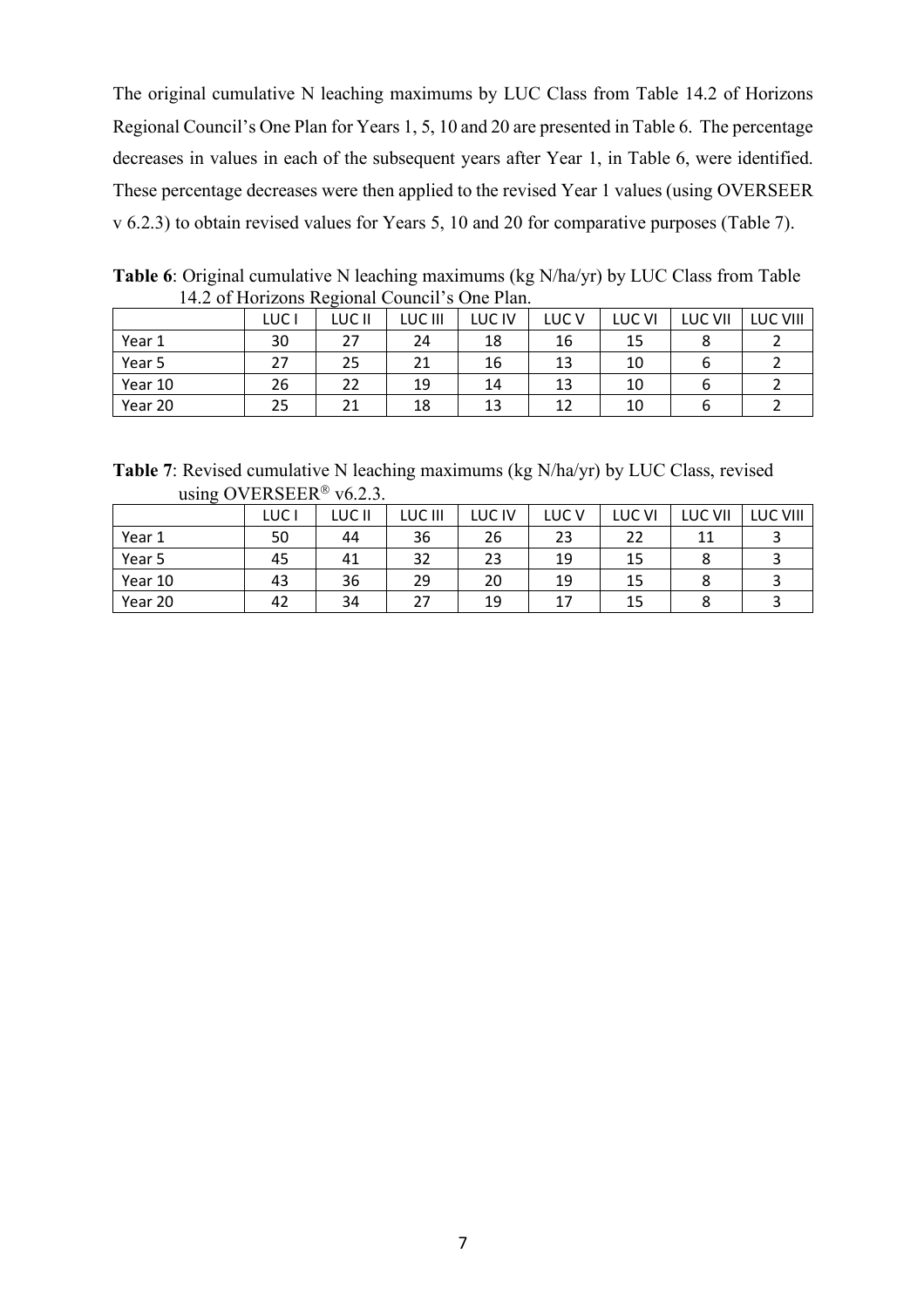#### **References**

- Carran A, Clothier B, Mackay, Parfitt R (2007). A*ppendix 6: Defining nutrient (nitrogen) loss limits within a water management zone on the basis of the natural capital of soil in Farm Strategies for Contaminant Management*. A report prepared by the Sustainable Land Use Research Initiative (SLURI) for Horizons Regional Council.
- Clothier B, Mackay A, Carran A, Gray R, Parfitt R, Francis G, Manning Maitland, Duerer M, Green S (2007). *Farm Strategies for Contaminant Management.* A report prepared by the Sustainable Land Use Research Initiative (SLURI) for Horizons Regional Council.
- Hanly J, Hedley M, Horne D (2018). Sensitivity of One Plan Table 14.2 values to OVERSEER version change. Part A: Recalculation of nitrogen (N) leaching maximums by LUC class using OVERSEER versions 5.2.6 (2007) and 6.2.3 (2017). A report prepared by the Fertilizer and Lime Research Centre (Massey University) for Horizons Regional Council.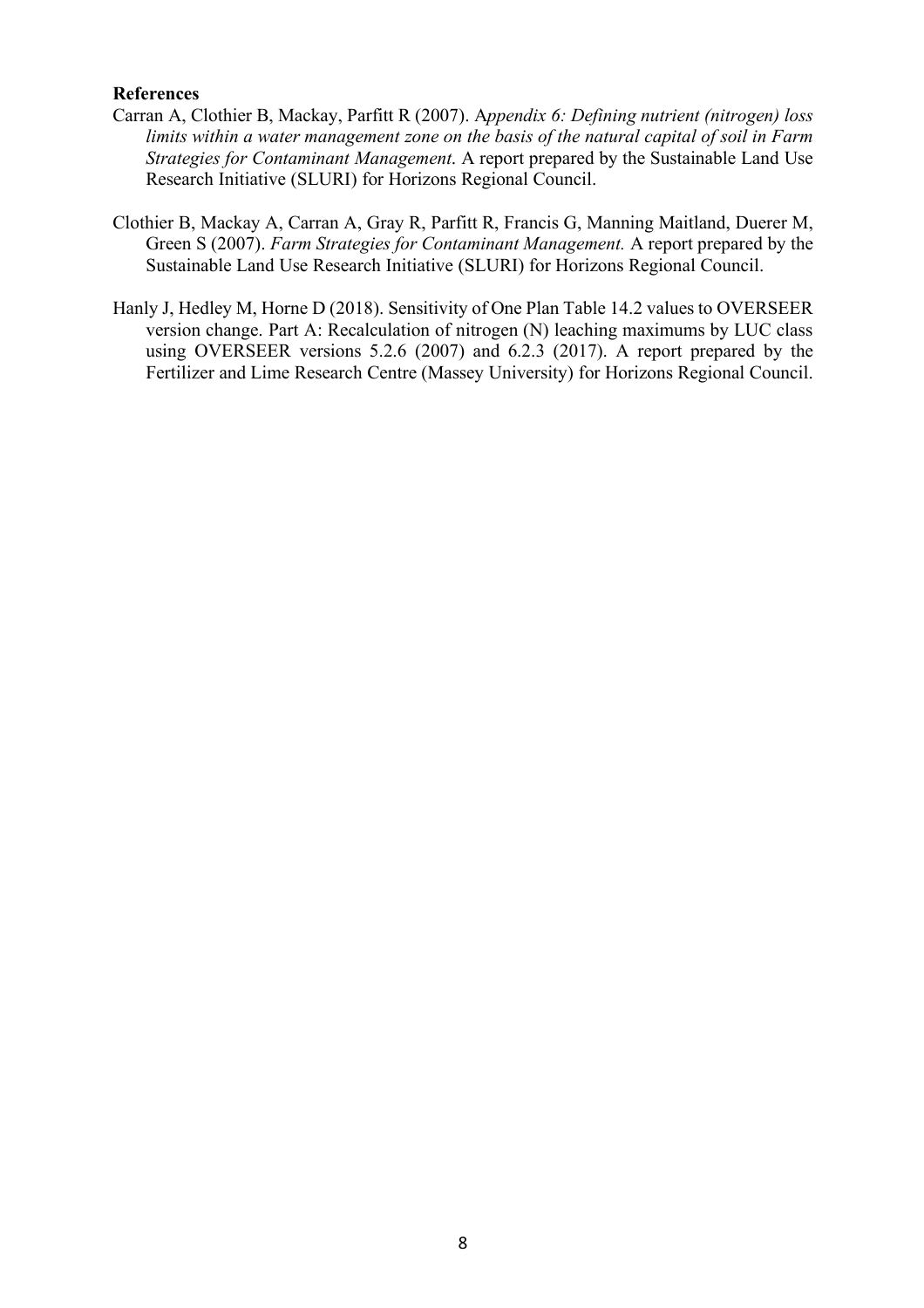# **Appendix 1 - Overseer 5.2.6 'Typical' dairy farm (Bold denotes assumed input parameters)**

Overseer 5.2.6 file: 'Typical dairy *(v5.2.6)'*

#### **Current**

#### *Farm*

| <b>Current</b>     |                            |                                                              |
|--------------------|----------------------------|--------------------------------------------------------------|
| Farm               |                            |                                                              |
| $\bullet$          | Region:                    | <b>East Coast North Island</b>                               |
| <b>Block setup</b> |                            |                                                              |
| $\bullet$          | <b>Block areas:</b>        | 99 ha Non-effluent, 11 ha Effluent (spray effluent)          |
| $\bullet$          | Relative productivity:     | No difference between blocks                                 |
|                    | Dairy animals              |                                                              |
|                    | Dairy cows (/ha):          | 2.5 cows                                                     |
| $\bullet$          | Breed:                     | <b>Friesian x Jersey</b>                                     |
| $\bullet$          | Milk solids (kg/ha):       | 1000 kg MS/ha                                                |
| $\bullet$          | Average weight:            | 478 kg/animal                                                |
| $\bullet$          | Replacements grazed off:   | <b>Weaning</b>                                               |
| $\bullet$          | Effluent disposal system:  | <b>Holding pond</b>                                          |
| $\bullet$          | Pond treatment method:     | Spray at optimum times                                       |
|                    |                            | Block (solid) effluent distrib: Effluent block (pond sludge) |
|                    | Supplements added          |                                                              |
|                    | Quantity                   | Total 110 T DM (70% silage); Good quality pasture            |
|                    |                            | silage 77 T DM, Good quality pasture hay 33 T DM             |
|                    | Destination                | <b>Paddocks</b>                                              |
|                    | <b>Non-effluent block</b>  |                                                              |
|                    | <b>Block general</b>       |                                                              |
| $\bullet$          | Topography:                | <b>Flat</b>                                                  |
| $\bullet$          | Distance from coast:       | <b>50 km</b>                                                 |
| $\bullet$          | Rainfall:                  | 1200 mm                                                      |
|                    | Animals and pasture        |                                                              |
| ٠                  | Development status:        | Highly developed (not default)                               |
| $\bullet$          | Pasture type:              | Ryegrass/white clover                                        |
| Soil               |                            |                                                              |
|                    | Soil order:                | Recent                                                       |
|                    | Soil texture:              | Silt loam                                                    |
|                    | Soil tests:                | Olsen P = 30, Organic S = 8, QT K = 8, QT Ca = 12,           |
|                    |                            | $QT Mg = 10, QT Na = 3$                                      |
| Fertiliser         |                            |                                                              |
|                    | Fertiliser rates           | 217 kg urea/ha; 322 kg SSP/ha (Maintenance P)                |
|                    | <b>Effluent block</b>      |                                                              |
|                    | <b>Block general</b>       |                                                              |
|                    | Topography:                | <b>Flat</b>                                                  |
|                    | Distance from coast:       | <b>50 km</b>                                                 |
|                    | Rainfall:                  | 1200 mm                                                      |
|                    | Effluent application rate: | <b>Medium</b>                                                |
|                    | Animals and pasture        |                                                              |
| $\bullet$          | Development status:        | Highly developed (not default)                               |
|                    | Pasture type:              | Ryegrass/white clover                                        |

*Soil*

- Soil order: **Recent**
- Soil texture: **Silt loam**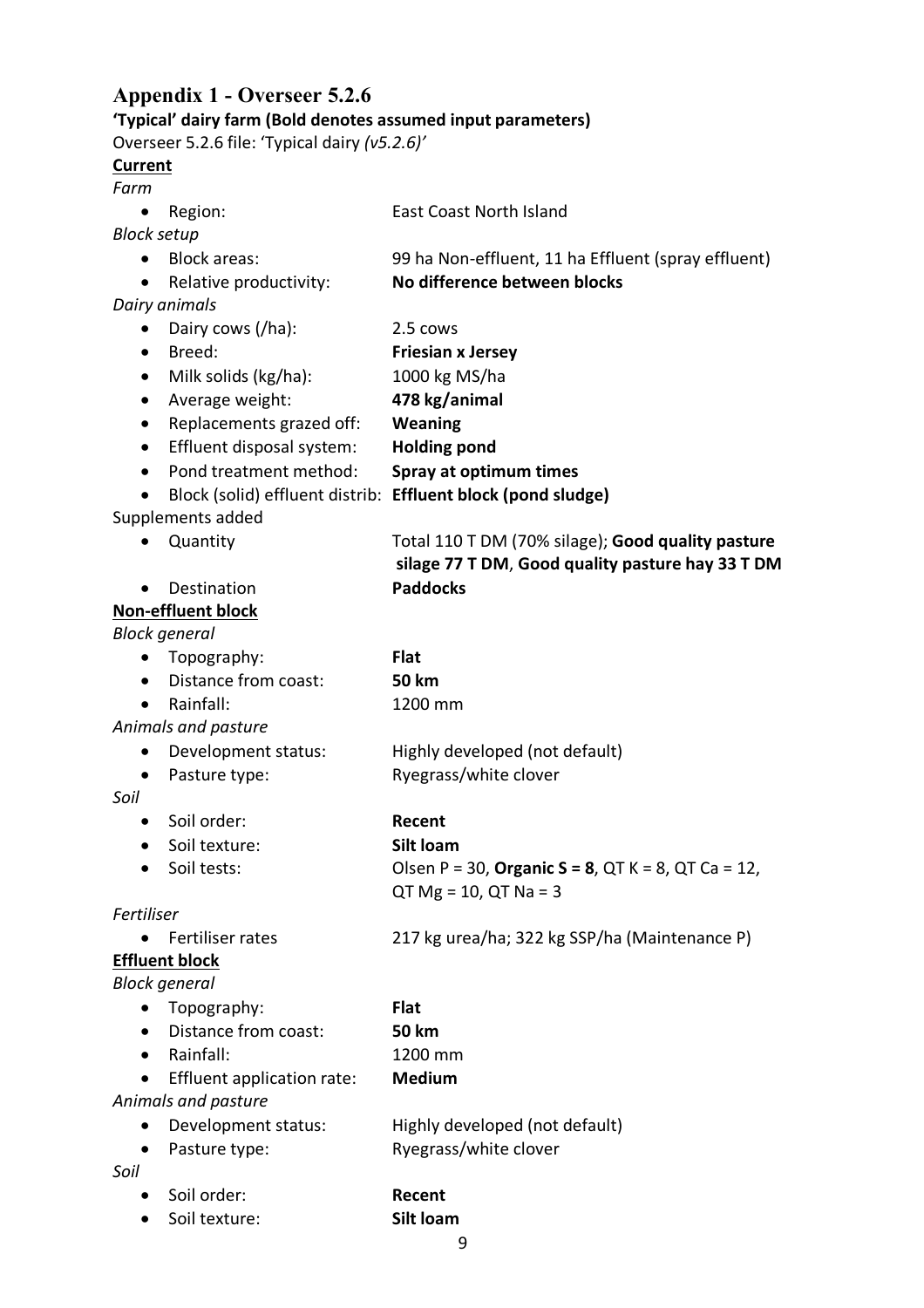| Fertiliser             | Soil tests:                                          | Olsen P = 30, Organic S = 8, QT K = 8, QT Ca = 12,<br>$QT Mg = 10, QT Na = 3$  |
|------------------------|------------------------------------------------------|--------------------------------------------------------------------------------|
| $\bullet$              | Fertiliser rates                                     | <b>No fertiliser</b>                                                           |
| <b>Current</b><br>Farm | Overseer 5.2.6 file: 'Typical sheep & beef (v5.2.6)' | 'Typical' sheep & beef farm (Bold denotes assumed input parameters)            |
| $\bullet$              | Region:                                              | <b>East Coast North Island</b>                                                 |
| <b>Block setup</b>     |                                                      |                                                                                |
|                        | <b>Block areas:</b>                                  | 400 ha Pasture                                                                 |
|                        | Other animals                                        |                                                                                |
|                        | • Sheep $(SU/ha)$ :                                  | 7                                                                              |
|                        | $\bullet$ Beef (SU/ha):                              | 3                                                                              |
| $\bullet$              | Wool (kg/ha):                                        | 38.5                                                                           |
|                        | % beef as males                                      | 33                                                                             |
|                        | Pasture block                                        |                                                                                |
|                        | <b>Block general</b>                                 |                                                                                |
| $\bullet$              | Topography:                                          | <b>Rolling</b>                                                                 |
| $\bullet$              | Distance from coast:                                 | <b>50 km</b>                                                                   |
| $\bullet$              | Rainfall:                                            | 1200 mm                                                                        |
|                        | Animals and pasture                                  |                                                                                |
| $\bullet$              | Development status:                                  | Developing (not default)                                                       |
| $\bullet$              | Pasture type:                                        | Browntop                                                                       |
| Soil                   |                                                      |                                                                                |
| $\bullet$              | Soil order:                                          | <b>Pallic</b>                                                                  |
| $\bullet$              | Soil texture:                                        | Silt loam                                                                      |
| $\bullet$              | Soil tests:                                          | Olsen P = 14, Organic S = 8, QT K = 10, QT Ca = 12,<br>$QT Mg = 20, QT Na = 5$ |
| Fertiliser             |                                                      |                                                                                |
| $\bullet$              | Fertiliser rates                                     | 15 kg urea/ha; 180 kg SSP/ha                                                   |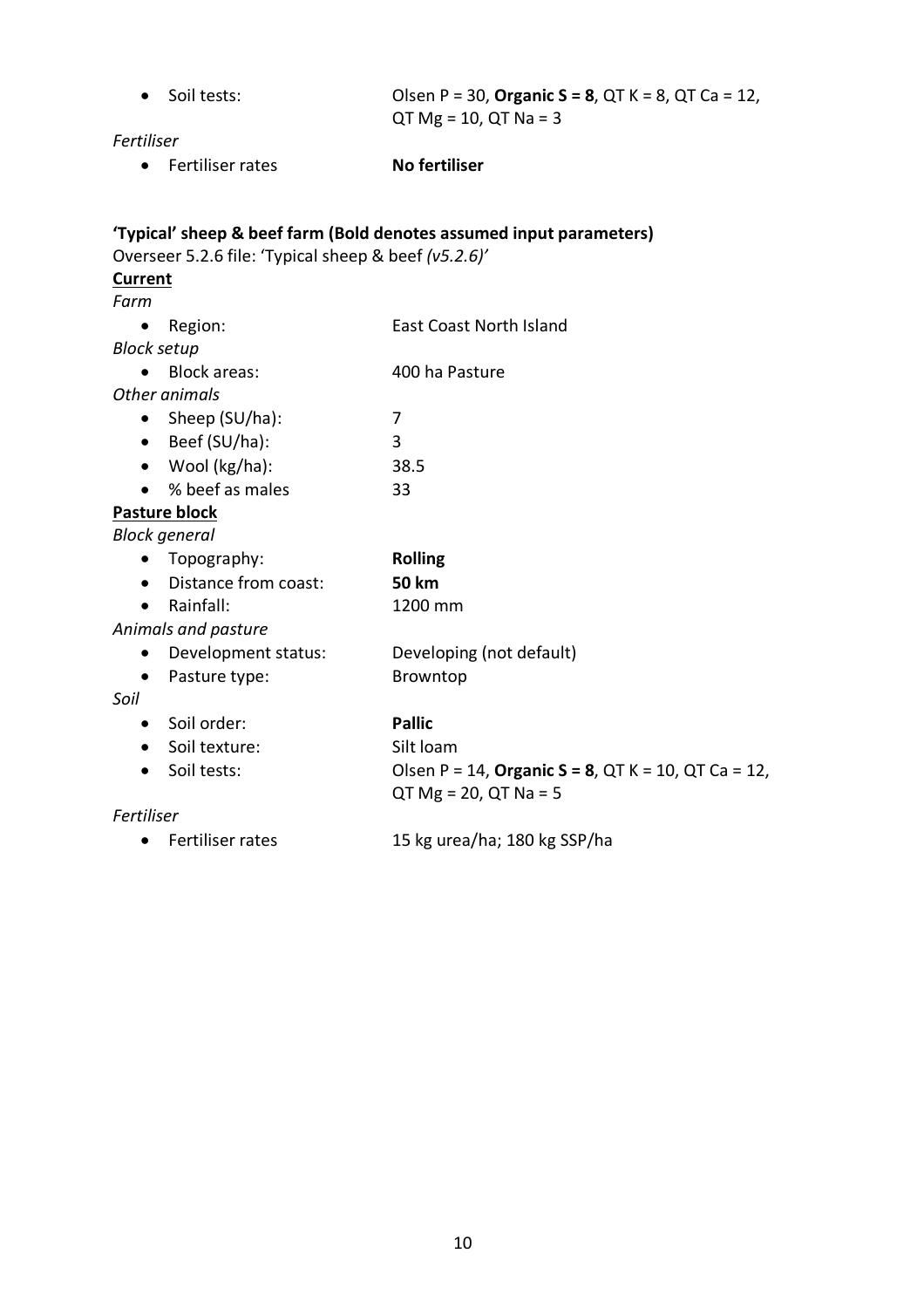# **Appendix 2 – Overseer 6.2.3 using v5.2.6 defaults**

**'Typical' dairy farm (Bold shows additional input parameters compared to v5.2.6)**

Overseer 6.2.3 file: 'Typical dairy *(v6.2.3) – v5 defaults'*

# **Farm scenario**

*Farm*

| Farm      |                                |                                                       |
|-----------|--------------------------------|-------------------------------------------------------|
|           | Location                       | By Region - East Coast North Island                   |
|           | Block setup                    |                                                       |
|           | <b>Block areas:</b>            | Total 110 ha: 99 ha Non-effluent, 11 ha Effluent      |
| ٠         | Relative productivity:         | No difference between blocks                          |
|           | Dairy animals                  |                                                       |
| $\bullet$ | Peak cow numbers:              | 275 cows (breeding numbers NOT constant)              |
| $\bullet$ | Breed:                         | Friesian x Jersey                                     |
| $\bullet$ | Milk solids (kg/ha):           | 1000 kg MS/ha                                         |
| $\bullet$ | Average weight:                | 478 kg/animal (default for 5.2.6)                     |
| $\bullet$ | Replacement rate:              | 25% (default for 5.2.6)                               |
| $\bullet$ | Milk solids (kg/ha):           | 1000 kg MS/ha                                         |
| $\bullet$ | Lactation length:              | 271 (default for 5.2.6)                               |
| $\bullet$ | Replacements grazed off:       | Weaning                                               |
| $\bullet$ | Effluent disposal system:      | Holding pond                                          |
| $\bullet$ | <b>Pond solids:</b>            | Solids spread on selected blocks; ponds empty every 1 |
|           |                                | year                                                  |
| $\bullet$ | Liquid effluent:               | <b>Spray regularly</b>                                |
|           | Supplements imported           |                                                       |
|           | Quantity                       | Total 110 T DM (70% silage); Good quality pasture     |
|           |                                | silage 77 T DM, Good quality pasture hay 33 T DM      |
| $\bullet$ | Destination                    | Paddocks                                              |
|           | Utilisation                    | <b>Average</b>                                        |
|           | Non-effluent block             |                                                       |
| General   |                                |                                                       |
| $\bullet$ | Topography:                    | Flat                                                  |
|           | Distance from coast:           | 50 km                                                 |
| Climate   |                                |                                                       |
|           | Daily rainfall pattern:        | 731-1450 mm, low                                      |
| $\bullet$ | Rainfall:                      | 1200 mm                                               |
|           | Temperature:                   | 12.6 °C (default for 5.2.6)                           |
|           | PET:                           | Use default PET (801-950 mm/yr)                       |
|           | <b>PET seasonal variation:</b> | <b>Moderate</b>                                       |
| Pasture   |                                |                                                       |
|           | Development status:            | No input for development status                       |
|           | Pasture type:                  | Ryegrass/white clover                                 |
|           | Specify pasture quality:       | Default from v5.2.6, see table below                  |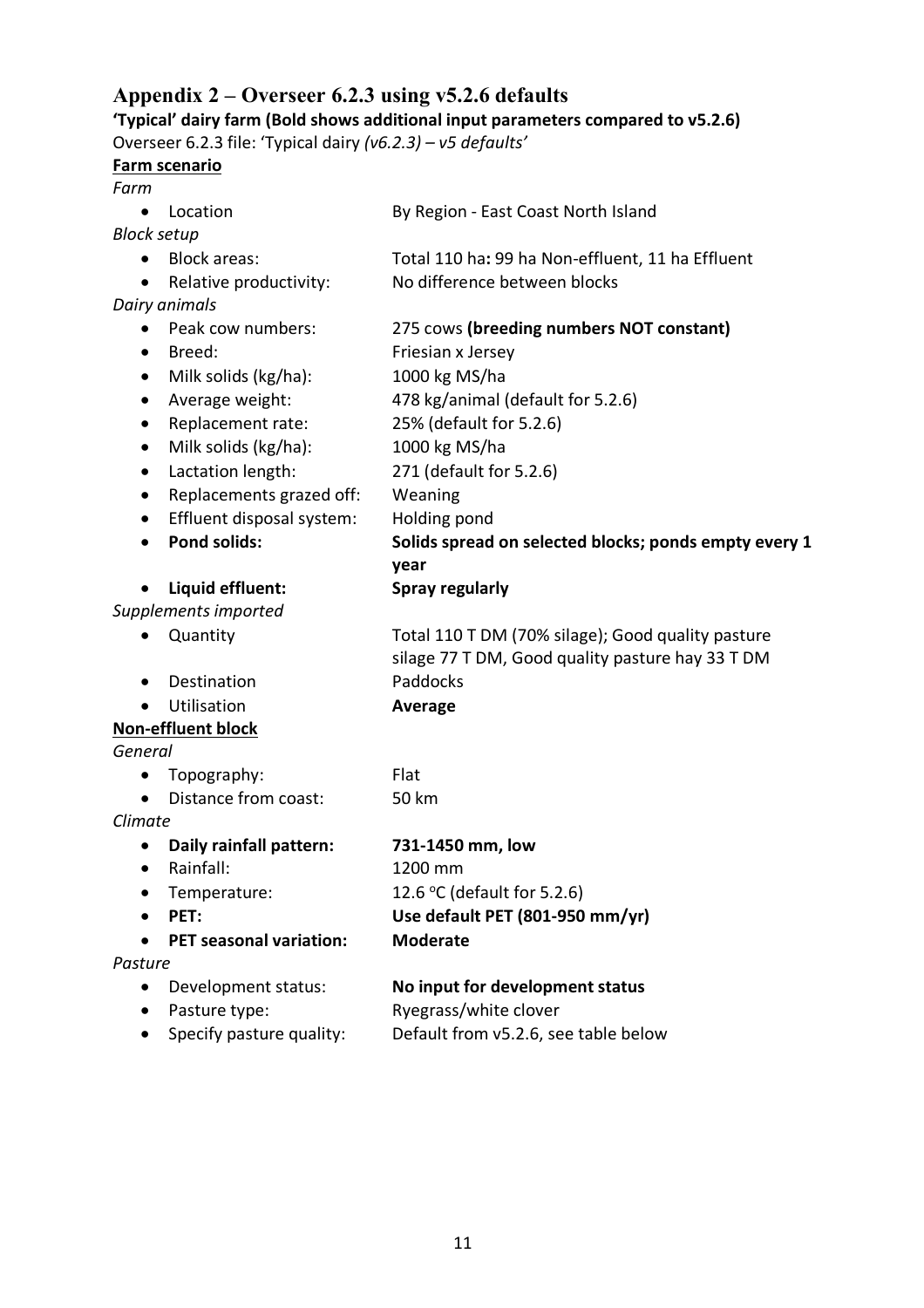|                | Digestibility (%) | ME (MJ ME/kg DM) |
|----------------|-------------------|------------------|
| January        | 75                | 11.1             |
| February-April | 73                | 10.8             |
| May-August     | 74                | 10.9             |
| September      | 77                | 11.4             |
| October        | 79                | 11.7             |
| November       | 78                | 11.5             |
| December       | 77                | 11.4             |

*Soil*

- Soil order: Recent
- Top soil texture: Silt loam
- **Lower profile: Medium**
- Soil tests:  $O$ Isen P = 30, Organic S = 8, QT K = 8, QT Ca = 12,
- - $QT Mg = 10, QT Na = 3$
- **Susceptibility to pugging: Occasional**

*Supplements made*

- Category: Silage
- Weight: 58 tonnes (dry weight basis) (automatic in 5.2.6) • Destination: Non-effluent block

*Fertiliser*

• Fertiliser rates 217 kg urea/ha (**Split Aug, Sep, Oct**); 322 kg SSP/ha

(Maintenance P) (**Mar**)

#### **Effluent block**

#### *General*

| $\bullet$ | Topography:          | <b>Flat</b> |
|-----------|----------------------|-------------|
| $\bullet$ | Distance from coast: | 50 km       |
| Climate   |                      |             |

| • Daily rainfall pattern: | 731-1450 mm, low                |
|---------------------------|---------------------------------|
| $\bullet$ Rainfall:       | 1200 mm                         |
| • Temperature:            | 12.6 °C (default for 5.2.6)     |
| $\bullet$ PFT:            | Use default PET (801-950 mm/yr) |
| • PET seasonal variation: | <b>Moderate</b>                 |

#### *Pasture*

- Development status: **No input for development status**
- Pasture type: Ryegrass/white clover
- Specify pasture quality: Default from v5.2.6

*Soil*

- Soil order: Recent
- Top soil texture: Silt loam
- **Lower profile: Medium**
- 
- Soil tests:  $O$ Isen P = 30, Organic S = 8, QT K = 8, QT Ca = 12, QT Mg = 10, QT Na = 3 • **Susceptibility to pugging: Occasional**

*Supplements made*

• Category: Silage • Weight: 6 tonnes (dry weight basis) (automatic in 5.2.6) • Destination: Effluent block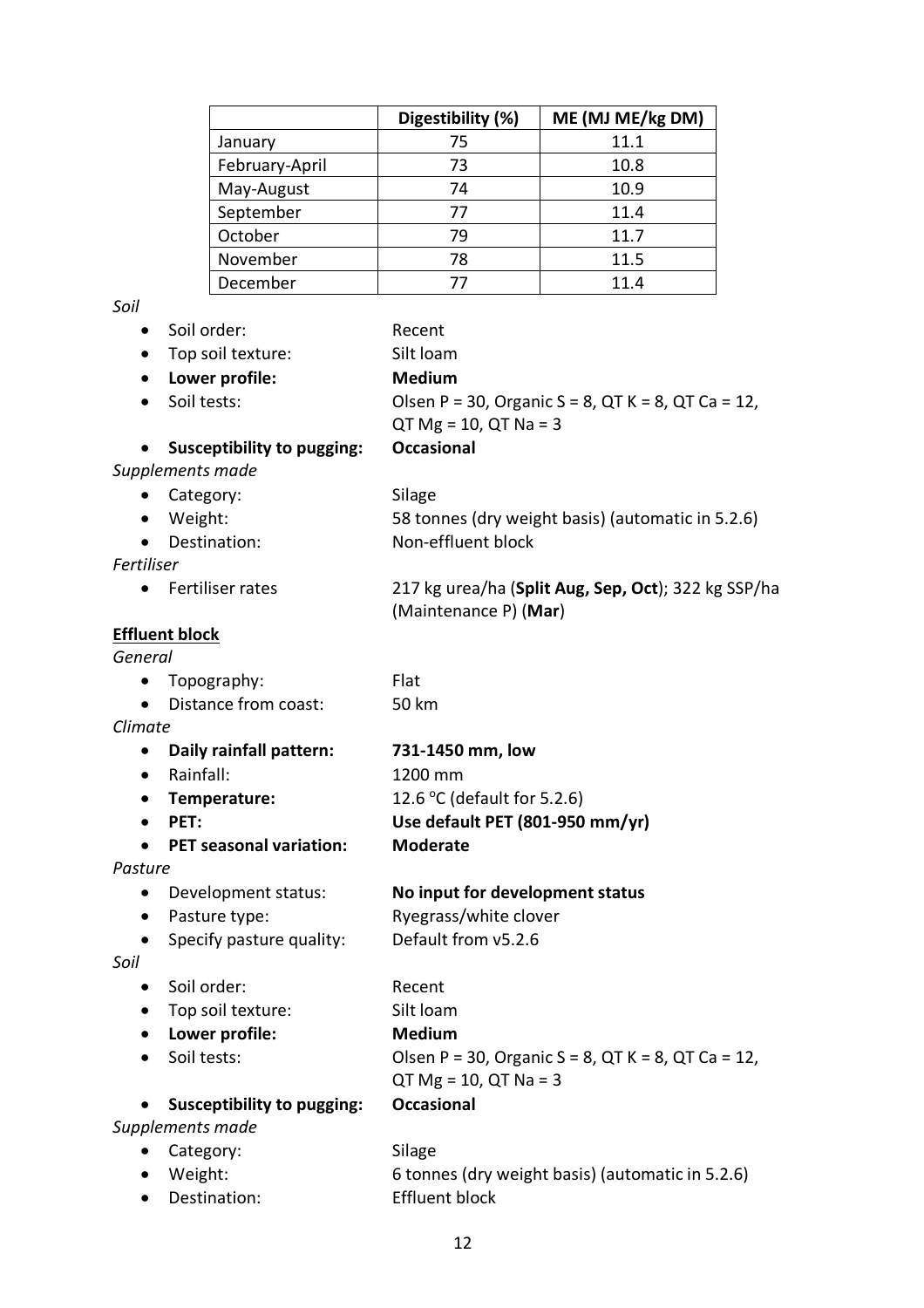#### *Effluent*

- Effluent application rate: **12-24 mm**
- Solids effluent application: Pond solids/sludge **(December)**

**'Typical' sheep & beef farm (Bold shows additional input parameters compared to v5.2.6)** Overseer 6.2.3 file: 'Typical sheep & beef *(v6.2.3) – v5 defaults'*

# **Farm scenario**

| <b>Farm scenario</b>                 |                                                     |
|--------------------------------------|-----------------------------------------------------|
| Farm                                 |                                                     |
| Location<br>$\bullet$                | By Region - East Coast North Island                 |
| <b>Block setup</b>                   |                                                     |
| Block areas:                         | <b>Total 400 ha: 400 ha Pasture</b>                 |
| Other animals                        |                                                     |
| • Sheep (RSU):                       | 2486 (7 SU/ha x 400 ha x 88.8%*)                    |
|                                      | *(5775 SU/6500 RSU = 88.8%; convert from SU to RSU) |
| Beef (RSU):<br>$\bullet$             | 1066 (3 SU/ha x 400 ha x 88.8%*)                    |
| Wool (kg):<br>$\bullet$              | 15400 kg (38.5 kg/ha)                               |
| % beef as males<br>$\bullet$         | 33                                                  |
| <b>Non-effluent block</b>            |                                                     |
| General                              |                                                     |
| Topography:<br>$\bullet$             | Rolling                                             |
| Distance from coast:                 | 50 km                                               |
| Climate                              |                                                     |
| Daily rainfall pattern:<br>$\bullet$ | 731-1450 mm, low                                    |
| Rainfall:<br>$\bullet$               | 1200 mm                                             |

- Temperature: 12.6 °C (default for 5.2.6)
- **PET: Use default PET (801-950 mm/yr)**
- **PET seasonal variation: Moderate**

#### *Pasture*

- Development status: **No input for development status**
- Pasture type: Browntop
- Specify pasture quality: Default from v5.2.6, see table below
	- **Digestibility (%) ME (MJ ME/kg DM)** *January 61 9.1 February-March 57 8.4 April 60 8.9 May 66 9.8 June-July 71 10.4 August 74 10.9 September-Oct 75 11.1 November 71 10.5 December 66 9.8*

*Soil*

• Soil order: Pallic

- Top soil texture: Silt loam
- 

• Soil tests:  $O(\text{Sen } P = 14, \text{Organic } S = 8, \text{QT K} = 10, \text{QT Ca} = 12,$ QT Mg = 20, QT Na = 5

• **Susceptibility to pugging: Occasional**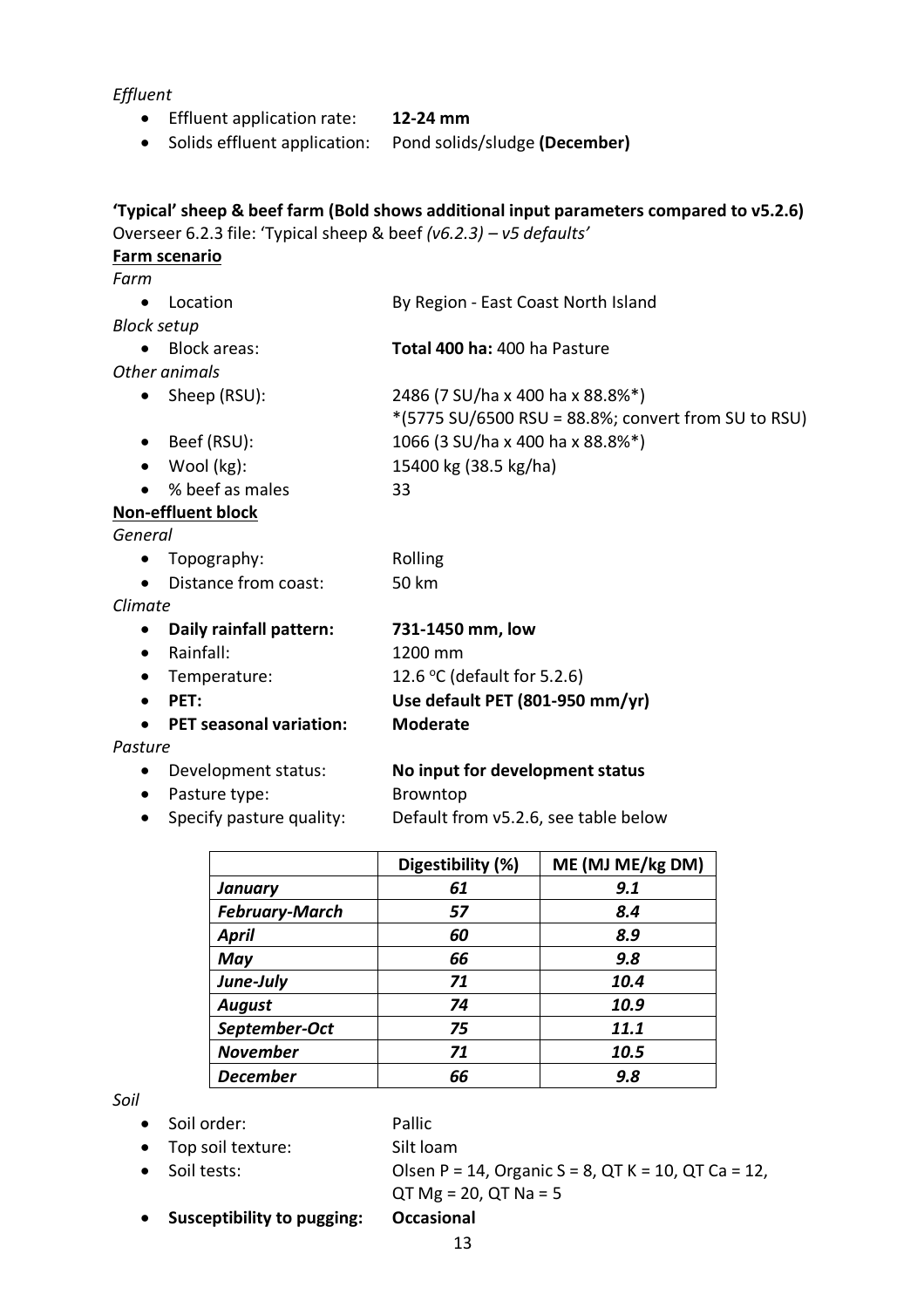*Supplements made*

- Category: Silage
- 
- Destination: Pasture block

• Weight: 38 tonnes (dry weight basis) (default from 5.2.6)

*Fertiliser*

- 
- Fertiliser rates 15 kg urea/ha (**Sep**); 180 kg SSP/ha (**Mar**)